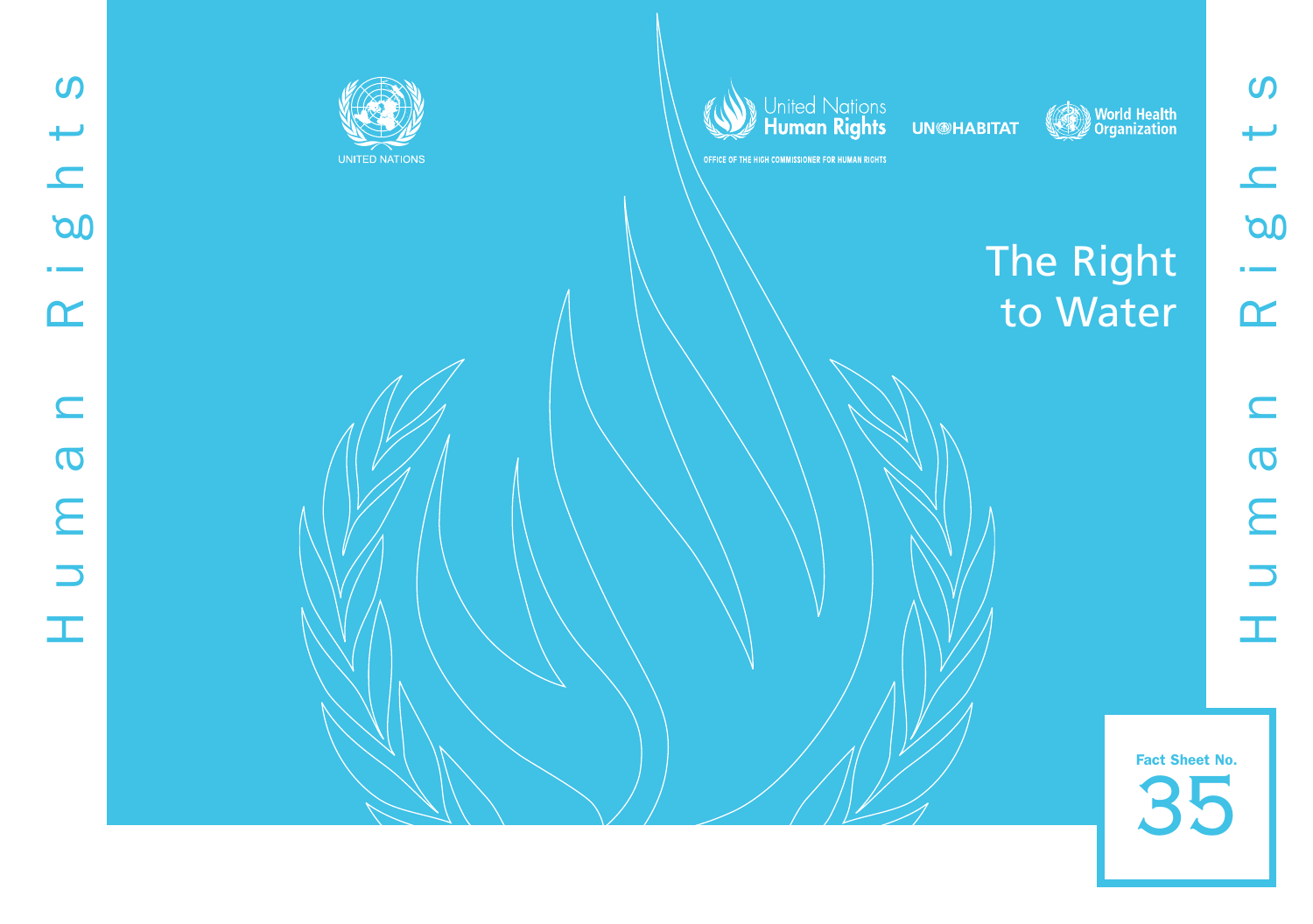



OFFICE OF THE HIGH COMMISSIONER FOR HUMAN RIGHTS

# **The Right to Water**

**Fact Sheet No. 35**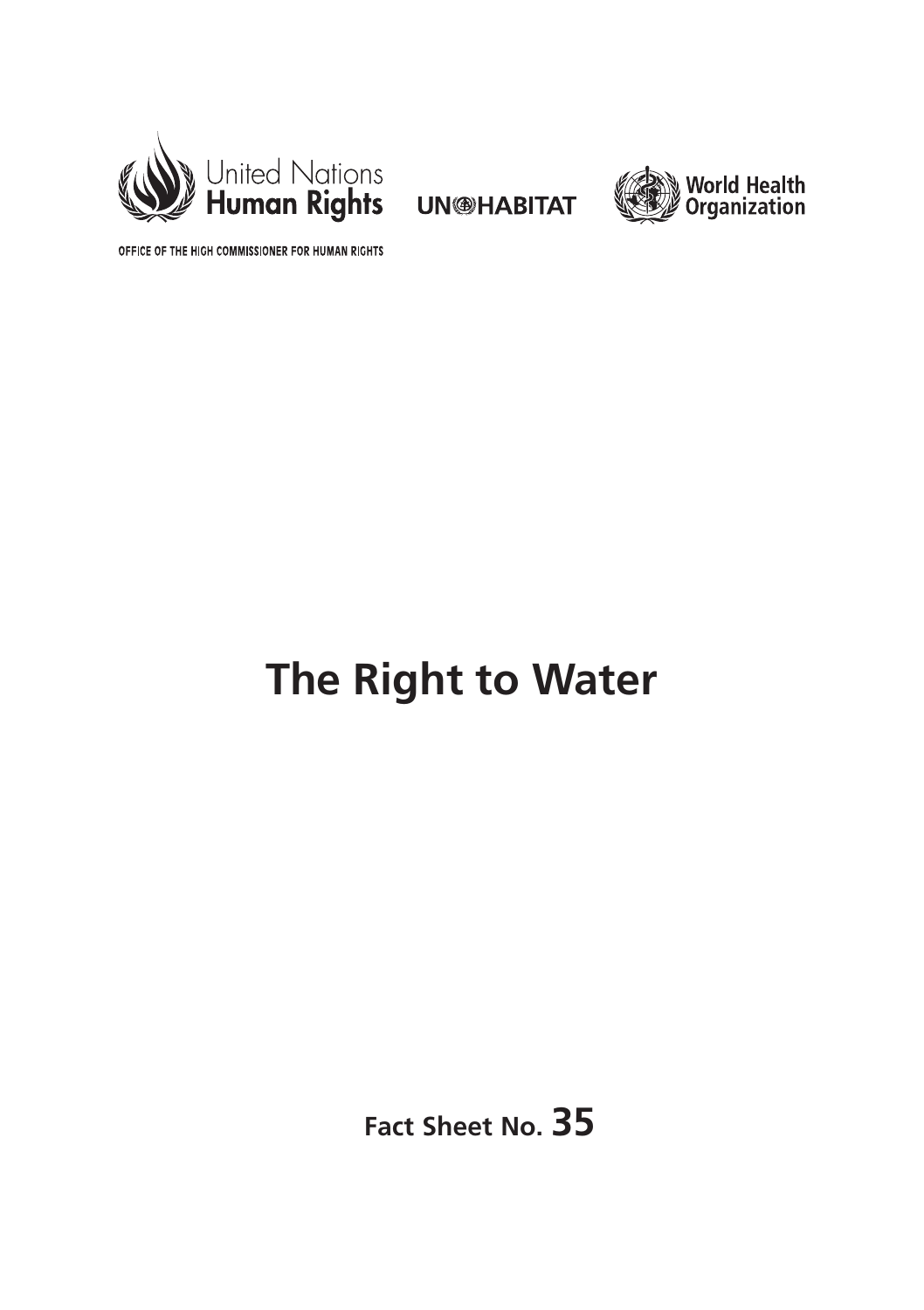## **NOTE**

The designations employed and the presentation of the material in this publication do not imply the expression of any opinion whatsoever on the part of the Secretariat of the United Nations, the United Nations Human Settlements Programme or the World Health Organization concerning the legal status of any country, territory, city or area, or of its authorities, or concerning the delimitation of its frontiers or boundaries.

Material contained in this publication may be freely quoted, provided credit is given and a copy of the publication containing the reprinted material is sent to the Office of the United Nations High Commissioner for Human Rights, Palais des Nations, 8–14 avenue de la Paix, CH–1211 Geneva 10, Switzerland.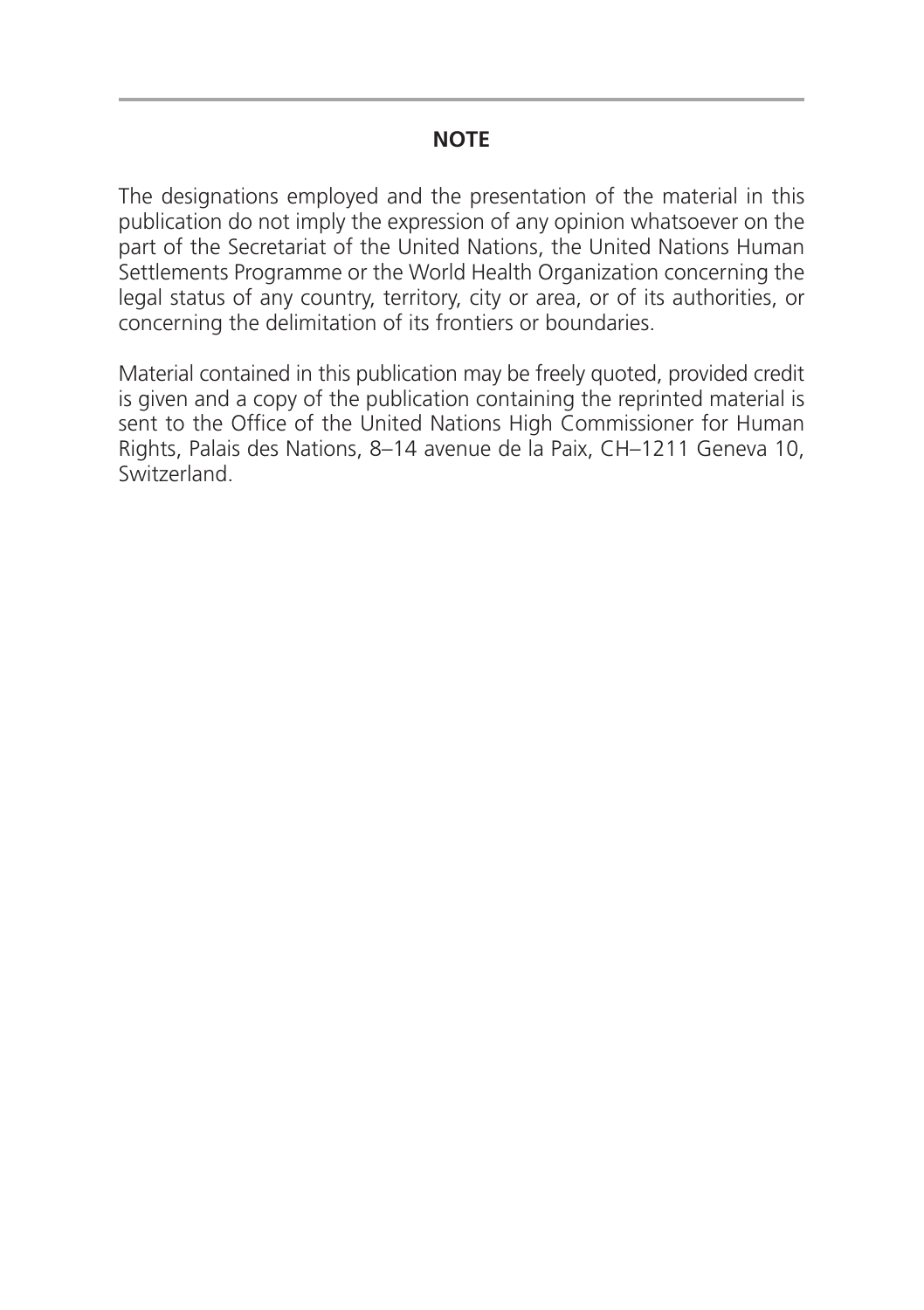# **CONTENTS**

*Page*

|      |                                                                                 |                                                            | İV             |
|------|---------------------------------------------------------------------------------|------------------------------------------------------------|----------------|
|      |                                                                                 |                                                            | 1              |
| I.   | WHAT IS THE RIGHT TO WATER?                                                     |                                                            | 3              |
|      | $\mathsf{A}_{\cdot}$                                                            | The right to water in international human rights law       | $\overline{3}$ |
|      | <b>B.</b>                                                                       |                                                            | 7              |
|      | C.                                                                              | Common misconceptions about the right to water             | 11             |
|      | D.                                                                              | The link between the right to water and other human rights | 12             |
|      | Ε.                                                                              | How does the principle of non-discrimination apply to      | 14             |
|      | F.                                                                              | What is a rights-based approach to the provision of safe   | 15             |
| Ⅱ.   |                                                                                 | HOW DOES THE RIGHT TO WATER APPLY TO SPECIFIC GROUPS?      | 17             |
|      | $\mathsf{A}_{\cdot}$                                                            |                                                            | 17             |
|      | Β.                                                                              |                                                            | 19             |
|      | $\subset$                                                                       |                                                            | 20             |
|      | D.                                                                              |                                                            | 21             |
|      | F.                                                                              | Refugees and internally displaced persons                  | 22             |
|      | F.                                                                              |                                                            | 23             |
| III. | WHAT ARE THE OBLIGATIONS ON STATES AND<br>THE RESPONSIBILITIES OF OTHERS?<br>25 |                                                            |                |
|      | А.                                                                              |                                                            | 25             |
|      | Β.                                                                              |                                                            | 27             |
|      | C.                                                                              | The responsibilities of others                             | 28             |
|      | D.                                                                              | Obligations and responsibilities in specific situations    | 32             |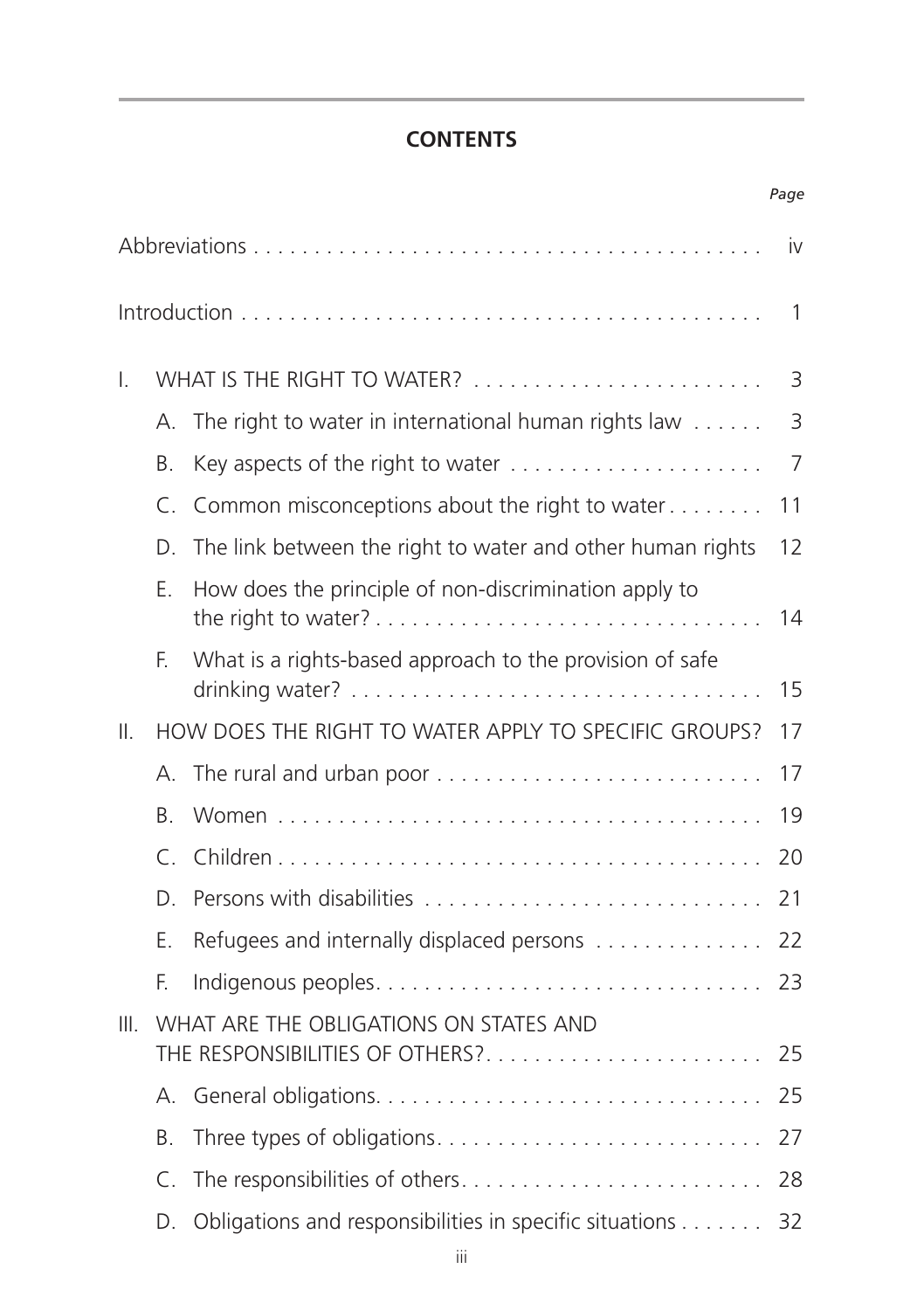|  | IV. MONITORING THE RIGHT TO WATER AND HOLDING STATES |                                |  |
|--|------------------------------------------------------|--------------------------------|--|
|  |                                                      |                                |  |
|  |                                                      |                                |  |
|  |                                                      |                                |  |
|  |                                                      | C. International monitoring 44 |  |
|  |                                                      |                                |  |

# **ABBREVIATIONS**

| <b>CESR</b>   | Center for Economic and Social Rights                              |
|---------------|--------------------------------------------------------------------|
| <b>COHRE</b>  | Centre on Housing Rights and Evictions                             |
| <b>IDPs</b>   | internally displaced persons                                       |
| <b>ILO</b>    | International Labour Organization                                  |
| <b>MDGs</b>   | Millennium Development Goals                                       |
| <b>NGO</b>    | non-governmental organization                                      |
| <b>NHRI</b>   | national human rights institution                                  |
| <b>OHCHR</b>  | Office of the United Nations High Commissioner for<br>Human Rights |
| <b>UNDP</b>   | United Nations Development Programme                               |
|               | UN-Habitat United Nations Human Settlement Programme               |
| <b>UNICEF</b> | United Nations Children's Fund                                     |
| <b>WHO</b>    | World Health Organization                                          |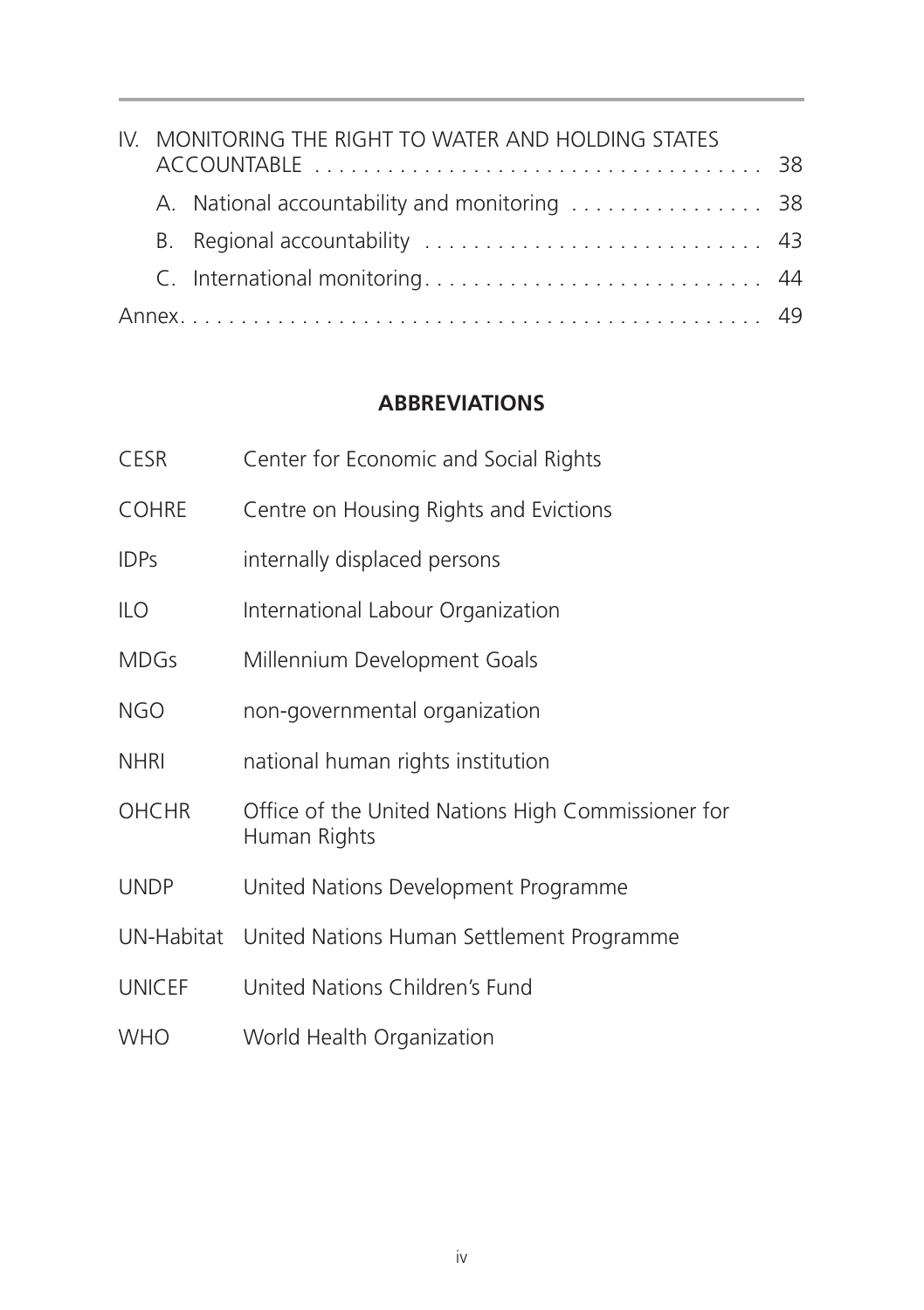# **INTRODUCTION**

Water is the essence of life. Safe drinking water and sanitation are indispensable to sustain life and health, and fundamental to the dignity of all. Yet, 884 million people do not have access to improved sources of drinking water, while 2.5 billion lack access to improved sanitation facilities.1 While these numbers shed light on a worrying situation, the reality is much worse, as millions of poor people living in informal settlements are simply missing from national statistics. The roots of the current water and sanitation crisis can be traced to poverty, inequality and unequal power relationships, and it is exacerbated by social and environmental challenges: accelerating urbanization, climate change, and increasing pollution and depletion of water resources.<sup>2</sup>

In order to address this crisis, the international community has increasingly recognized that access to safe drinking water and sanitation must be considered within a human rights framework. Such access is explicitly referred to, for instance, in the Convention on the Rights of the Child, the Convention on the Elimination of All Forms of Discrimination against Women and the Convention on the Rights of Persons with Disabilities. In 2002, the United Nations Committee on Economic, Social and Cultural Rights adopted its general comment No. 15 on the right to water, defined as the right of everyone "to sufficient, safe, acceptable, physically accessible and affordable water for personal and domestic uses." Four years later, the United Nations Sub-Commission on the Promotion and Protection of Human Rights adopted guidelines for the realization of the right to drinking water and sanitation. The United Nations Development Programme (UNDP), too, has underlined that the starting point and the unifying principle for public action in water and sanitation is the recognition that water is a basic human right. In 2008, the Human Rights Council created the mandate of the "independent expert on the issue of human rights obligations related to access to safe drinking water and sanitation" to help clarify the scope and content of these obligations.

Several national constitutions protect the right to water or outline the general responsibility of the State to ensure access to safe drinking water and sanitation for all. Courts from various legal systems have also adjudicated cases related to the enjoyment of the right to water, covering issues such as the pollution of water resources, arbitrary and illegal disconnections, or lack of access to sanitation.

This publication is based on *The Right to Water*, issued by the World Health Organization (WHO), the Office of the United Nations High Commissioner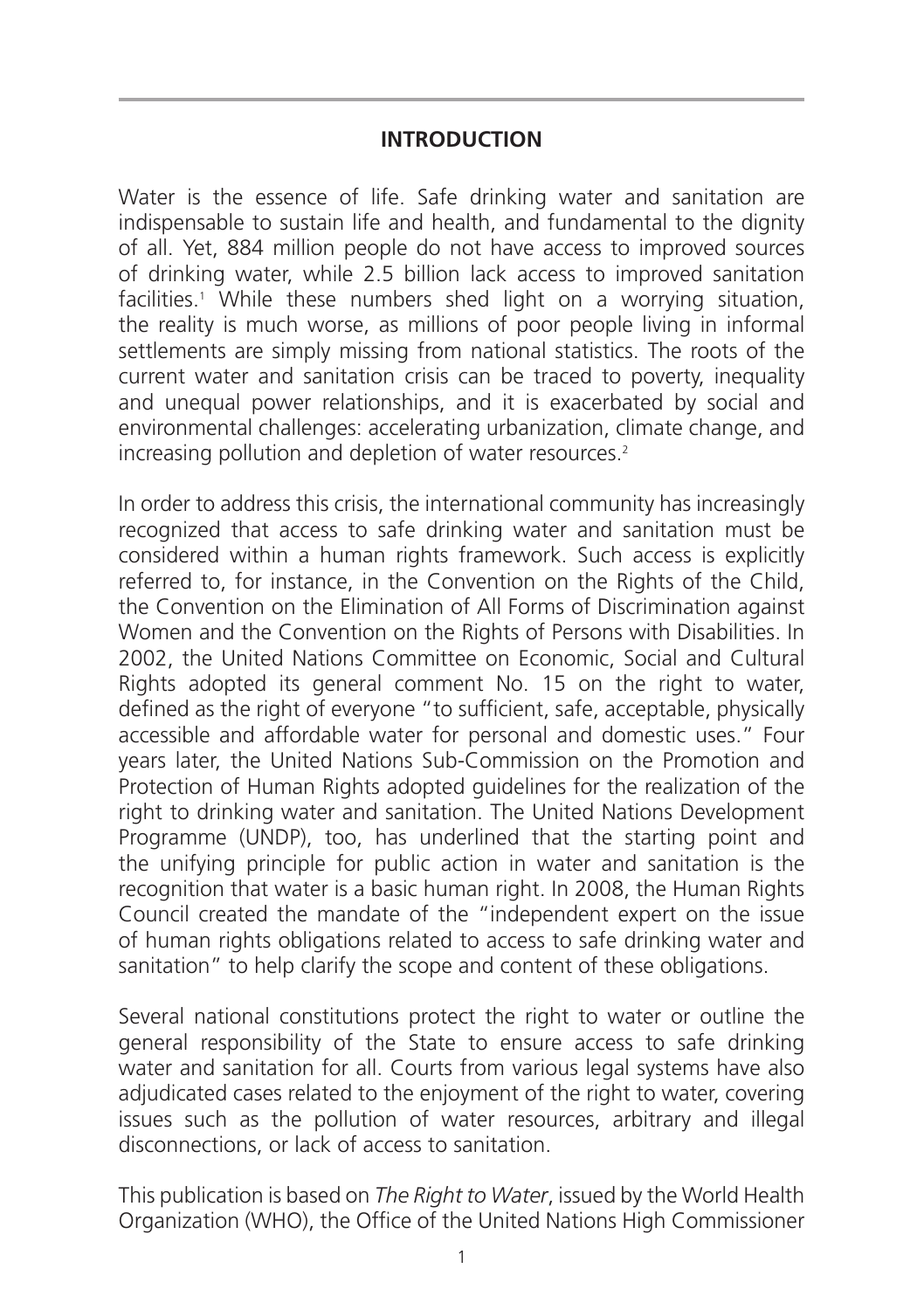for Human Rights (OHCHR), the Centre on Housing Rights and Evictions (COHRE), WaterAid, and the Center for Economic and Social Rights (CESR) in 2003. It starts by explaining what the right to water is, illustrates what it means for specific individuals and groups, and then elaborates upon State obligations with respect to the right. It concludes with an overview of national, regional and international accountability and monitoring mechanisms.

As chapter I will show, water and sanitation do not enjoy the same status under international law. Yet, in many instances and international declarations and commitments, including the Millennium Development Goals, sanitation has been closely associated with the right to water. That is why, in some parts of this publication, the two are mentioned together.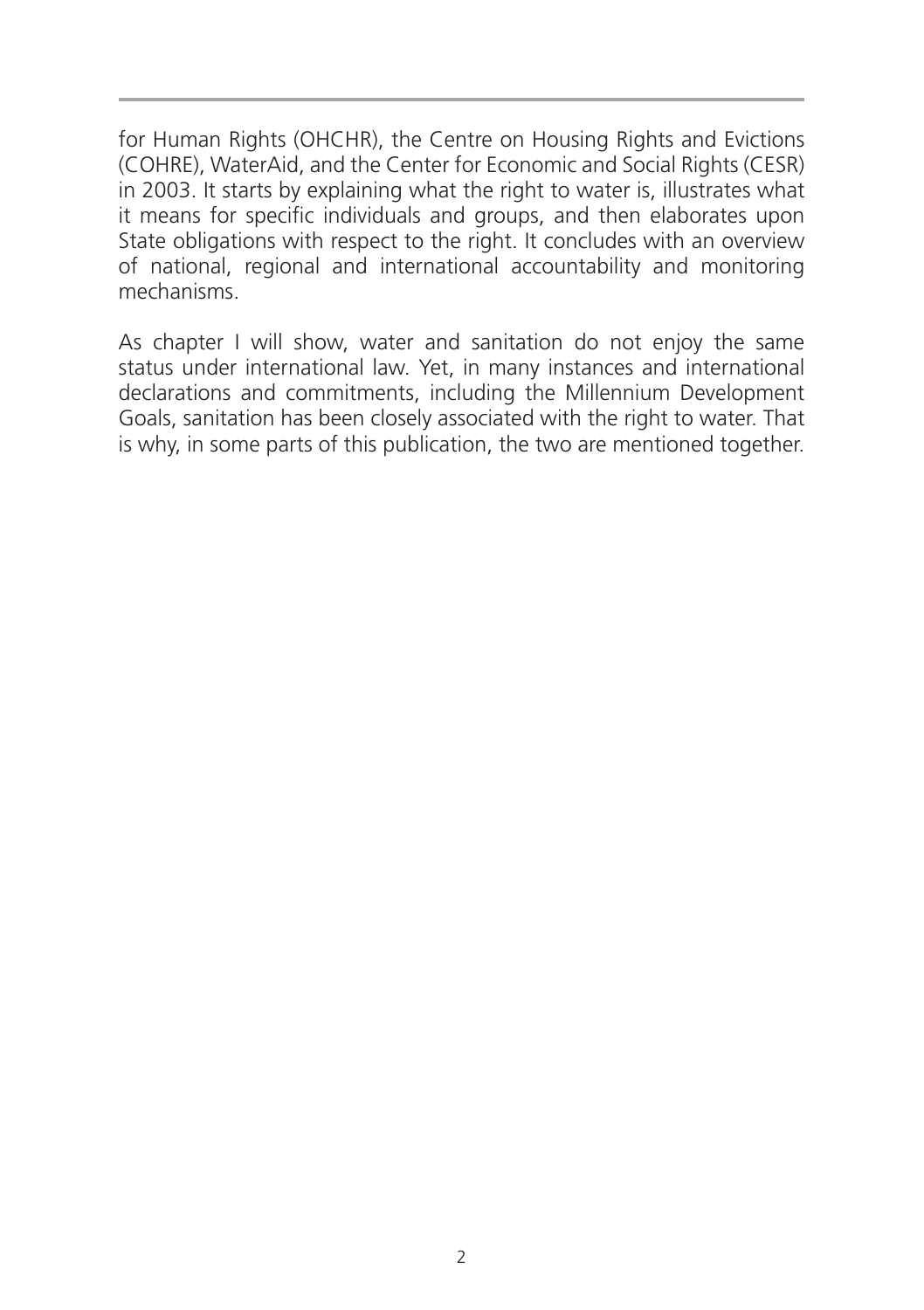# **I. WHAT IS THE RIGHT TO WATER?**

# **A. The right to water in international human rights law**

While water has not been explicitly recognized as a self-standing human right in international treaties, international human rights law entails specific obligations related to access to safe drinking water. These obligations require States to ensure everyone's access to a sufficient amount of safe drinking water for personal and domestic uses, defined as water for drinking, personal sanitation, washing of clothes, food preparation, and personal and household hygiene. These obligations also require States to progressively ensure access to adequate sanitation, as a fundamental element for human dignity and privacy, but also to protect the quality of drinking-water supplies and resources.

#### **Status of sanitation under international human rights law**

About 2.5 billion people still do not have access to safe sanitation. This has a profound negative impact on numerous human rights. For instance, without sanitation facilities, one does not enjoy the right to adequate housing. The health impact of the lack of sanitation is well documented. It accounts for as many as a quarter of all under-five deaths and is a serious threat to the right to health. Poor sanitation also has a severe effect on water quality and jeopardizes the enjoyment of this right, too.

While sanitation is not yet recognized as a self-standing right, an increasing number of international, regional and national declarations and national legislations seem to be moving in this direction. The Independent Expert on the issue of human rights obligations related to access to safe drinking water and sanitation has expressed her support for the recognition of sanitation as a distinct right (see A/HRC/12/24).

The concept of basic water requirements to meet fundamental human needs was first established at the 1977 United Nations Water Conference in Mar del Plata, Argentina. Its Action Plan asserted that all peoples, whatever their stage of development and their social and economic conditions, had the right to have access to drinking water in quantities and of a quality equal to their basic needs. Agenda 21, adopted at the United Nations Conference on Environment and Development in 1992, confirmed this. Subsequently, a number of other plans of action have referred to safe drinking water and sanitation as a human right. In the Programme of Action of the 1994 International Conference on Population and Development, States affirmed that all people have the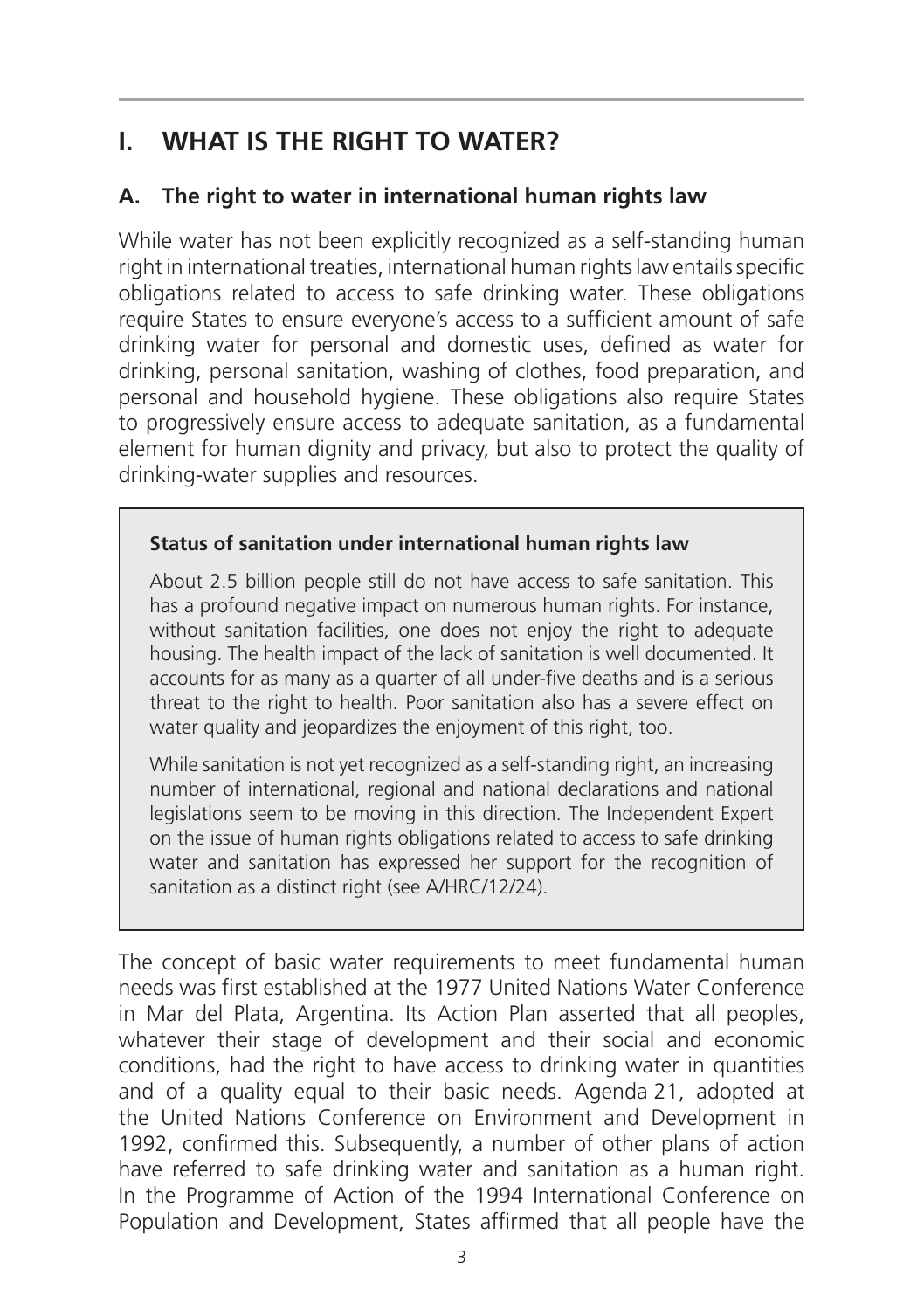right to an adequate standard of living for themselves and their families, including adequate food, clothing, housing, water and sanitation. The Habitat Agenda, adopted by the United Nations Conference on Human Settlements (Habitat II) in 1996, also recognized water and sanitation as part of the right to an adequate standard of living.

Regional declarations have also recognized the right to water. The Council of Europe has asserted that everyone has the right to a sufficient quantity of water for his or her basic needs.3 In 2007, Asia-Pacific leaders agreed to recognize people's right to safe drinking water and basic sanitation as a basic human right and fundamental aspect of human security.4 In the Abuja Declaration, adopted at the first Africa-South America Summit in 2006, Heads of State and Government declared that they would promote the right of their citizens to have access to clean and safe water and sanitation within their respective jurisdictions. While these declarations are not legally binding, they do reflect a consensus and a political statement of intent on the importance of recognizing and realizing the right to water.

In November 2002, the Committee on Economic, Social and Cultural Rights adopted its general comment No. 15 on the right to water, defined as the right of everyone to sufficient, safe, acceptable and physically accessible and affordable water for personal and domestic uses.<sup>5</sup> While the International Covenant on Economic, Social and Cultural Rights does not explicitly refer to the right to water, the Committee underlined that the right to water was part of the right to an adequate standard of living, as were the rights to adequate food, housing and clothing. The Committee also stressed that the right to water was inextricably linked to the rights to health, adequate housing and food.

Article 11, paragraph 1, of the Covenant specifies a number of rights emanating from, and indispensable for, the realization of the right to an adequate standard of living "including adequate food, clothing and housing". The use of the word "including" indicates that this catalogue of rights was not intended to be exhaustive. The right to water clearly falls within the category of guarantees essential for securing an adequate standard of living, particularly since it is one of the most fundamental conditions for survival.

*Source*: General comment No. 15 (2002) on the right to water, para. 3.

In 2006, the Sub-Commission on the Promotion and Protection of Human Rights adopted guidelines for the realization of the right to drinking water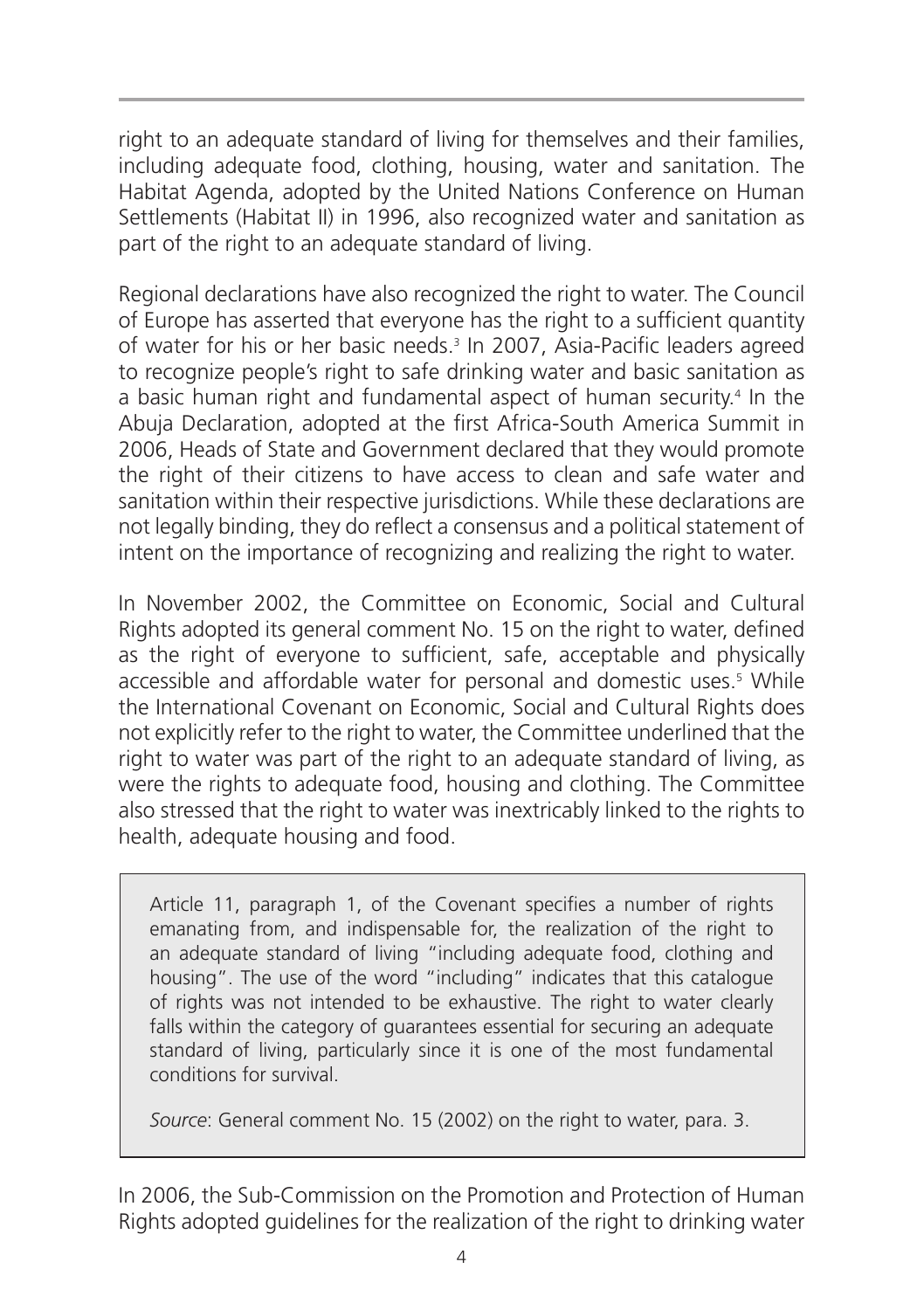and sanitation. These guidelines use the definition of the right to water provided by the Committee and define the right to sanitation as the right of everyone to have access to adequate and safe sanitation that is conducive to the protection of public health and the environment.6

In 2007, OHCHR conducted a study, at the request of the Human Rights Council, on the scope and content of human rights obligations related to access to safe drinking water and sanitation (A/HRC/6/3). In it, the High Commissioner for Human Rights concluded that the time had come to recognize access to safe drinking water and sanitation as a human right.

Specific obligations in relation to access to safe drinking water and sanitation have also increasingly been recognized in core human rights treaties, mainly as part of the right to an adequate standard of living and the right to health.

#### **International human rights treaties entailing specific obligations related to access to safe drinking water and sanitation**

- The Convention on the Elimination of All Forms of Discrimination against Women, adopted in 1979 (art. 14 (2))
- International Labour Organization (ILO) Convention No. 161 concerning Occupational Health Services, adopted in 1985 (art. 5)
- The Convention on the Rights of the Child, adopted in 1989 (arts. 24 and 27 (3))
- The Convention on the Rights of Persons with Disabilities, adopted in 2006 (art. 28)

Obligations related to access to safe drinking water and sanitation are also implicit in a number of other international human rights treaties and are derived from obligations pertaining to the promotion and protection of other human rights, including the rights to life, adequate housing, education, food, health, work and cultural life. In interpreting the right to life under the International Covenant on Civil and Political Rights, the Human Rights Committee, in its general comment No. 6 (1982), stressed that besides protecting against the active taking of life, the right also placed a duty on States to ensure access to the means of survival and required States to adopt positive measures, notably to reduce infant mortality, increase life expectancy and eliminate malnutrition and epidemics. In its general comment No. 14 (2000) on the right to the highest attainable standard of health, the Committee on Economic, Social and Cultural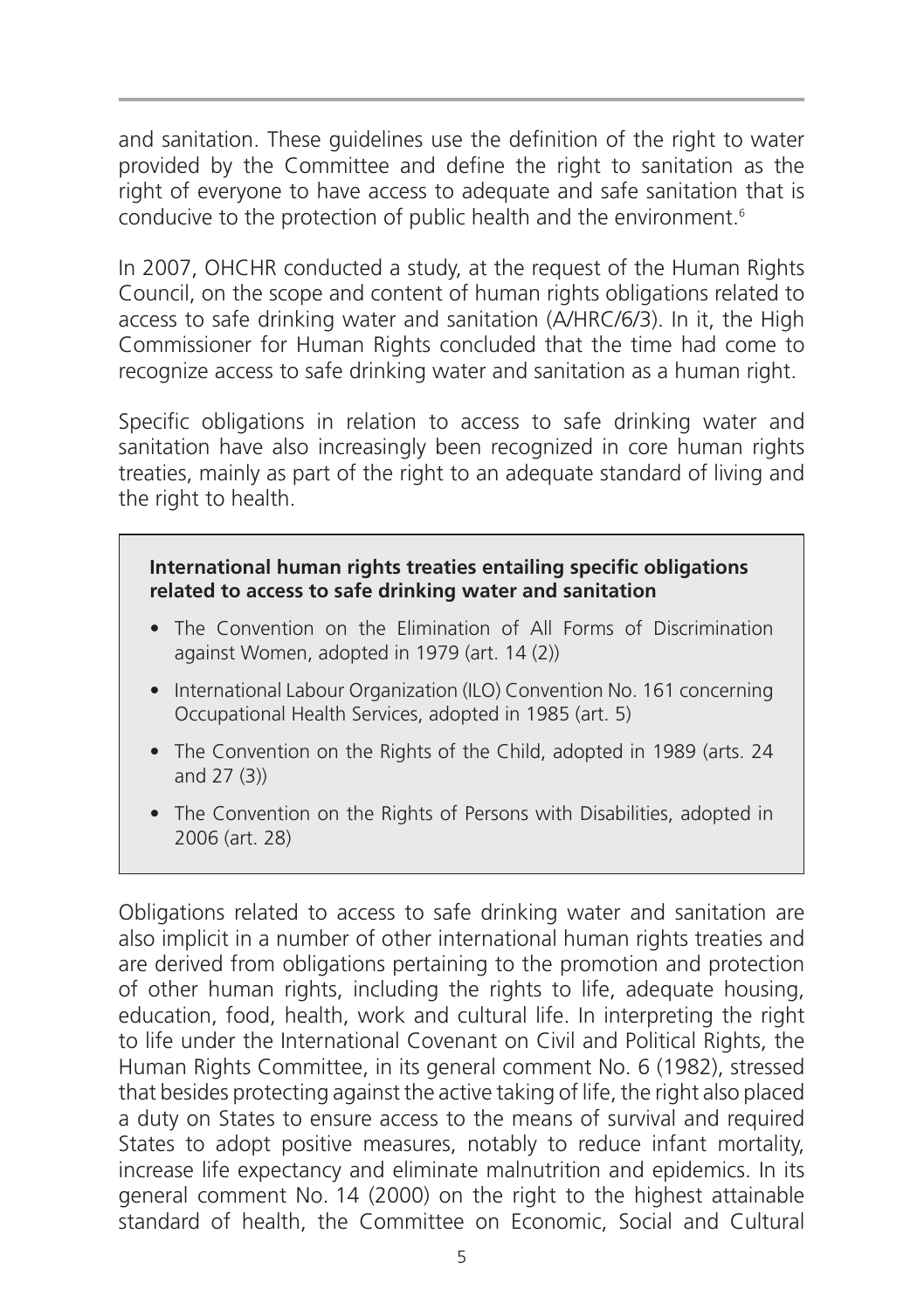Rights underlined that the drafting history of the International Covenant on Economic, Social and Cultural Rights and the wording of its article 12 (2) acknowledged that the right to health extended to the underlying determinants of health, including access to safe drinking water and sanitation.

At the regional level, both the African Charter on the Rights and Welfare of the Child (1990) and the Protocol to the African Charter on Human and Peoples' Rights on the Rights of Women in Africa (2003) contain explicit human rights obligations related to access to safe drinking water and sanitation. The Additional Protocol to the American Convention on Human Rights in the Area of Economic, Social and Cultural Rights (1988) underlines that everyone shall have the right to live in a healthy environment and to have access to basic public services (art. 11.1). The Arab Charter on Human Rights (2004) similarly recognizes the right of everyone to the enjoyment of the highest attainable standard of health, for which States should ensure the provision of basic nutrition and safe drinking water for all and proper sanitation systems (art. 39).

Although the Revised European Social Charter (1996), the American Convention on Human Rights (1969), and the African Charter on Human and Peoples' Rights (1981) do not explicitly refer to human rights obligations to provide access to safe drinking water and sanitation, related jurisprudence has derived protection of such access from the enjoyment of other human rights, such as the rights to adequate housing, health or life.

#### **Human rights obligations to provide access to safe drinking water and sanitation under the Revised European Social Charter**

The European Committee of Social Rights found that the right to adequate housing, provided for in article 31 of the Revised European Social Charter, included specific obligations related to access to safe drinking water and sanitation:

Article 31 (1) guarantees access to adequate housing, which means a dwelling which is structurally secure; safe from a sanitary and health point, i.e., it possesses all basic amenities, such as water, heating, waste disposal, sanitation facilities, electricity; not overcrowded and with secure tenure supported by law.

*Source*: Complaint No. 27/2004, *European Roma Rights Centre* v. *Italy*, Decision on the Merits, 7 December 2005.

Several international guidelines and principles encompass provisions related to access to safe drinking water and sanitation. While not legally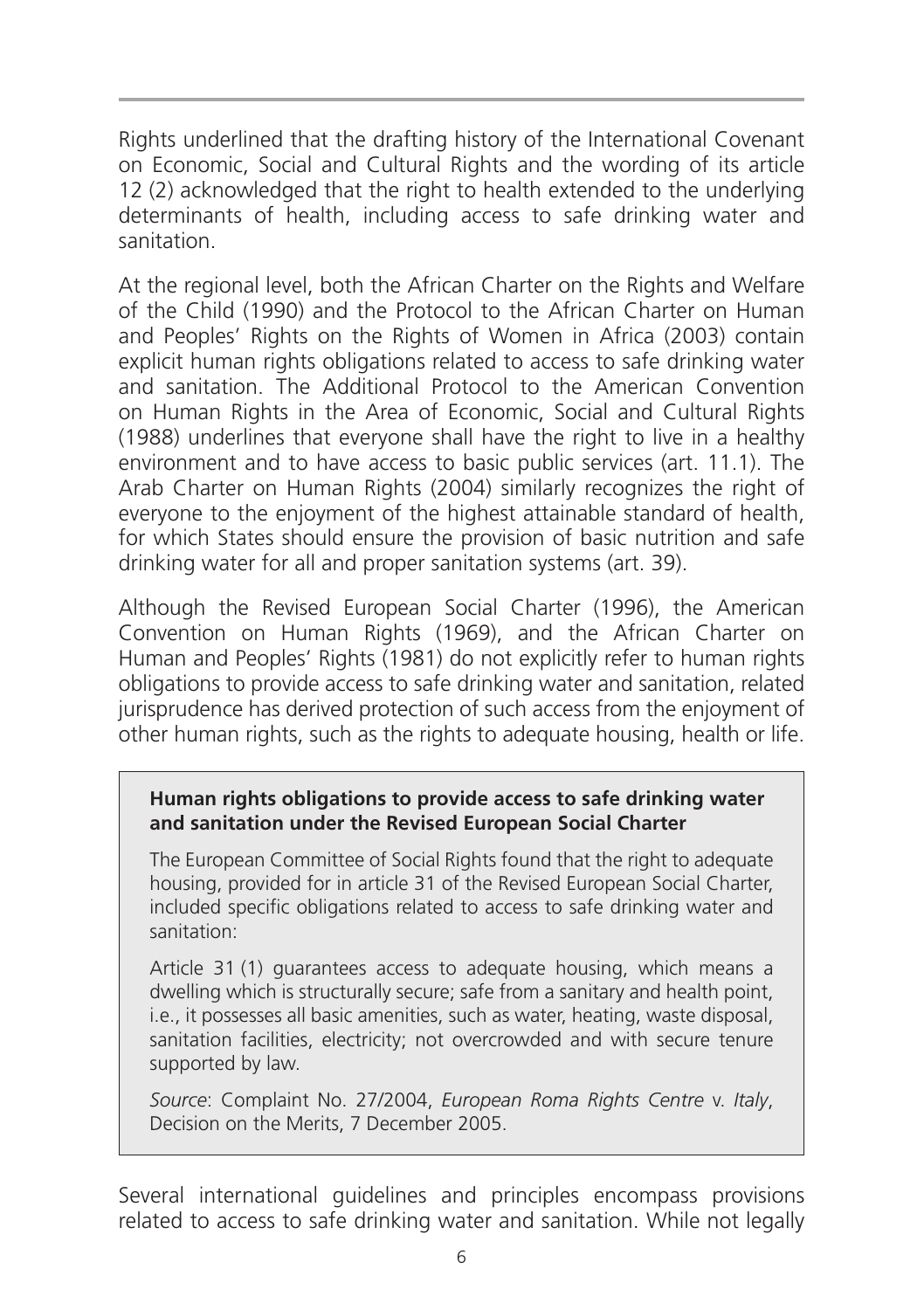binding, these provide useful guidance regarding specific obligations to provide such access, notably for particular groups such as prisoners, workers, refugees and internally displaced persons (IDPs), older persons, as well as indigenous peoples.7

International humanitarian and environmental law also specifically protects access to safe drinking water and sanitation. The Geneva Conventions (1949) and their Additional Protocols (1977) outline the fundamental importance of access to safe drinking water and sanitation for health and survival in international and non-international armed conflicts. The Protocol on Water and Health to the United Nations Economic Commission for Europe's 1992 Convention on the Protection and Use of Transboundary Watercourses and International Lakes provides that States parties must take appropriate measures to provide access to drinking water and sanitation and to protect water resources used as sources of drinking water from pollution. The African Convention on the Conservation of Nature and Natural Resources (2003) also provides that its contracting States shall endeavour to guarantee for their populations a sufficient and continuous supply of suitable water.

Finally, many constitutions contain explicit references to the right to water, including those of Bolivia (Plurinational State of), the Democratic Republic of the Congo, Ecuador, South Africa, Uganda and Uruguay. The right to sanitation has also been recognized in constitutions and national legislations, including in Algeria, Bolivia (Plurinational State of), Maldives, South Africa, Sri Lanka and Uruguay. Other constitutions suggest a general responsibility on the part of the State to ensure access to safe drinking water and sanitation.<sup>8</sup>

# **B. Key aspects of the right to water**

- **The right to water contains freedoms.** These *freedoms* include protection against arbitrary and illegal disconnections; prohibition of unlawful pollution of water resources; non-discrimination in access to safe drinking water and sanitation, notably on the basis of land or housing status; non-interference with access to existing water supplies, especially to traditional water sources; and ensuring that personal security is not threatened when accessing water or sanitation outside the home.
- **The right to water contains entitlements.** These *entitlements*  include access to a minimum amount of safe drinking water to sustain life and health; access to safe drinking water and sanitation in detention;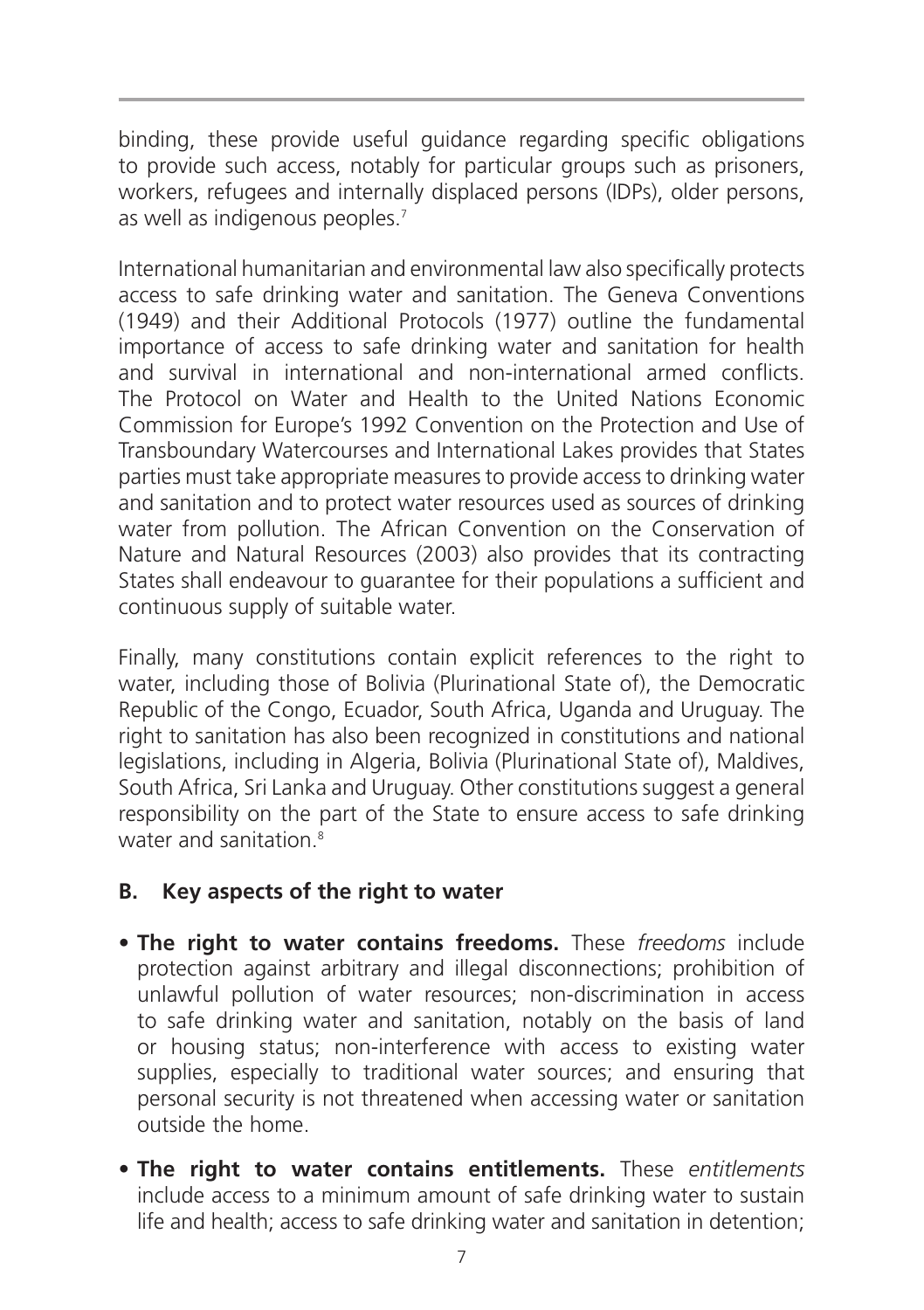and participation in water- and sanitation-related decision-making at the national and community levels.

In its general comment No. 15, the Committee on Economic, Social and Cultural Rights clarified the scope and content of the right to water by explaining what is meant by sufficient, safe, acceptable, physically accessible and affordable water for personal and domestic uses.

• **The water supply for each person must be sufficient and continuous to cover personal and domestic uses**, which comprise water for drinking, washing clothes, food preparation and personal and household hygiene. Other domestic water uses, such as water for swimming pools or gardening, do not fall within the scope of the right to water.

#### **HIV/AIDS and specific water needs**

Living with HIV/AIDS requires washing frequently and paying close attention to personal hygiene […]. Wounds and lesions need cleaning, and clothes and bedding must be washed often. Fever, accompanied by sweating, is common and so many may drink more water […]. Clean, well-aired houses are important if tuberculosis—the most common opportunistic infection is to be avoided. All these things require extra water, yet this is something that is not always readily available.

*Source*: WaterAid Ethiopia and Progynist, "Making the links: Mapping the relationship between water, hygiene and sanitation and HIV/AIDS—a joint think piece" (2004). Available from www.wateraid.org.

The right to water therefore covers access to water to sustain life and health and to meet basic needs and does not entitle individuals to an unlimited amount of water. According to WHO, between 50 and 100 litres of water per person per day are needed to ensure that most basic needs are met and few health concerns arise. Access to 20-25 litres per person per day represents a minimum, but this amount raises health concerns because it is insufficient to meet basic hygiene and consumption requirements.<sup>9</sup> These amounts are indicative as they might depend on a particular context and might differ for some groups depending on their health status, work, climate conditions or other factors. Breastfeeding mothers, pregnant women or persons living with HIV/AIDS would need more than 50-100 litres of water per day.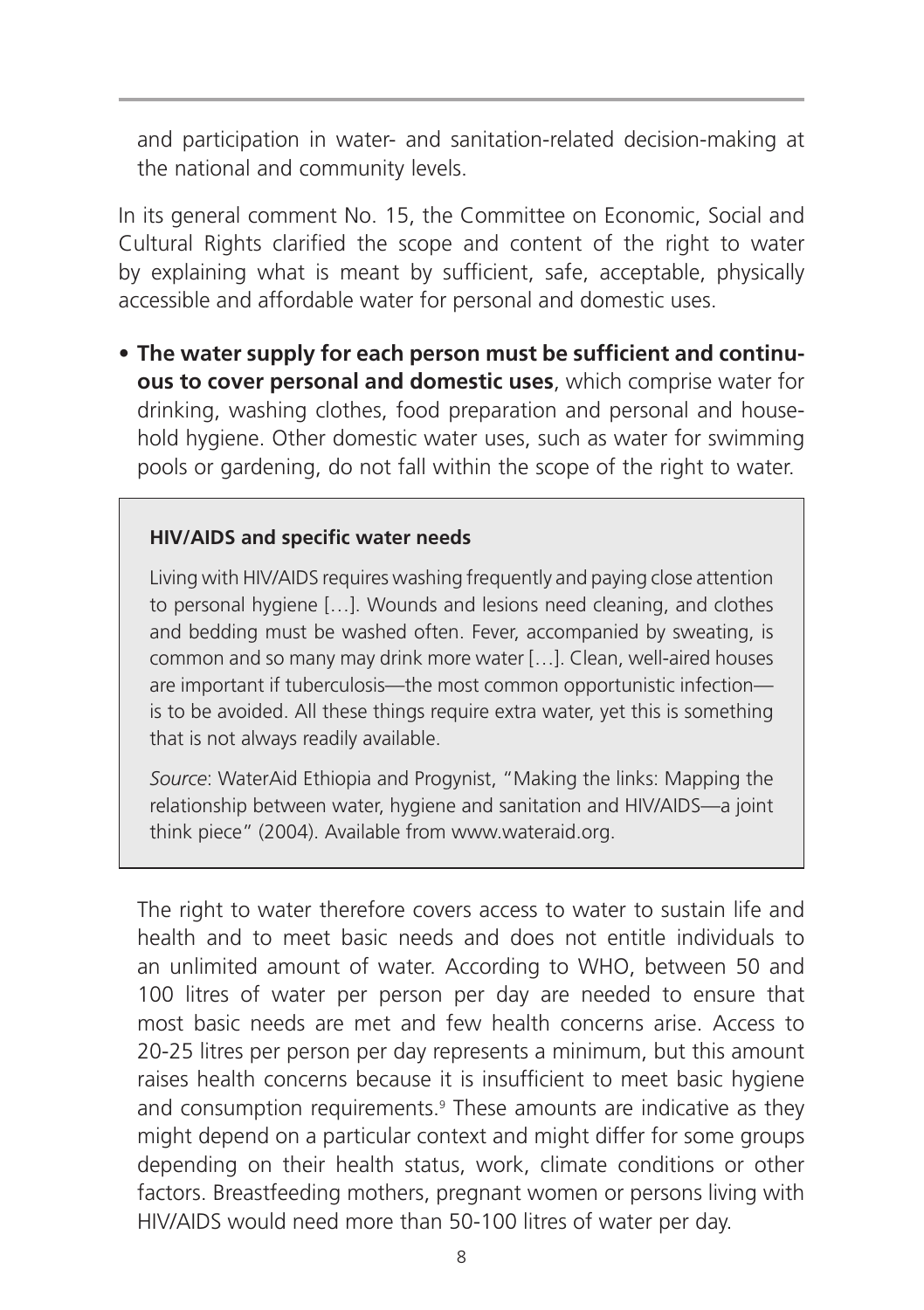At any one time, half of the world's hospital beds are occupied by patients suffering from waterborne diseases.

*Source:* www.un.org/waterforlifedecade.

• **Water for personal and domestic uses must be safe and acceptable.** In accordance with general comment No. 15, it must be free from microbes and parasites, chemical substances and radiological hazards that constitute a threat to a person's health. Water must also be of an acceptable colour, odour and taste to ensure that individuals will not resort to polluted alternatives that may look more attractive. These requirements apply to all sources of water provision, including piped water, tankers, vendor-provided water and protected wells.

Drinking-water safety is usually defined through national and/or local standards for drinking-water quality. The WHO *Guidelines for Drinkingwater Quality* provide a basis for the development of national standards, which, if properly implemented, will ensure the safety of drinking water.<sup>10</sup>

About 90 per cent of sewage and 70 per cent of industrial waste in developing countries are discharged into watercourses without treatment, often polluting the usable water supply.

*Source*: www.un.org/waterforlifedecade.

The absence of adequate sanitation systems in many parts of the world has led to widespread pollution of water sources that communities rely upon for survival. In its general comment No. 15, the Committee underlined that ensuring access to adequate sanitation is one of the principal mechanisms for protecting the quality of drinking-water supplies and resources.

• **Water and sanitation facilities must be physically accessible** and within safe reach for all sections of the population, taking into account the needs of particular groups, including persons with disabilities, women, children and the elderly.

*Our main problems in rural communities are the following: walking long distances about 2 to 3 kilometres daily to a public tap; carrying heavy*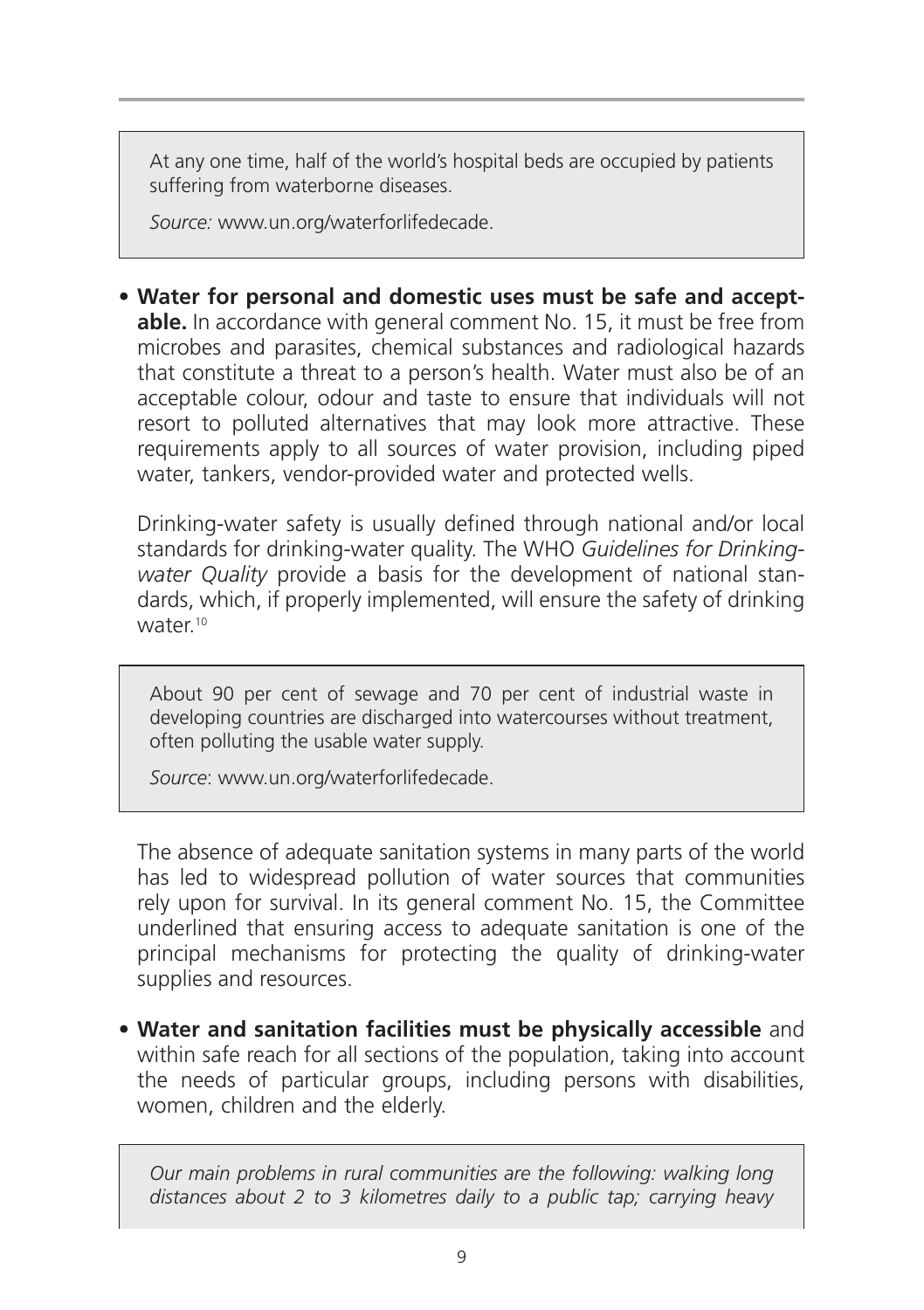*containers on our heads 20 to 25 litres per trip; long queues at the point of taps; should there be contamination at this common point the whole village is at risk.* 

*Source*: Woman from South Africa, "Water Voice" project, 2003.

While the right to water does not imply that everyone should have access to water and sanitation at home, it requires such facilities to be in close proximity to, or at a reasonable distance from, each house. Water and sanitation should also be provided in schools and hospitals. at the workplace, in detention centres, as well as in camps for refugees and IDPs.

The average distance that women in Africa and Asia walk to collect water is 6 kilometres.

As the amount of water accessed every day is largely determined by the distance to the water source and the collection time, a reasonable distance is one that allows everyone to collect sufficient water to cover personal domestic uses. According to WHO, in order to have a basic access to 20 litres per day, the water source has to be within 1,000 metres of the home and collection time should not exceed 30 minutes. When water is piped into the home, access is optimal and at least 100 litres per person per day is likely to be ensured.<sup>11</sup> In this respect, UNDP confirms in its *Human Development Report 2006* that having a regular supply of clean water piped to the household is the optimal type of provision for human development. Access to a regular supply of water within the home also eliminates the need for women and children to spend time and physically exert themselves to collect water from distant sources.

• **Water services must be affordable to all.** No individual or group should be denied access to safe drinking water because they cannot afford to pay.

#### **Lack of affordable water in Haiti**

In Port-de-Paix, Haiti, respondents to a household survey reported that, when water is too expensive, they go to the highly contaminated and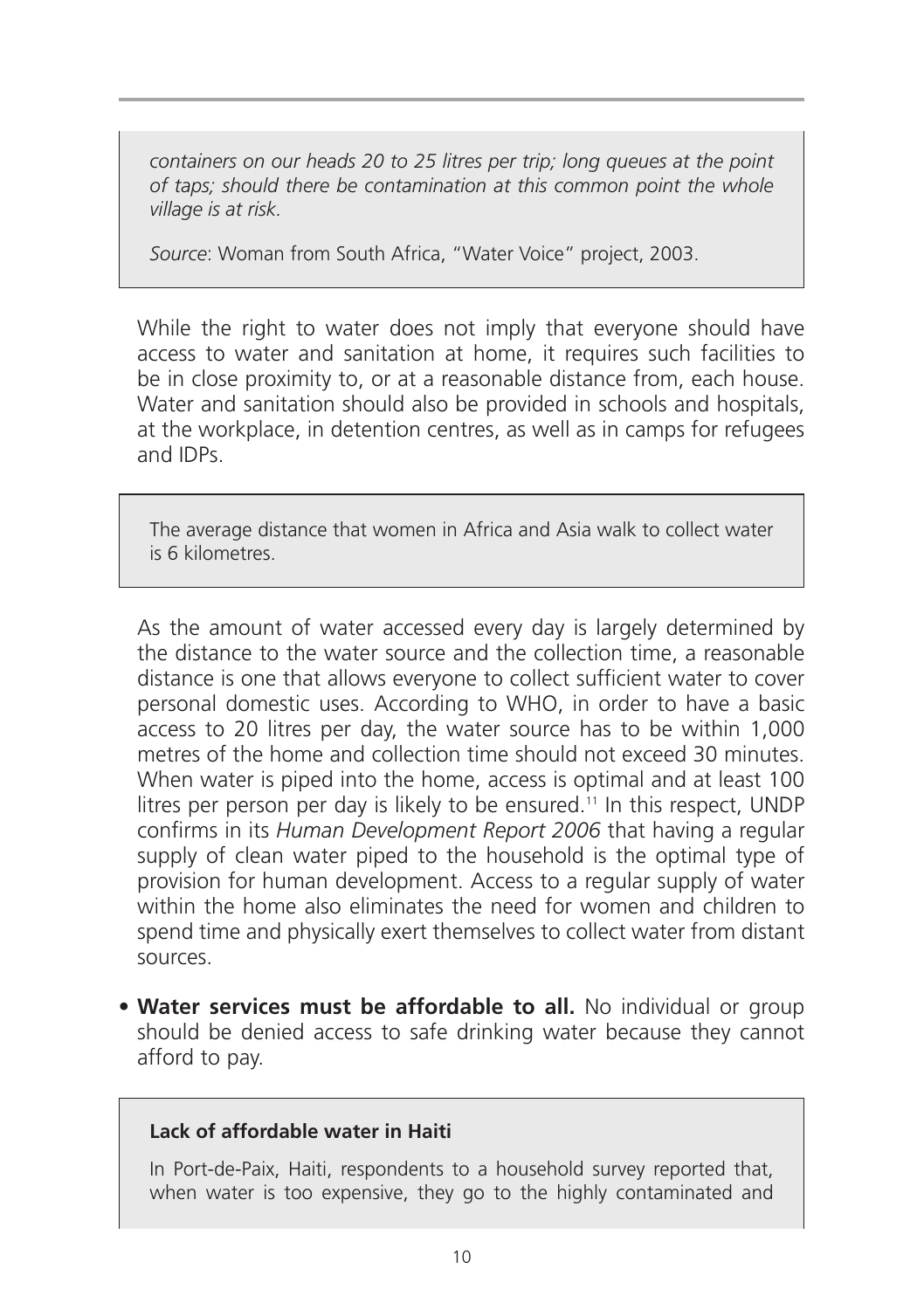garbage-filled rivers to meet their household water needs (31.1 per cent). In addition, some households forgo bathing (22.2 per cent) or cooking (26.7 per cent).

*Source*: Center for Human Rights and Global Justice and others, *Wòch nan Soley: The Denial of the Right to Water in Haiti*. Available from www.chrgj. org/projects/docs/wochnansoley.pdf (accessed 28 April 2010).

Accordingly, all direct and indirect costs related to water and sanitation should not prevent anyone from accessing these services and should not compromise their ability to enjoy other human rights, such as the rights to food, education, adequate housing or health. The affordability requirement also underlines that cost recovery should not become a barrier to access to safe drinking water and sanitation, notably by the poor. For instance, UNDP suggests 3 per cent of household income as a benchmark.

#### **The relationship between access to safe drinking water and cost recovery in international declarations**

The international community has underlined that access to water for personal and domestic uses should not be threatened by cost recovery. The Plan of Implementation of the 2002 World Summit on Sustainable Development underlines that cost-recovery objectives should not become a barrier to access to safe drinking water by poor people. Agenda 21 states that, beyond the provision of safe drinking water for the satisfaction of basic needs, water users should be charged appropriately.

Overall, poorer households should not be disproportionately burdened with water and sanitation expenses.

#### **C. Common misconceptions about the right to water**

#### • **Does the right to water require water to be provided free of charge?**

The right to water requires water services to be affordable for all and nobody to be deprived of access because of an inability to pay. As such, the human rights framework does not provide for a right to free water. However, in certain circumstances, access to safe drinking water and sanitation might have to be provided free of charge if the person or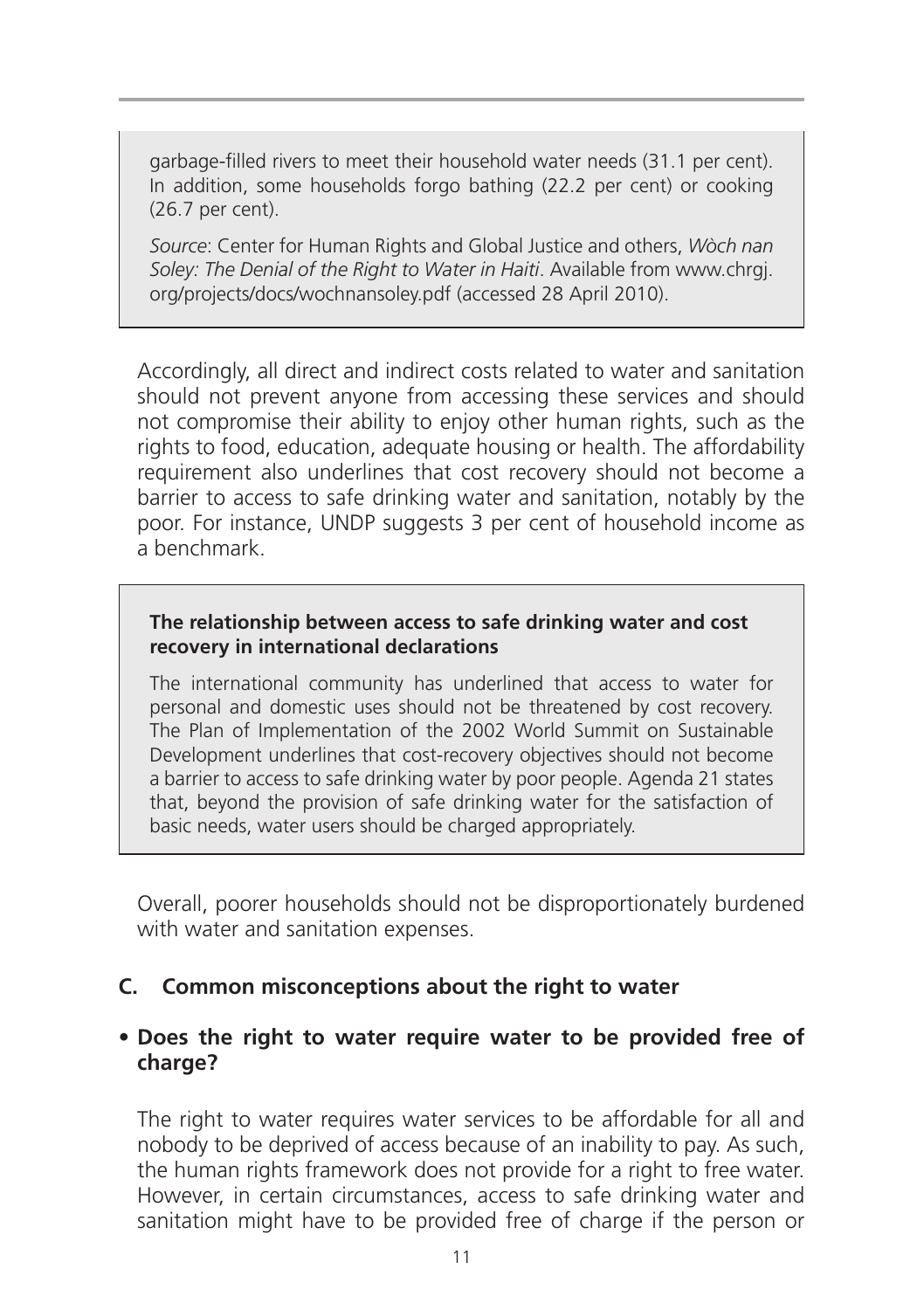household is unable to pay for it. It is a State's core obligation to ensure the satisfaction of, at the very least, minimum essential levels of the right, which includes access to a minimum essential quantity of water.

General comment No. 15 highlights that, in order to ensure that water is affordable, States should adopt the necessary measures that may notably include appropriate pricing policies such as free or low-cost water.

# • **Does the right to water extend to water for agriculture or pastoralism? What does it mean in relation to water for the environment?**

Water is essential for life, but is also key to food security, income generation and environmental protection. The right to water covers only personal and domestic uses, i.e., water for drinking, washing clothes, food preparation and personal and household hygiene. It does not cover water for agriculture or pastoralism or to sustain ecological systems. Access to water for agriculture—notably for smallholders—comes under the right to adequate food, provided for in article 11 of the Covenant. However, general comment No. 15 states that priority should be given to "the water resources required to prevent starvation and disease, as well as the water required to meet the core obligations of each of the Covenant rights." Bearing in mind the interdependence and indivisibility of all human rights, it can be said that the right to water ensures priority for water use in agriculture and pastoralism when necessary to prevent starvation.

However, the right to water does have implications for water management, as it requires giving priority in water allocation to personal and domestic uses for all. These uses represent a tiny fraction of the total use of water, usually less than 5 per cent, while irrigation remains the largest user of water, currently accounting for more than 80 per cent of use in developing countries, according to UNDP.

# **D. The link between the right to water and other human rights**

Access to safe drinking water is a fundamental precondition for the enjoyment of several human rights, including the rights to education, housing, health, life, work and protection against cruel, inhuman or degrading treatment or punishment. It is also a crucial element to ensure gender equality and to eradicate discrimination.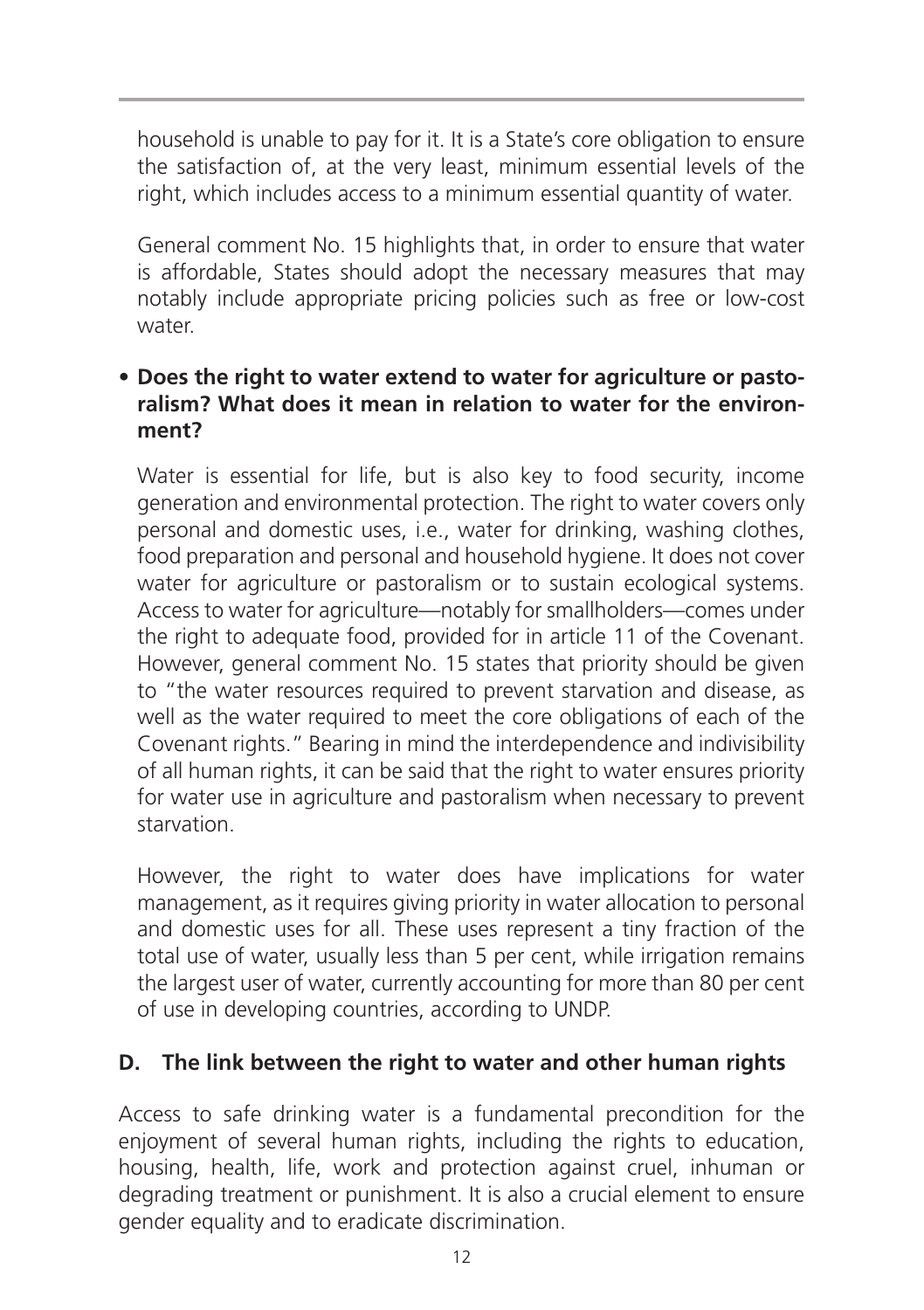For example, with regard to the right to education, where no toilet block is set aside for girls in educational institutions, parents will often not allow their daughters to attend school, especially once they have started menstruating.12

Lack of access to safe drinking water and sanitation also has serious repercussions for the right to health. Every year, some 1.8 million children die of diarrhoea and other diseases caused by unclean water and poor sanitation, a number that dwarfs the causalities associated with violent conflict, according to UNDP. Collecting water from distant water points also has severe health implications, notably for women and children. Besides the heavy burden of carrying water, women and children are also exposed to water contact diseases such as schistomiasis. The fact that women and children do the bulk of the water collecting also affects their education and other productive activities (see also chap. II below).

*We cannot get drinking water from urban water supply. We have to carry it from the fountain. I have hernia now because of carrying water.*

*Source*: Woman from Turkey, "Water Voice" project, 2003.

If water and sanitation are not provided within the home, privacy and physical security are also an issue. If there are no adequate sanitation facilities within the home, women and children often have to go to shared latrines or open spaces to defecate. There they lack privacy and security, and are therefore vulnerable to harassment, attacks, violence or rape.

Access to safe drinking water and sanitation is also crucial for those who are deprived of their liberty. Such access is required to ensure that detainees are treated with humanity and with respect for their inherent dignity.

At the same time, the right to water can be affected by the extent to which other human rights are guaranteed. Access to safe drinking water and sanitation is most at risk for those denied the rights to adequate housing, education, work or social security. Lack of secure tenure, a fundamental element of the right to adequate housing, is often the reason why authorities deny slum-dwellers access to safe drinking water and sanitation. Cutting off water supplies has also been used by landlords or the authorities to force people out of their dwellings. Improvements in access to safe drinking water and sanitation are also dependent upon claims made by those affected. If the rights to freedom of expression,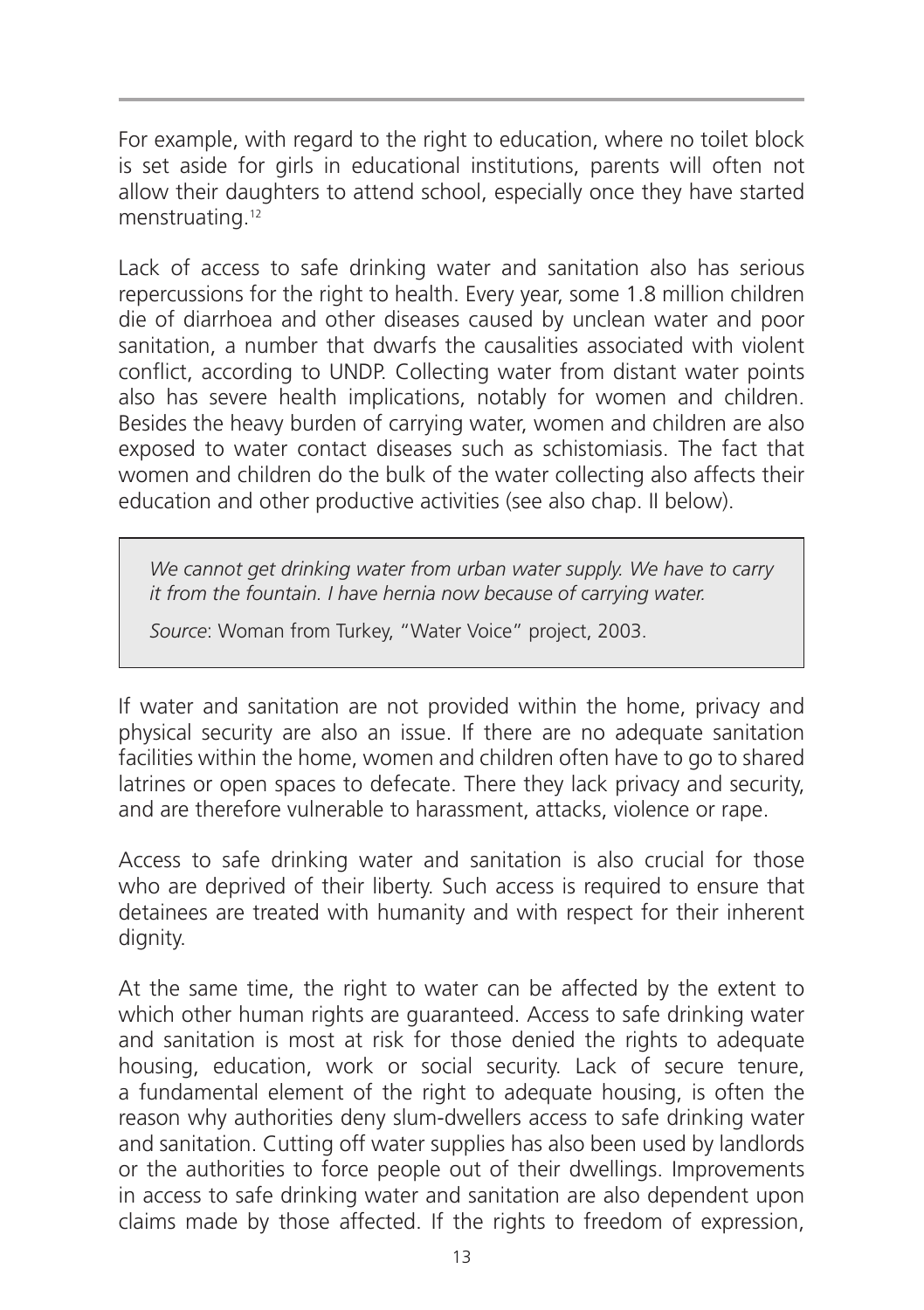assembly or association are not respected, the opportunities for individuals and communities to advocate an improvement in their living conditions are significantly reduced.

# **E. How does the principle of non-discrimination apply to the right to water?**

There is more than enough water in the world for domestic purposes, for agriculture and for industry. The problem is that some people—notably the poor—are systematically excluded from access by their poverty, by their limited legal rights or by public policies that limit access to the infrastructures that provide water for life and for livelihoods.

Source: UNDP, *Human Development Report 2006*.

Discrimination means any distinction, exclusion or restriction made on the basis of specific characteristics of an individual such as race, religion, age, or sex, which has the effect or purpose of impairing or nullifying the recognition, enjoyment or exercise of human rights and fundamental freedoms. It is linked to the marginalization of specific population groups and is generally at the root of structural inequalities within societies. The International Covenant on Economic, Social and Cultural Rights, in its article 2 (2), identifies the following non-exhaustive grounds of nondiscrimination: race, colour, sex, language, religion, political or other opinion, national or social origin, property, birth or other status. According to the Committee on Economic, Social and Cultural Rights, "other status" includes disability, sexual orientation and gender identity, health status, and poverty and economic marginalization.<sup>13</sup>

Non-discrimination and equality are fundamental human rights principles and critical components of the right to water. Discrimination in relation to access to safe drinking water and sanitation can be rooted in discriminatory laws, policies or measures; exclusionary policy development; discriminatory water-management policies; denial of tenure security; limited participation in decision-making; or lack of protection against discriminatory practices by private actors.

The impact of discrimination is compounded when an individual suffers double or multiple discrimination, such as discrimination on the basis of sex *and* race or national origin or disability. The Committee has stressed the importance of addressing this intersectional discrimination in its general comment No. 16 on the equal right of men and women to the enjoyment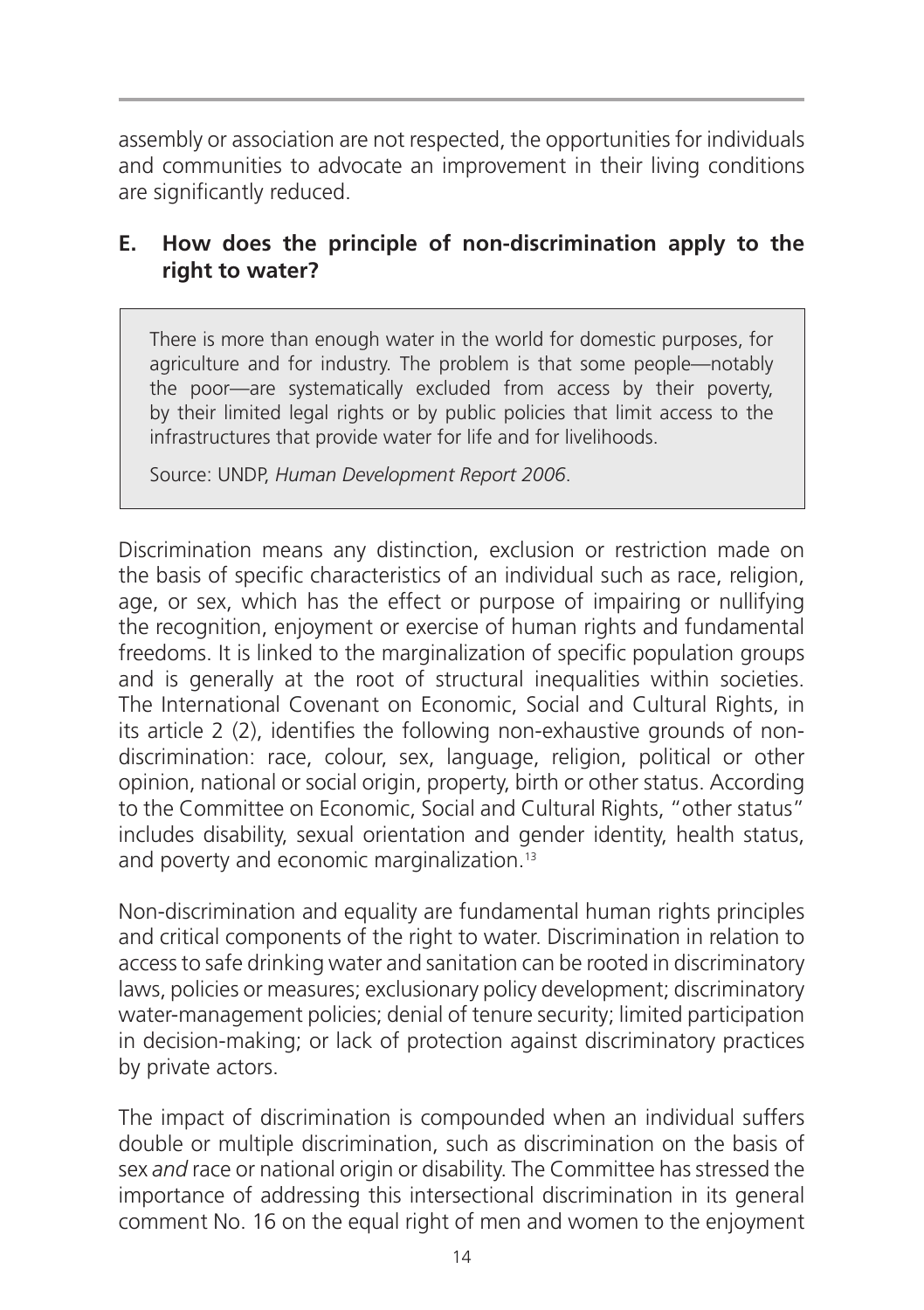of all economic, social and cultural rights. For example, when water is physically difficult to access for communities experiencing poverty and economic marginalization, women usually carry the burden of procuring water for their families, exposing themselves to additional risks to their personal security.

States have an obligation to prohibit and eliminate discrimination on all grounds, and ensure equality, in law and in practice, in relation to access to safe drinking water and sanitation.

# **F. What is a rights-based approach to the provision of safe drinking water?**

Approaching the provision of safe drinking water and sanitation from a human rights perspective can act as a fillip to mobilize individuals, in particular the poor and marginalized, inform them of their legal rights and empower them to realize these. A human rights approach brings a new paradigm to the water sector: the provision of safe drinking water is no longer perceived as charity, but as a legal entitlement, with individuals at the centre.

While a human rights framework does not automatically resolve difficult policy issues about financing, delivery or regulation, it does provide international standards to guide political and economic decisions over the allocation of water resources; enables individuals to be heard in decisionmaking related to water and sanitation; and can strengthen States' accountability for the delivery of water and sanitation services.

#### **What is a rights-based approach to development?**

A rights-based approach to development is a conceptual framework for the process of human development that is normatively based on international human rights standards and operationally directed towards promoting and protecting human rights.

A rights-based approach integrates the norms, standards and principles of the international human rights system into the plans, policies and process of development.

The norms and principles are those contained in the wealth of international treaties and declarations. The principles include equality and equity, accountability, empowerment and participation. A rights-based approach to development includes:

• Express linkage to rights;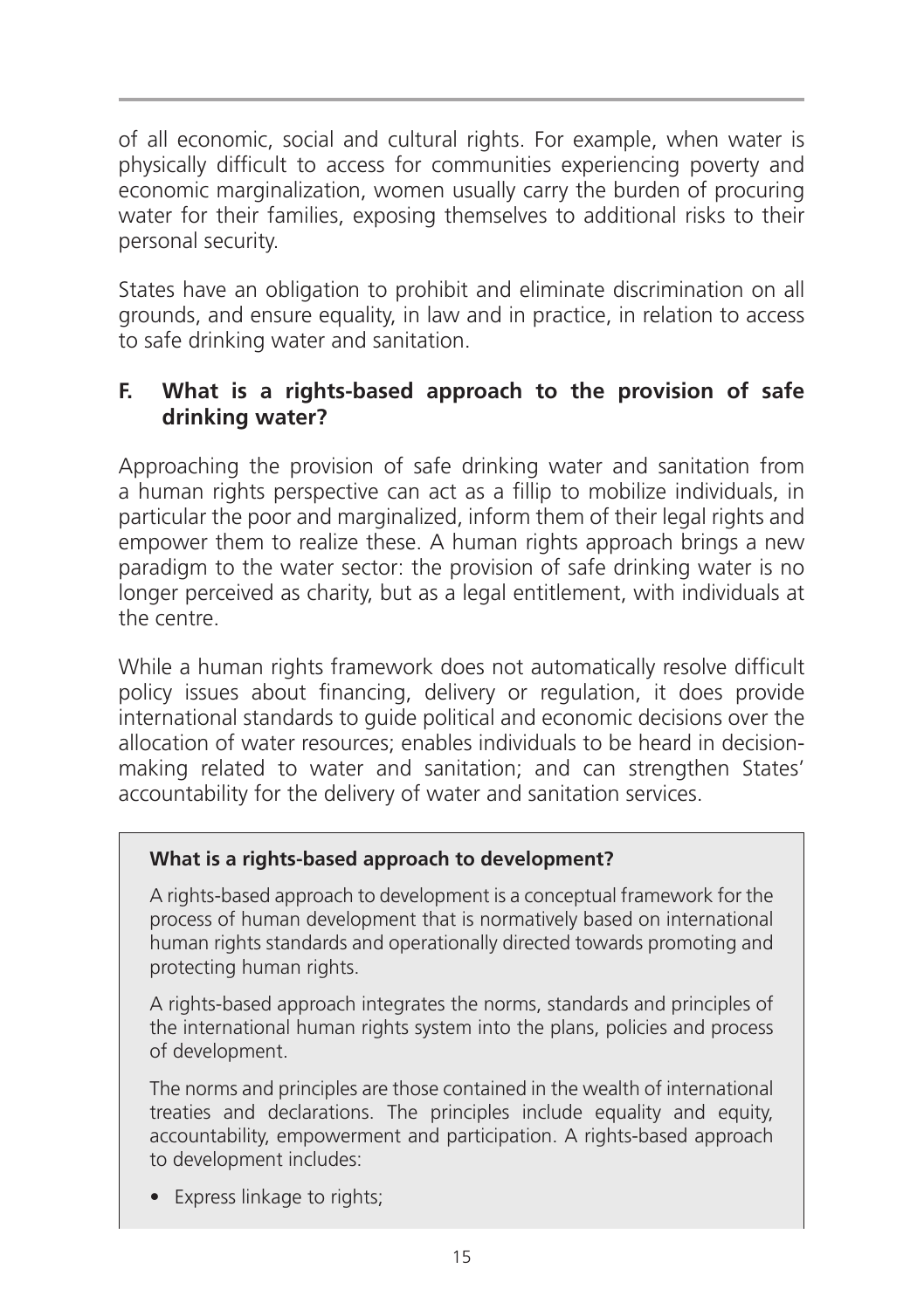- Accountability;
- Empowerment;
- Participation;
- Non-discrimination and attention to vulnerable groups.

A human rights approach to the provision of safe drinking water and sanitation provides principles for addressing the current water and sanitation crisis. Even though the right to water applies strictly to personal and domestic uses of water, a human rights-based approach could and should be used when considering larger issues, such as water resource management. Such an approach notably requires that no population group should be excluded and that priority in allocating limited public resources should be given to those who do not have access or who face discrimination in accessing safe drinking water. A human rights approach also informs water management by clearly prioritizing, in the allocation of water among competing uses, personal and domestic uses as defined in general comment No. 15.

Looking at water and sanitation from a human rights perspective shows that individuals and communities should have access to information and participate in decision-making. Poor people and members of marginalized groups are frequently excluded from decision-making regarding water and sanitation, and hence their needs are seldom prioritized. Community participation in the planning and design of water and sanitation programmes is also essential to ensure that water and sanitation services are relevant and appropriate, and thus ultimately sustainable.

#### **Access to information in South African law**

South Africa's Water Services Act (1997) requires water services authorities to take reasonable steps to bring their draft water services development plans to the notice of their consumers, potential consumers and water services institutions within their areas of jurisdiction and to invite public comments to be submitted within a reasonable time. Authorities must also consider all comments received before adopting their development plans and, on request, report on the extent to which a specific comment has been taken into account or, if a comment was not taken into account, provide reasons therefor.

However, community participation may sometimes obscure the voice of vulnerable members of the community, such as women or persons with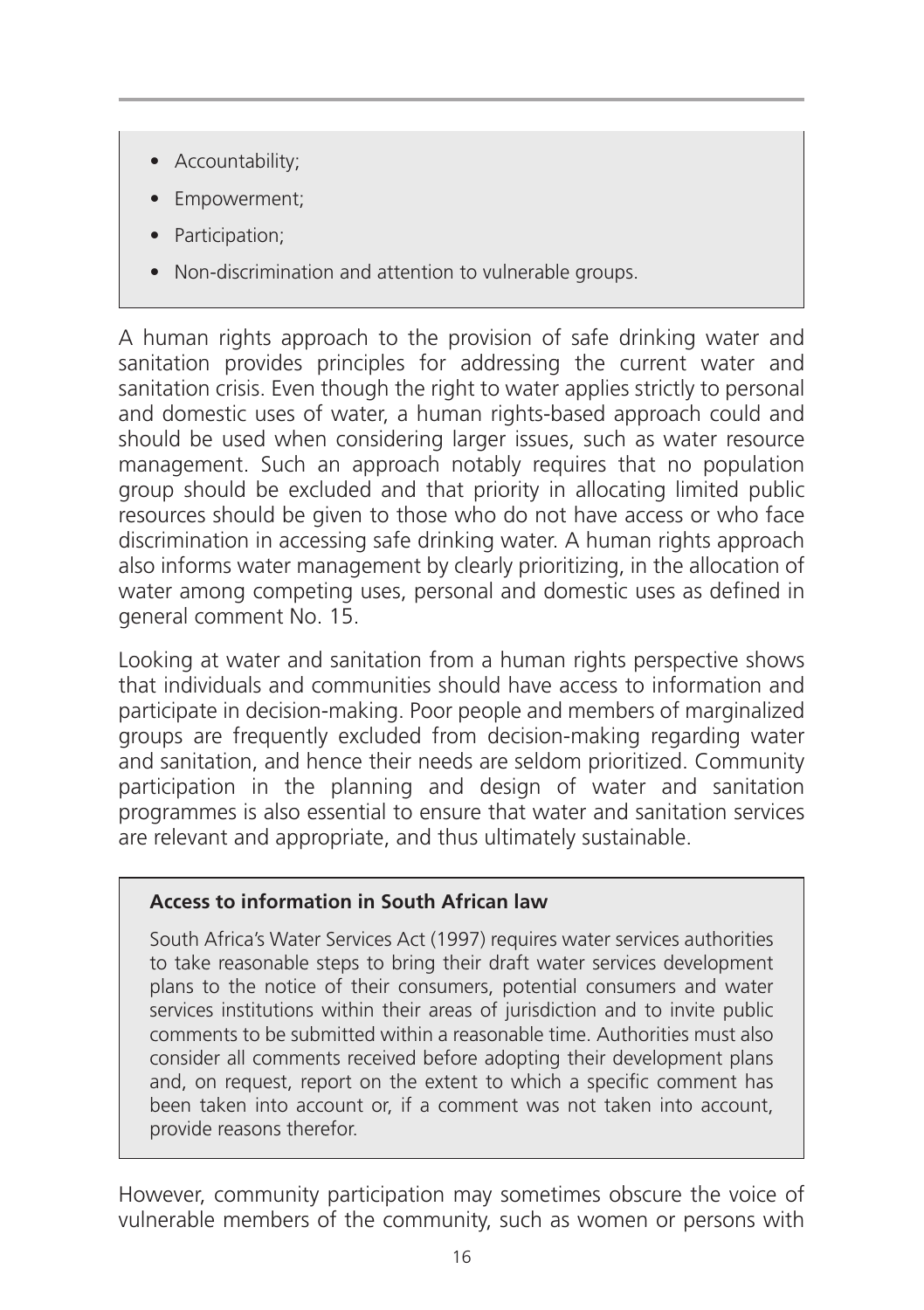disabilities. Care should therefore be taken to ensure that everyone in the community is empowered and given the space to have their say in the decision-making concerning water and sanitation.

*The women do not have a role in the management of the water, like they are not included in the decision-making at all stages of life.*

*Source*: Woman from Turkey, "Water Voice" project, 2003.

A central feature of a human rights-based approach is also its focus on accountability, which underlines the obligations of the State, as dutybearer, to ensure access to safe drinking water and sanitation to rightsholders. In practice, accountability requires the development of laws, policies, institutions, administrative procedures and mechanisms of redress to promote and protect access to safe drinking water and sanitation.

# **II. HOW DOES THE RIGHT TO WATER APPLY TO SPECIFIC GROUPS?**

Some groups or individuals have a particularly hard time exercising their right to water as a result of discrimination or stigma, or a combination of these factors. To protect the right to water effectively, it is necessary to pay attention to the specific situation of individuals and groups, in particular those living in vulnerable situations. States should adopt positive measures to ensure that specific individuals and groups are not discriminated against in purpose or effect. For instance, they should tailor their water and sanitation policies to those most in need of assistance rather than merely targeting majority groups. States may also need to allocate financial and human resources to groups which have historically been discriminated against to ensure that they can enjoy their rights on an equal basis with other groups in society.

Discussion on the particular groups outlined below is intended to help illustrate some of the implications of the right to water.

# **A. The urban and rural poor**

*I stay in a slum in Pune city. The slum has about 200 huts, in which about a thousand people live. By the side of our slum there is an open canal which*  takes water to the water treatment plant supplying water to the city. There *is some open land on either side of the canal. Slum-dwellers go for work in*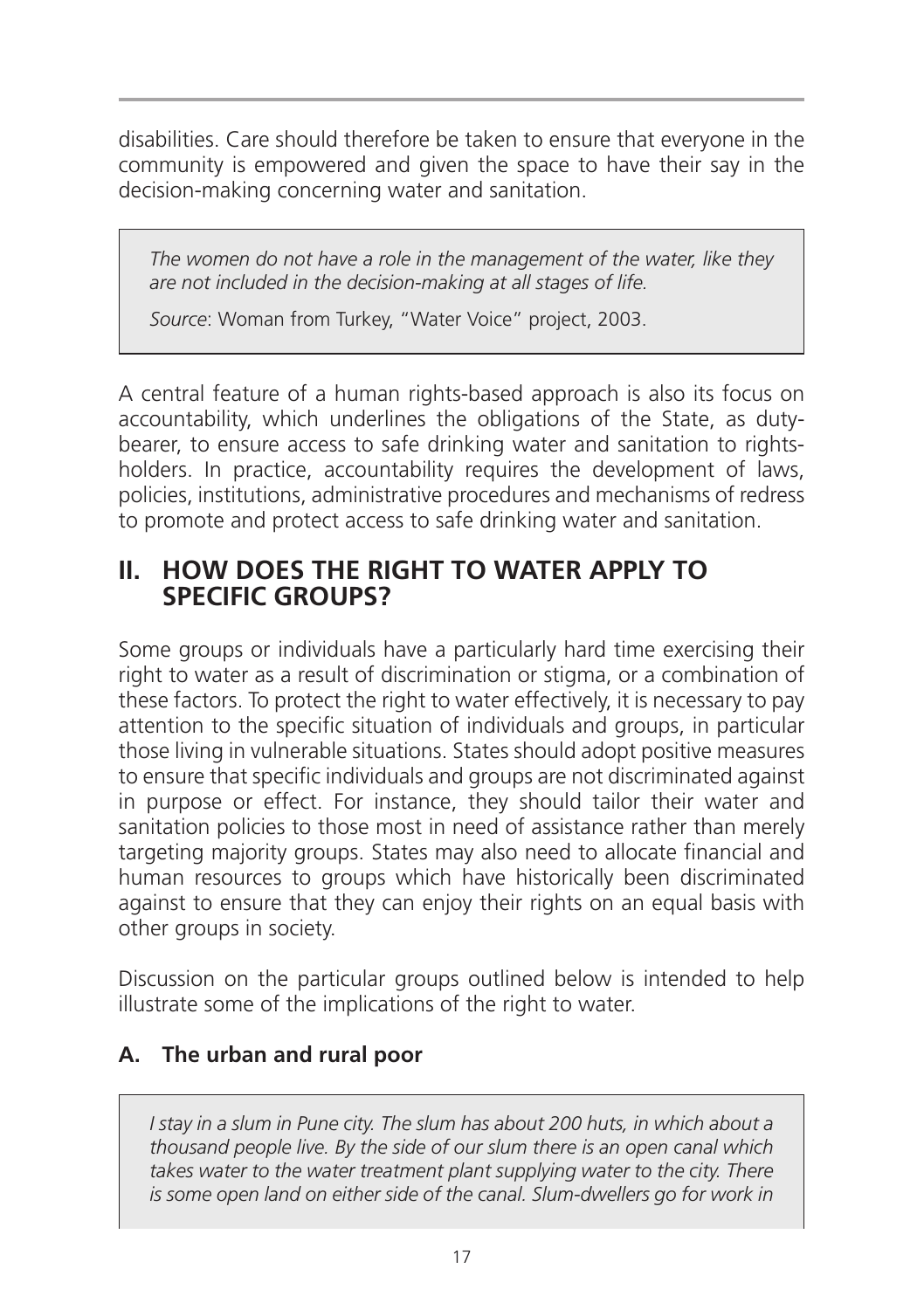*the city area. In the morning, everyone is in a hurry to go to work, but there are only four public toilets. This is a great inconvenience, especially for us women, because the men and children can [relieve themselves] anywhere outside[…]. Men go to the canal to take a bath. Women carry water from the canal in buckets and take a bath in their huts. People say that we are polluting the water going to the treatment plant. But we have no alternative. Political people come before every election and give promises. But once they get elected on our votes, they forget us till the next election.*

*Source*: Woman from India, "Water Voice" project, 2003.

The majority of those who do not have access to safe drinking water and sanitation are the poor, in both urban and rural areas. Not only are the poor less likely to have safe drinking water and sanitation, they are also less able to manage the impact of this deprivation.

The rural poor represent the bulk of those who do not have safe drinking water and sanitation. Over a billion rural inhabitants have to defecate in the open, with important consequences for their health, privacy and even physical security.

#### **The poor often have less access and pay more for water**

In many countries, while the poorest get less water of a lower quality, they are also often charged the most. People living in the slums of Jakarta, Manila and Nairobi pay 5 to 10 times more for water than those living in high-income areas in those same cities and more than consumers in London or New York. In Accra, many of the 800,000 people living at or below the poverty line pay 10 times more for their water than residents in high-income areas.

*Source*: UNDP, *Human Development Report 2006*.

The urban poor living in slums—representing 42 per cent of the urban population in developing countries—also face particular challenges in this connection. The authorities, national or local, are often reluctant to connect slums to the water and sanitation networks because they are informal settlements. Suppliers of services also give a number of reasons for not providing such areas, including that slum-dwellers cannot pay and ensure cost recovery, that they do not have the documents to prove that they are entitled to services or that they are at risk of eviction. As a result, slum-dwellers have to collect water from unprotected sources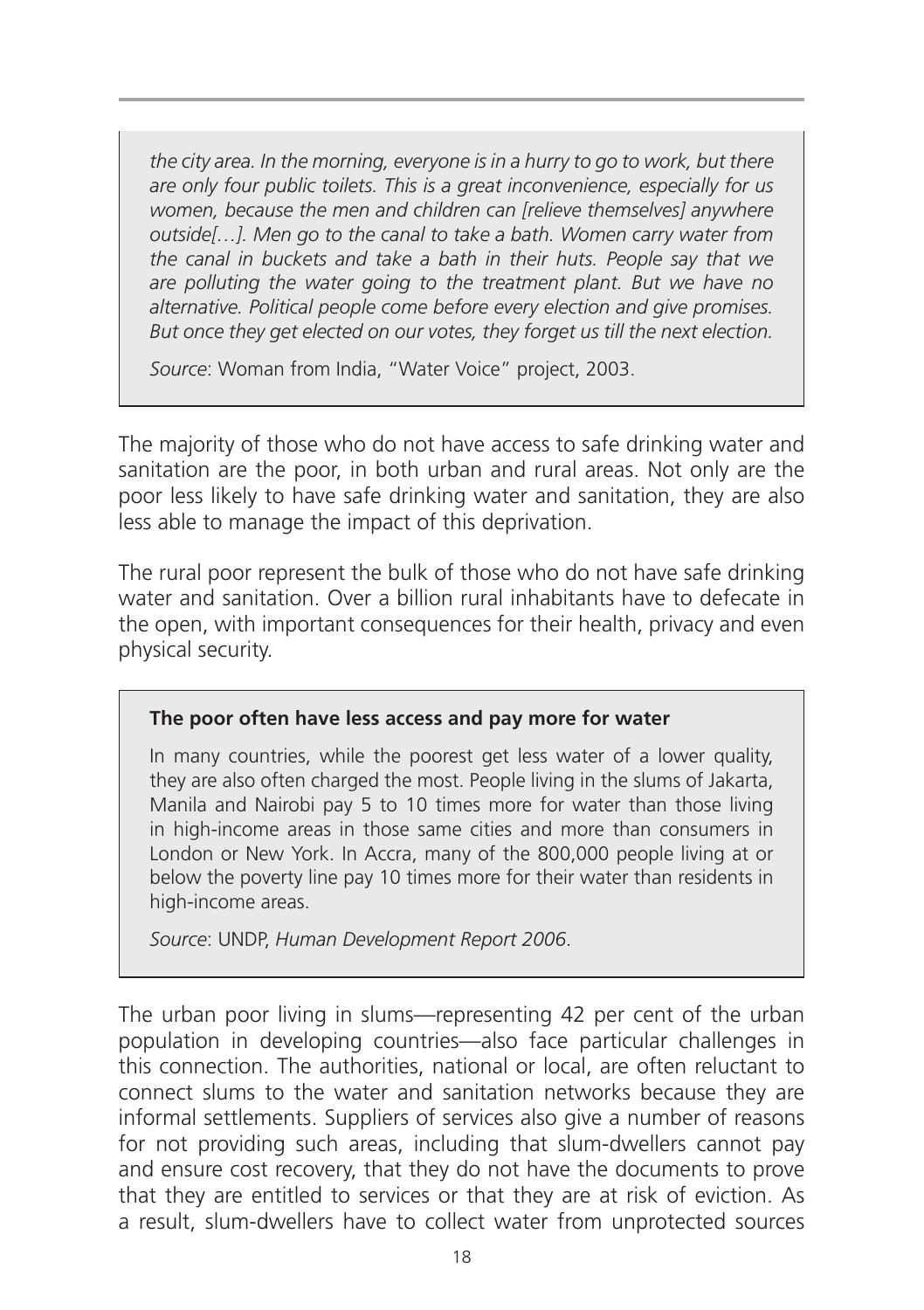such as polluted wells and contaminated drainage channels, or buy it from vendors at a higher cost than people who are connected to the piped water system. When slum-dwellers do have safe drinking water, its provision is often reduced during shortages to maintain flows to high-income areas.

*The environment is not clean at all. Sanitation is poor and everything is poor. This affects our drinking water. There is no water in this area. Our expenditure has gone high as a result since we spend a lot of money to those cheats who run the tanker service. Some people manage to survive through the hardships. The poor ones almost always fall sick since they drink anything they come across. I wish to have a clean and neat environment that will not pollute our water and also a regular flow of water to save us from falling sick all the time.*

*Source*: Man from Ghana, "Water Voice" project, 2003.

#### **B. Women**

#### **The Convention on the Elimination of All Forms of Discrimination against Women**

#### **Article 14 (2)**

States Parties shall take all appropriate measures to eliminate discrimination against women in rural areas in order to ensure, on a basis of equality of men and women, that they participate in and benefit from rural development and, in particular, shall ensure to such women the right:

(*h*) To enjoy adequate living conditions, particularly in relation to housing, sanitation, electricity and water supply, transport and communications.

Lack of access to safe drinking water and sanitation affects women in particular. Women and children do most of the water collecting if drinking water is not available on the premises. Collecting and carrying water takes time and is a heavy burden on them. According to UNDP, it also helps to explain the very large gender gaps in school attendance in many countries. It is not rare for women to spend up to four hours a day walking, queuing and carrying water, time that could be put to productive activities or housework and childcare. The water collected is often dirty and from unprotected sources. Women's health can be particularly affected by the heavy burden of carrying water, as well as by water contact diseases such as schistosomiasis (see also chap. I above).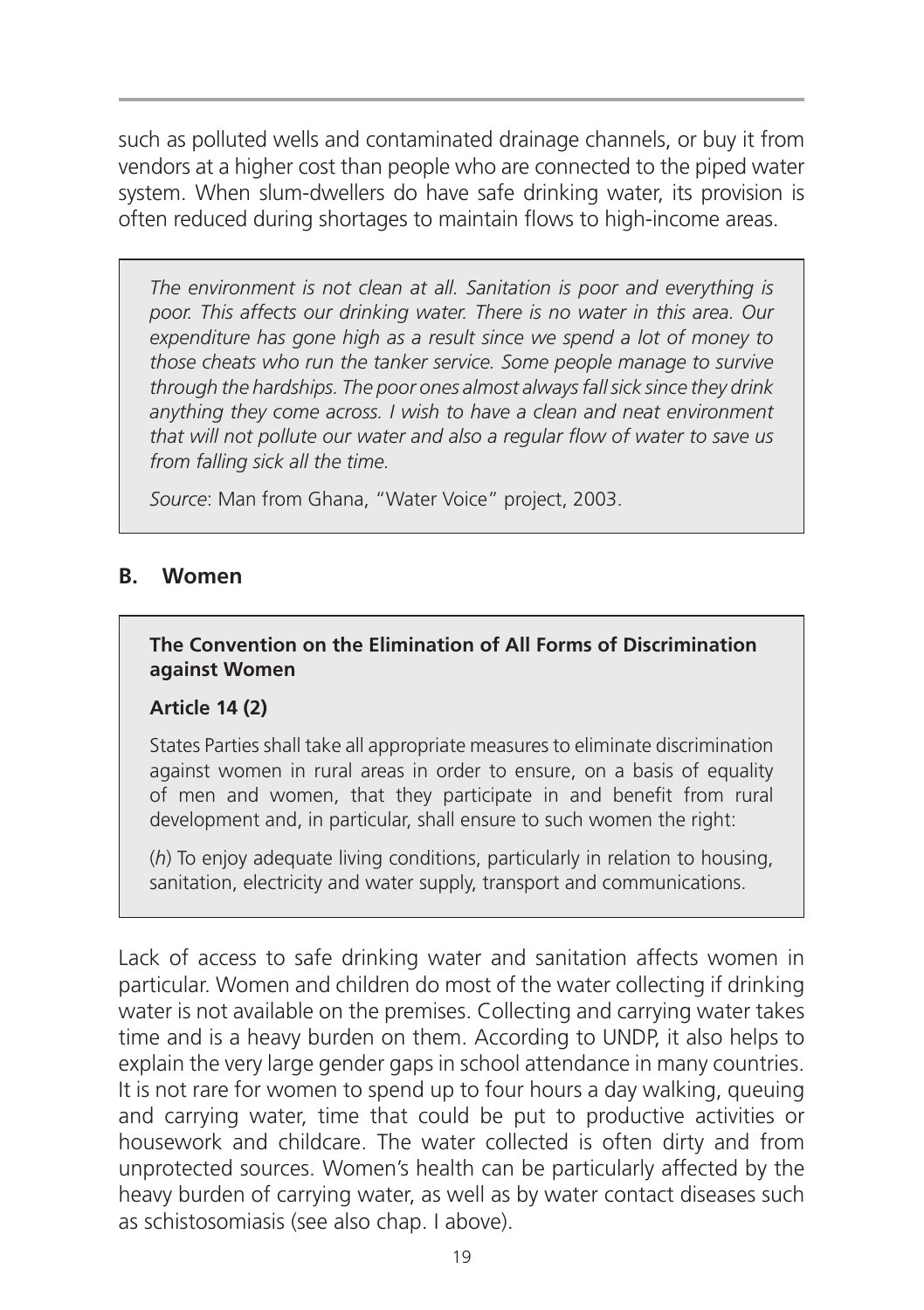#### **Access to adequate sanitation and violence against women**

During his mission to Kenya, the former Special Rapporteur on adequate housing, Miloon Kothari, received testimonies from slum-dwellers in Kibera, Nairobi's largest slum, about the so-called flying toilets. Kibera is not connected to the city sewage system. Some latrines have been installed in the area, but they are far from sufficient for a population of over half a million. It has become common to use plastic bags to defecate. These are then thrown—thus "flying"—from shacks and shelters onto paths, or into rivers and garbage dumps. Whereas the absence of a sufficient number of latrines was the main reason given for the existence of "flying toilets", other testimonies, particularly from women, indicated that the lack of security during the evening and at night was an additional reason for not using the latrines.

*Source*: E/CN.4/2005/48/Add.2.

Very often, women are excluded from decision-making concerning water and sanitation. As a result, their specific needs and circumstances are not taken into account in the development of water and sanitation programmes or in the extension of these services.

# **C. Children**

Children's health, educational advancement and overall well-being are greatly influenced by their access to basic services, including safe drinking water and sanitation.

# **The Convention on the Rights of the Child**

# **Article 24**

1. States Parties recognize the right of the child to the enjoyment of the highest attainable standard of health […].

2. States Parties shall pursue full implementation of this right and, in particular, shall take appropriate measures:

(*c*) To combat disease and malnutrition […] through, inter alia, […] the provision of adequate nutritious food and clean drinking water […];

(*e*) To ensure that all segments of society, in particular parents and children, are informed, have access to education and are supported in the use of basic knowledge of child health and nutrition, the advantages of breastfeeding, hygiene and environmental sanitation and the prevention of accidents […].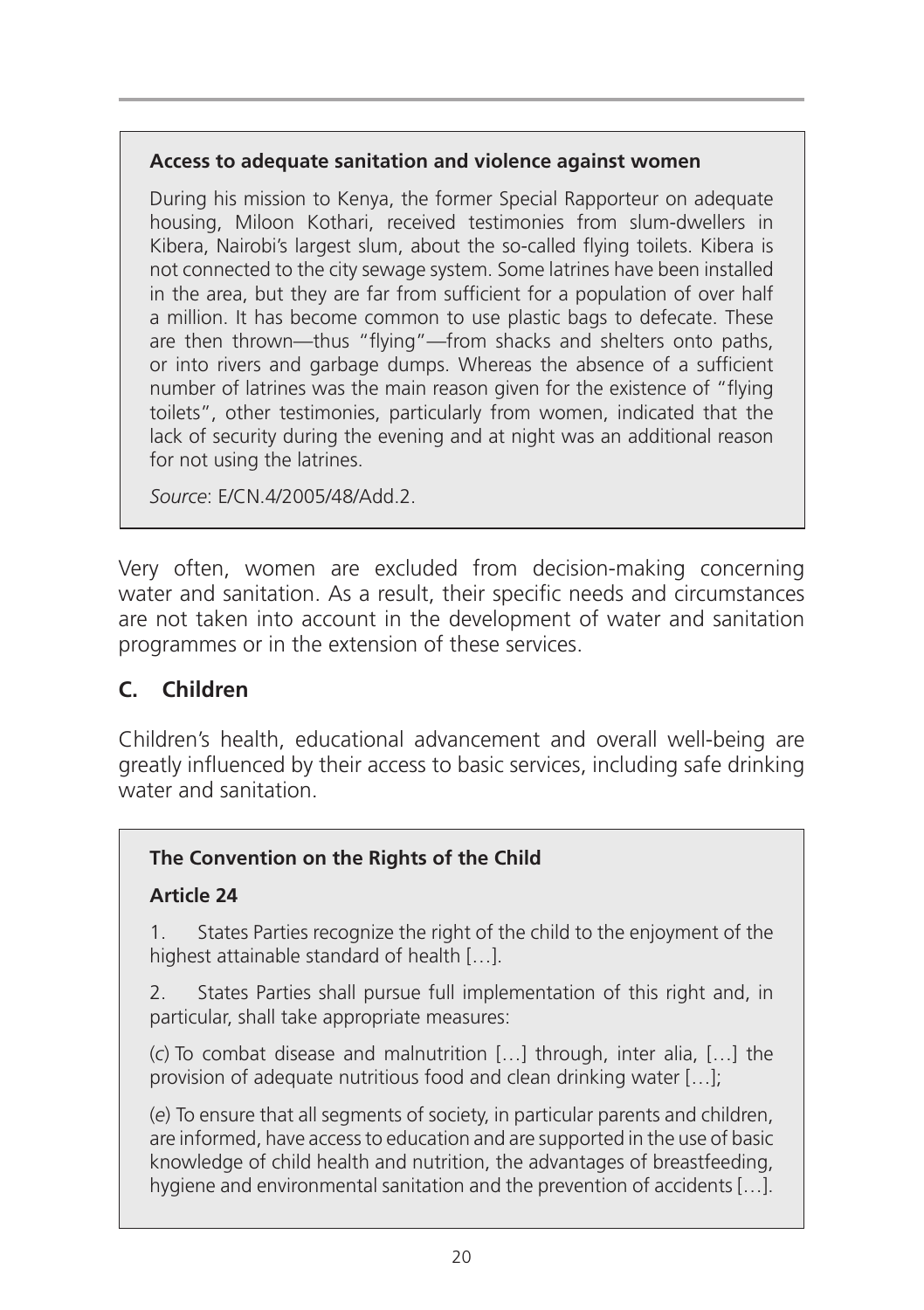Safe drinking water and sanitation are fundamental for children's health. In countries with high child mortality, diarrhoea accounts for more deaths in children under five than any other cause—more than pneumonia, malaria and HIV/AIDS combined. Over 90 per cent of child mortality cases are related to contaminated water and inadequate sanitation.<sup>14</sup>

Lack of safe drinking water makes children more vulnerable to disease. Their immune systems and detoxification mechanisms are not fully developed, so they are often less able to respond to a water-related infection. Children also have less body mass than adults. This means that waterborne chemicals may be dangerous for a child at a concentration that is relatively harmless for an adult.

Girls' right to education also suffers. A major reason why parents do not send their daughters to school in many countries is that there are no separate sanitation facilities for girls. In Nigeria, for instance, parents withdrew their daughters from school because they had to defecate in the open. In Uganda, 94 per cent of girls reported problems at school during menstruation and 61 per cent reported staying away from school during that time.15

#### **Access to safe drinking water and the right to education**

Nearly 20 per cent of the respondents to a household survey in Port-de-Paix reported that having to collect water prevented or inhibited their children from attending school. Nearly three quarters also stated that safe drinking water was not available in schools and that many children had to carry water to school or purchase it there.

*Source*: Center for Human Rights and Global Justice and others, *Wòch nan Soley*.

# **D. Persons with disabilities**

The accessibility of water and sanitation is also a key issue for persons with disabilities, who have historically suffered from marginalization and discrimination as a result of the inaccessible design of buildings, services and infrastructure, among other things. Yet access to water and sanitation is crucial to ensure their living independently and respect for their dignity. Frequently, minor design changes and low-cost adjustments are sufficient to render water and sanitation facilities and services accessible. Universal design should also be considered as a priority for newly built housing, services and facilities.<sup>16</sup>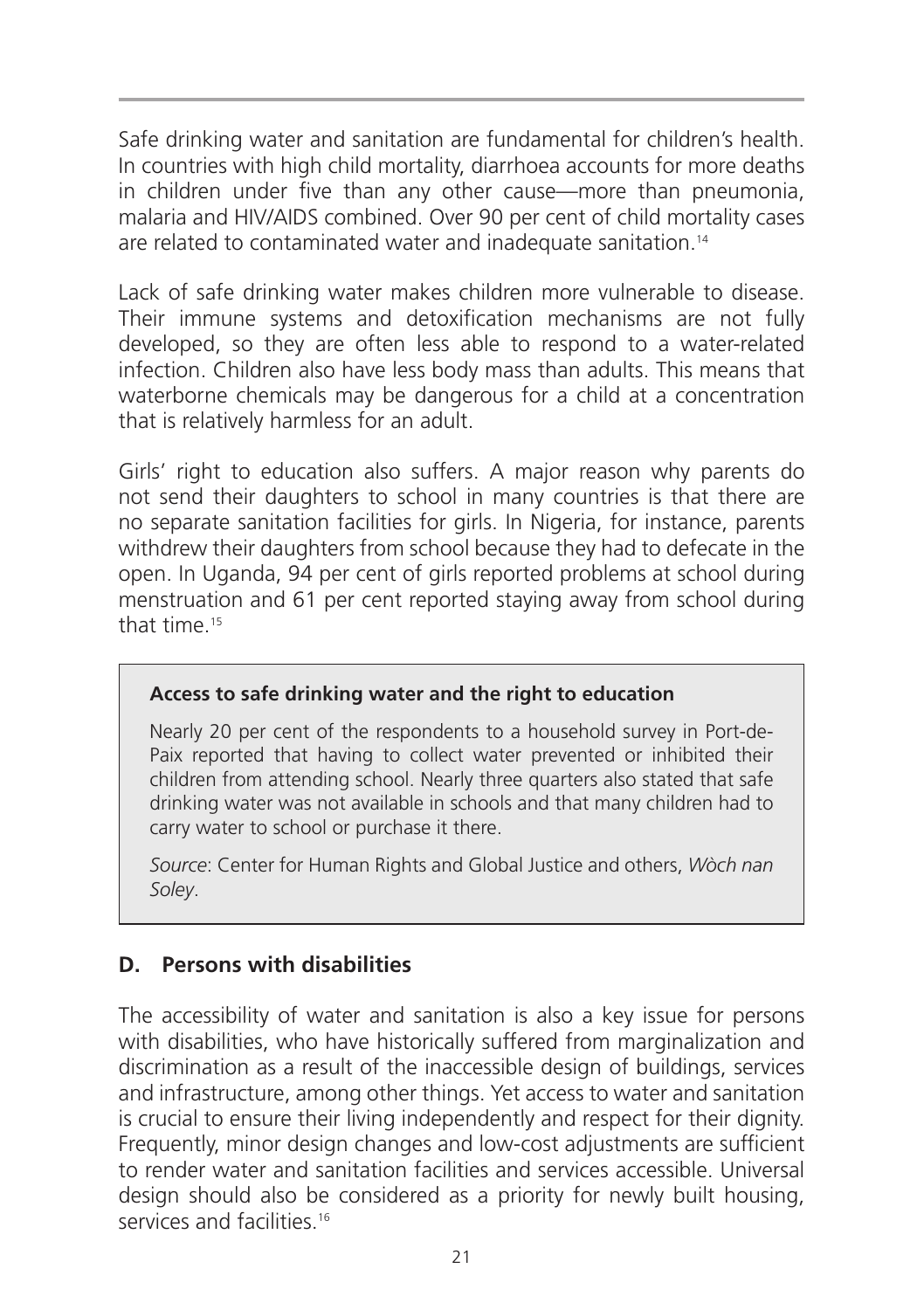General comment Nº 15 of the Committee on Economic, Social and Cultural Rights makes clear that physical accessibility is an important dimension of accessibility, as an inherent component of the right to water.

In turn, the Convention on the Rights of Persons with Disabilities makes an explicit reference to access to water by persons with disabilities, in connection with the right to an adequate standard of living and to social protection.

#### **The Convention on the Rights of Persons with Disabilities**

#### **Article 28 (2)**

States Parties recognize the right of persons with disabilities to social protection and to the enjoyment of that right without discrimination on the basis of disability, and shall take appropriate steps to safeguard and promote the realization of this right, including measures:

(*a*) To ensure equal access by persons with disabilities to clean water services, and to ensure access to appropriate and affordable services, devices and other assistance for disability-related needs; […].

The Convention also requires States to consult and involve persons with disabilities, through their representative organizations, in the development, implementation and monitoring of legislation and policies to implement the obligations set forth in the Convention, and in other decision-making that affects them. Proper consultation is a key mechanism to prevent new inaccessible facilities and services, and to guarantee that adequate technical solutions are found to ensure accessibility.

# **E. Refugees and internally displaced persons**

#### **Guiding Principles on Internal Displacement (1998)**

#### *Principle 18*

1. All internally displaced persons have the right to an adequate standard of living.

2. At the minimum, regardless of the circumstances, and without discrimination, competent authorities shall provide internally displaced persons with and ensure safe access to:

(*a*) Essential food and potable water; […]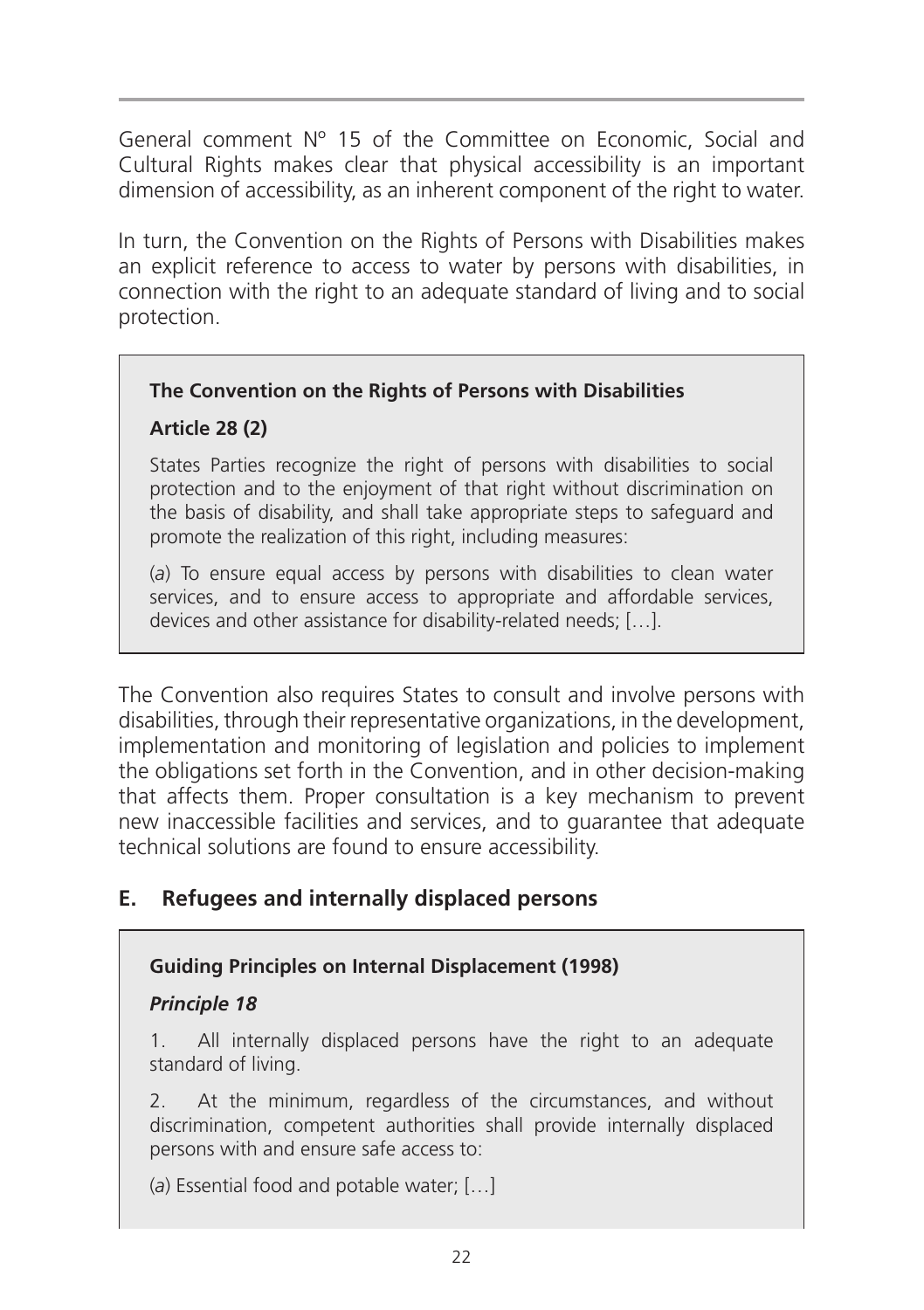(*d*) Essential medical services and sanitation.

3. Special efforts should be made to ensure the full participation of women in the planning and distribution of these basic supplies.

*Source*: E/CN.4/1998/53/Add.2.

Each year more than 30 million people flee their homes as a result of conflict or natural disasters and more than 200 million people are affected by natural hazards.17

In an emergency, displaced persons face particular challenges to access safe drinking water and sanitation, which can have life-threatening consequences.18 Displaced persons are also particularly vulnerable to discrimination, racism and xenophobia, which can further interfere with their ability to secure safe drinking water and sanitation.

Refugee and IDP camps around the world, particularly when displacement is protracted, are often characterized by dilapidated and overcrowded conditions, in which there is inadequate provision of basic services such as safe drinking water and sanitation. Poor sanitation and lack of access to safe drinking water in these camps often lead to the spread of waterborne diseases, including cholera.

When women and children have to fetch water at some distance from the camps, they are at risk of harassment, threats and sexual violence. Women and children might also be asked to provide sexual favours in exchange for safe drinking water. Even when sanitation facilities are available in camps, these often do not take into account the specific needs of women, children, old persons or persons with disabilities. In many countries, IDPs and refugees living in camps have less water than the general population, with many of them surviving on two to three litres a day.

Refugees, asylum-seekers and IDPs in urban areas fare little better. Often unable in practice or because of their legal status to live in adequate accommodation, many do not have safe drinking water or sanitation either.

# **F. Indigenous peoples**

Water plays an important role in indigenous peoples' day-to-day existence, as it is a central part of their traditions, culture and institutions. It is also a key element of their livelihood strategies. The right to water addresses only a small dimension of this relationship, namely access to safe drinking water for personal and domestic uses.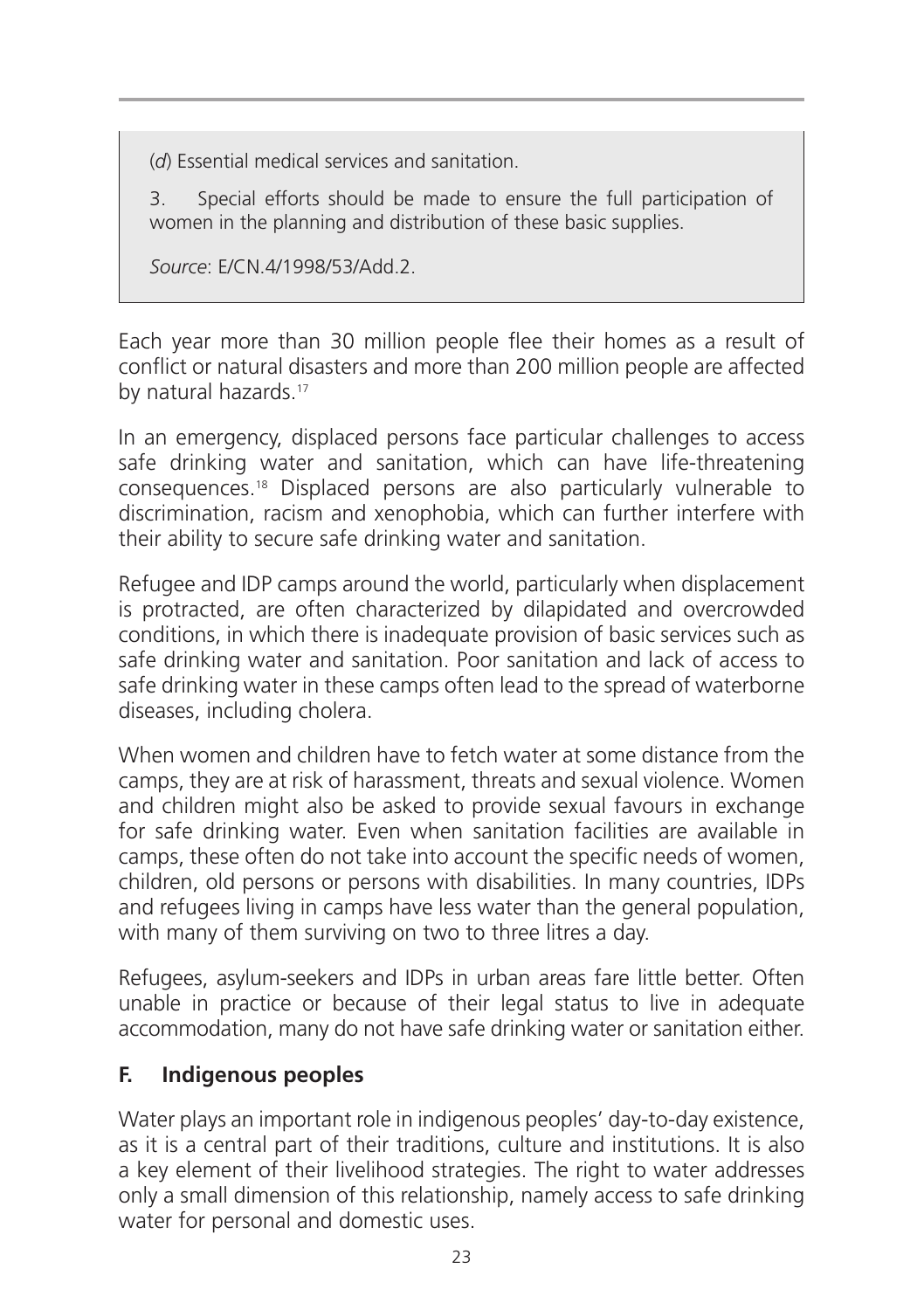Access to safe drinking water by indigenous peoples is closely linked to their control over their ancestral lands, territories and resources. Lack of legal recognition or protection of these ancestral lands, territories or resources can, therefore, have far-reaching implications for their enjoyment of the right to water.

Natural water sources traditionally used by indigenous peoples, such as lakes or rivers, may no longer be accessible because of land expropriation or encroachment. Access might also be threatened by unlawful pollution or over-extraction. Furthermore, indigenous peoples' water sources might be diverted to provide safe drinking water to urban areas. Consequently, securing indigenous peoples' right to water might often require action to secure their rights to their ancestral lands, customary arrangements for managing water, as well as the protection of their natural resources.

While the majority of indigenous peoples still live in rural areas, rising numbers are voluntarily or involuntarily migrating to urban areas, where they often end up living in inadequate housing conditions characterized by a lack of access to safe drinking water and sanitation.

Indigenous peoples are often excluded from decision-making related to water and sanitation, which can act as an additional barrier undermining their access to safe drinking water and sanitation.

The **United Nations Declaration on the Rights of Indigenous Peoples** (2007) sets out the minimum international standards for the protection and promotion of the rights of indigenous peoples necessary for their survival, well-being and dignity. The following articles are of particular relevance to ensuring their right to water:

# *Article 18*

Indigenous peoples have the right to participate in decision-making in matters which would affect their rights, through representatives chosen by themselves in accordance with their own procedures, as well as to maintain and develop their own indigenous decision-making institutions.

#### *Article 21*

1. Indigenous peoples have the right, without discrimination, to the improvement of their economic and social conditions, including, inter alia, in the areas of education, employment, vocational training and retraining, housing, sanitation, health and social security. […]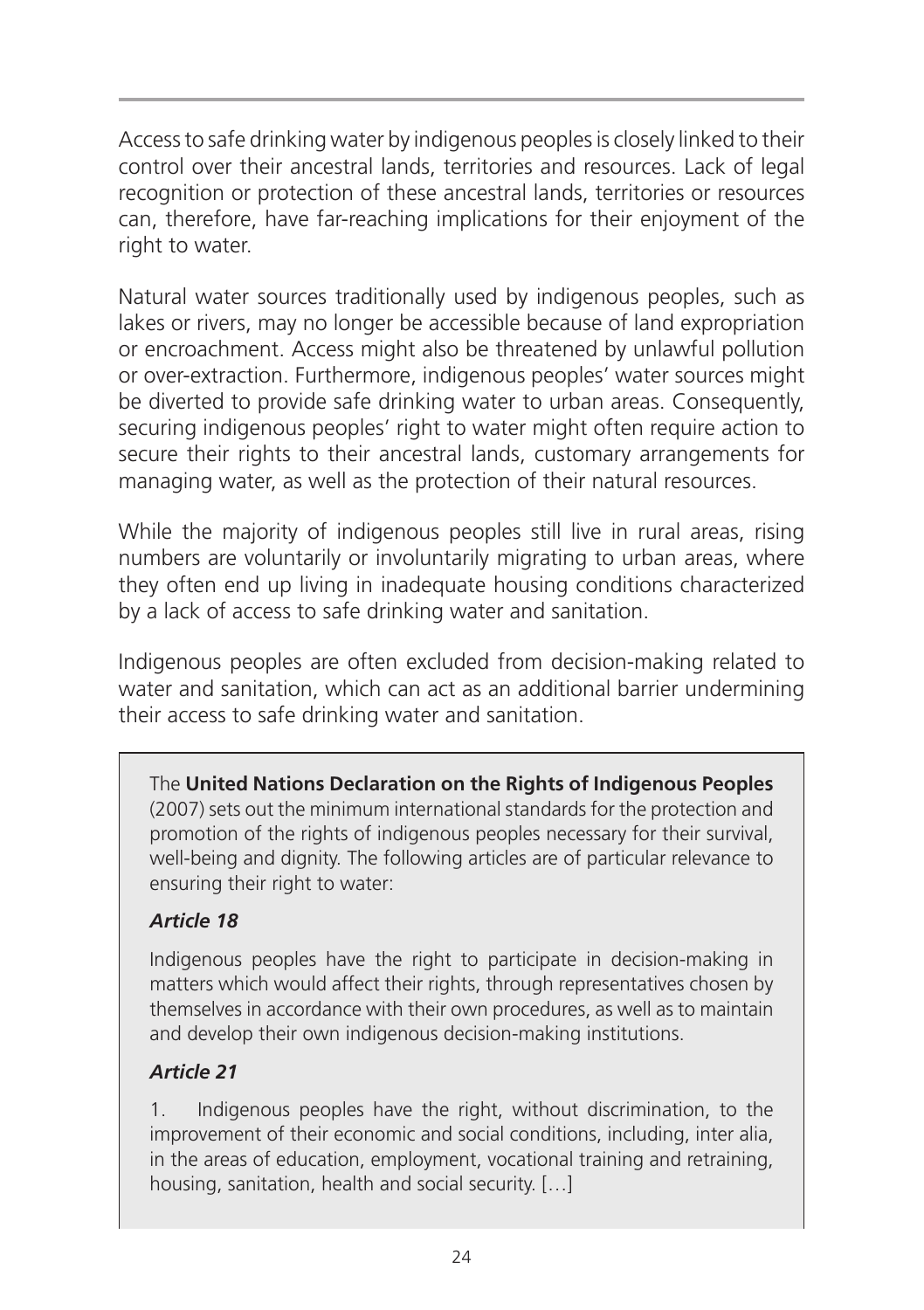# *Article 26*

1. Indigenous peoples have the right to the lands, territories and resources which they have traditionally owned, occupied or otherwise used or acquired.

2. Indigenous peoples have the right to own, use, develop and control the lands, territories and resources that they possess by reason of traditional ownership or other traditional occupation or use, as well as those which they have otherwise acquired.

3. States shall give legal recognition and protection to these lands, territories and resources. Such recognition shall be conducted with due respect to the customs, traditions and land tenure systems of the indigenous peoples concerned.

# **III. WHAT ARE THE OBLIGATIONS ON STATES AND THE RESPONSIBILITIES OF OTHERS?**

States have the primary obligation to protect and promote human rights. Human rights obligations are generally defined and guaranteed by international human rights treaties, creating binding obligations on the States that have ratified them.

# **A. General obligations**

In general comment No. 15, the Committee on Economic, Social and Cultural Rights stressed that, under the Covenant, States have the obligation to achieve progressively the full realization of the right to water. In other words, the Covenant acknowledges that States have resource constraints and that it may take time to ensure the right to water to everyone. Some components of the right to water are, therefore, deemed *subject to progressive realization*. However, obligations such as non-discrimination are of *immediate effect* and *not* subject to progressive realization.

# **The International Covenant on Economic, Social and Cultural Rights Article 2 (1)**

Each State Party to the present Covenant undertakes to take steps, individually and through international assistance and cooperation, especially economic and technical, to the maximum of its available resources, with a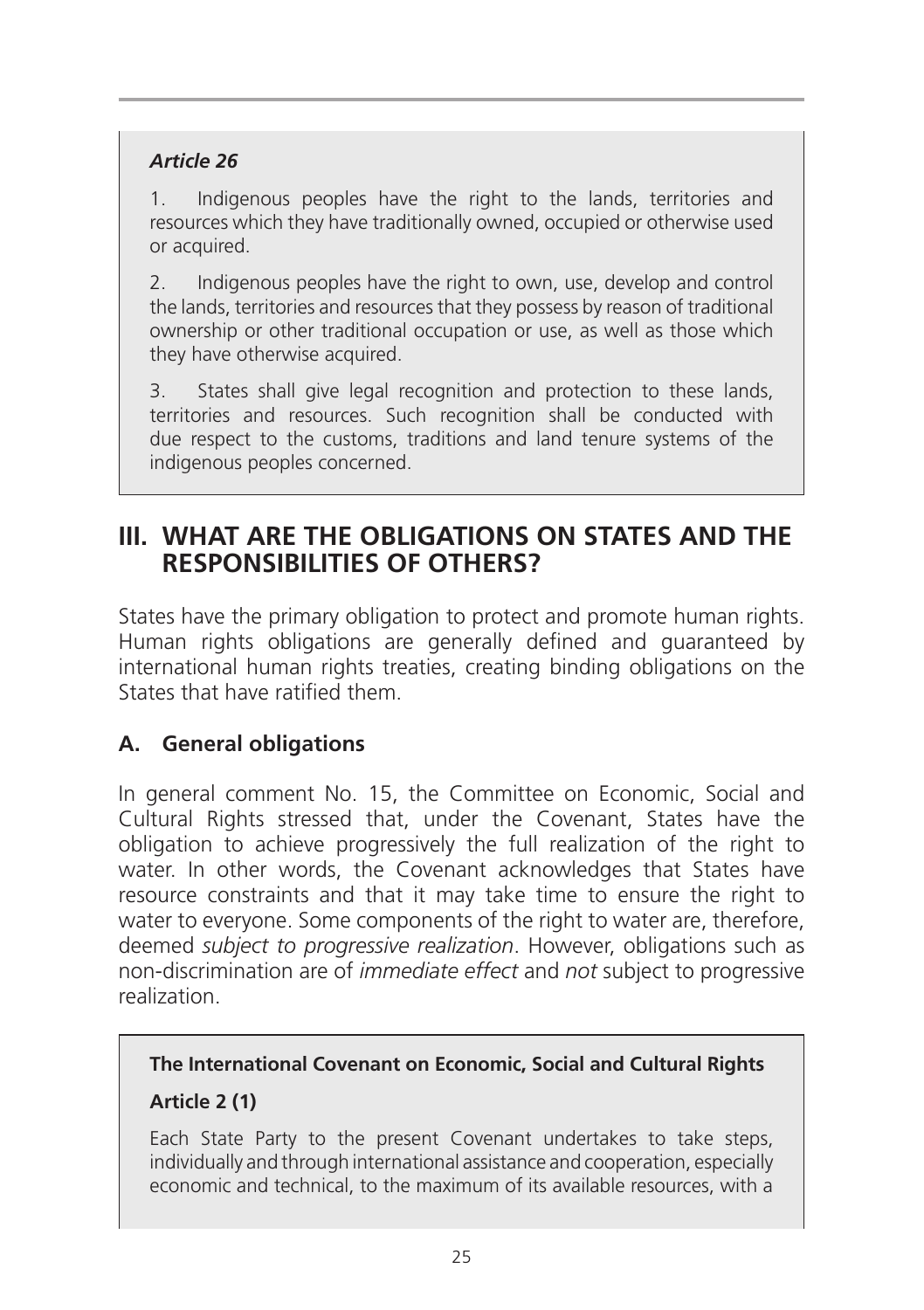view to achieving progressively the full realization of the rights recognized in the present Covenant by all appropriate means, including particularly the adoption of legislative measures.

While not all aspects of the right to water can or may be realized immediately, general comment No. 15 stresses that States must, at a minimum, show that they are making every possible effort, within available resources, to better protect and promote this right. Available resources refer to those existing within a State as well as those available from the international community through international cooperation and assistance, as outlined in articles 2 (1), 11 and 23 of the Covenant.

# **The International Covenant on Economic, Social and Cultural Rights**

# **Article 2 (2)**

The States Parties to the present Covenant undertake to guarantee that the rights enunciated in the present Covenant will be exercised without discrimination of any kind as to race, colour, sex, language, religion, political or other opinion, national or social origin, property, birth or other status.

General comment No. 15 also underlines that there is an immediate obligation to *take steps*, which should be concrete, deliberate and targeted, to fulfil the right to water. In addition, any retrogressive measures would require the State to demonstrate that it carefully weighed all the options, considered the overall impact on all human rights and fully used all its available resources. As the most feasible means for implementing the right to water will vary from State to State, general comment No. 15 does not offer set prescriptions. The Covenant simply states that the full realization of the rights contained in it must be achieved through "all appropriate means, including particularly the adoption of legislative measures."

The Committee has also stated in general comment No. 15 that certain measures must be taken immediately in order to guarantee the right to water, for instance ensuring that significant numbers of people are not deprived of the minimum amount of safe drinking water to prevent disease; ensuring that people's personal security is not threatened when they venture out to access water and sanitation; preventing, treating and controlling water-related diseases, in particular ensuring access to adequate sanitation; and effectively monitoring the extent to which people have access to safe drinking water and sanitation.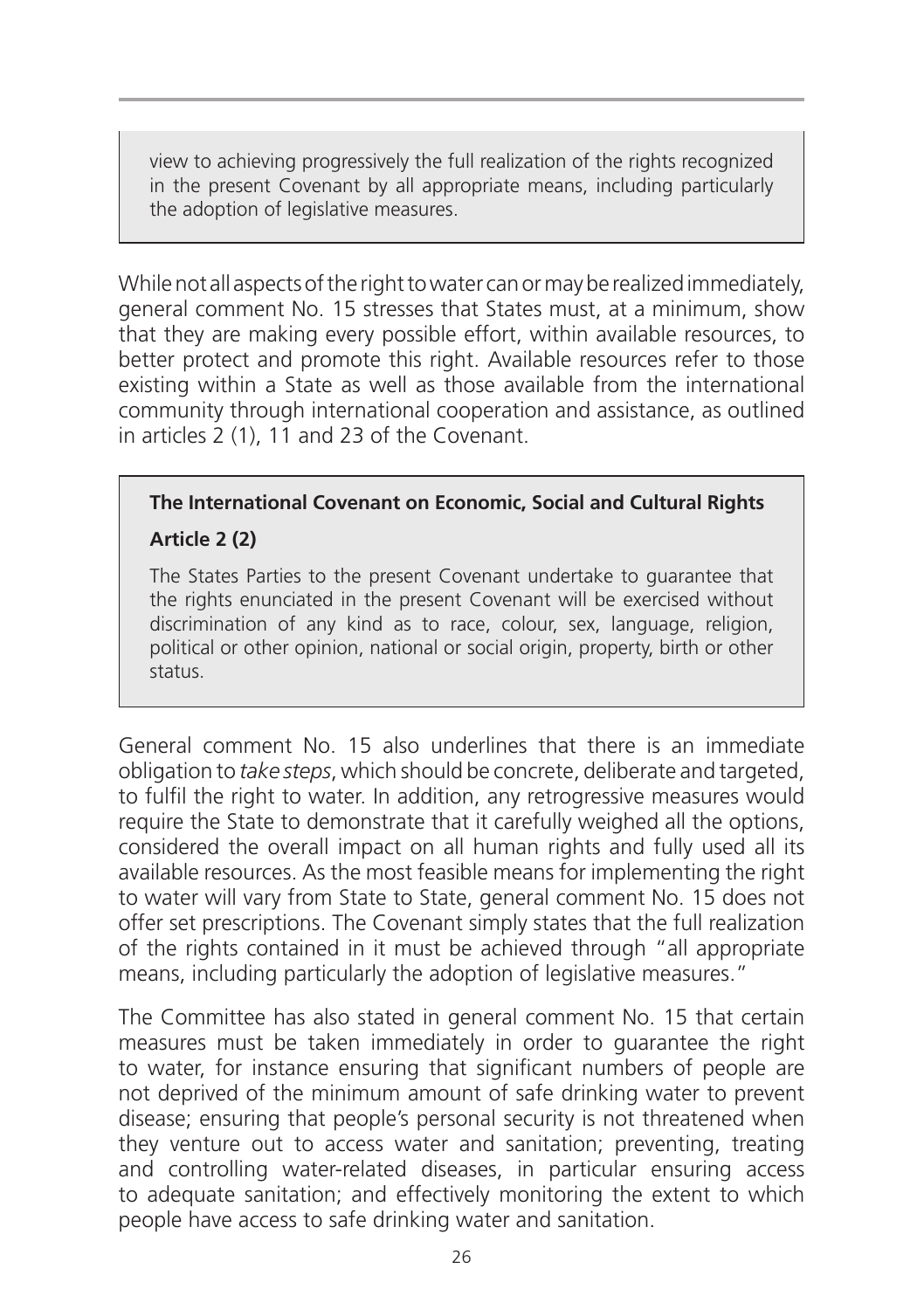The role of international assistance and cooperation is reflected in other instruments as well, such as the Charter of the United Nations, the Universal Declaration of Human Rights and the Convention on the Rights of the Child. It is not a substitute for domestic obligations, but it becomes particularly relevant if a State is unable to give effect to economic, social and cultural rights, and requires support from other States to do so. International cooperation is particularly incumbent upon those States that are in a position to assist others in this regard. States should thus have an active programme of international assistance and cooperation, and provide economic and technical assistance to enable other States to meet their obligations in relation to the right to water. This is reflected in the Committee's general comments No. 3 (1990) on the nature of States parties' obligations and No. 14 (2000) on the right to the highest attainable standard of health.

# **B. Three types of obligations**

State obligations fall into three categories, namely the obligations to *respect*, *protect* and *fulfil*.

#### *The obligation to respect*

The obligation to respect requires States to refrain from interfering directly or indirectly with the enjoyment of the right to water.

For example, States should refrain from: polluting water resources; arbitrarily and illegally disconnecting water and sanitation services; reducing the provision of safe drinking water to slums in order to meet the demand of wealthier areas; destroying water services and infrastructure as a punitive measure during an armed conflict; or depleting water resources that indigenous peoples rely upon for drinking.

#### *The obligation to protect*

The obligation to protect requires States to prevent third parties from interfering with the right to water.

States should adopt legislation or other measures to ensure that private actors—e.g., industry, water providers or individuals—comply with human rights standards related to the right to water. States should, for instance, adopt the necessary legislative and other measures to ensure that third parties do not arbitrarily and illegally disconnect water and sanitation services; communities are protected against third parties' unsustainable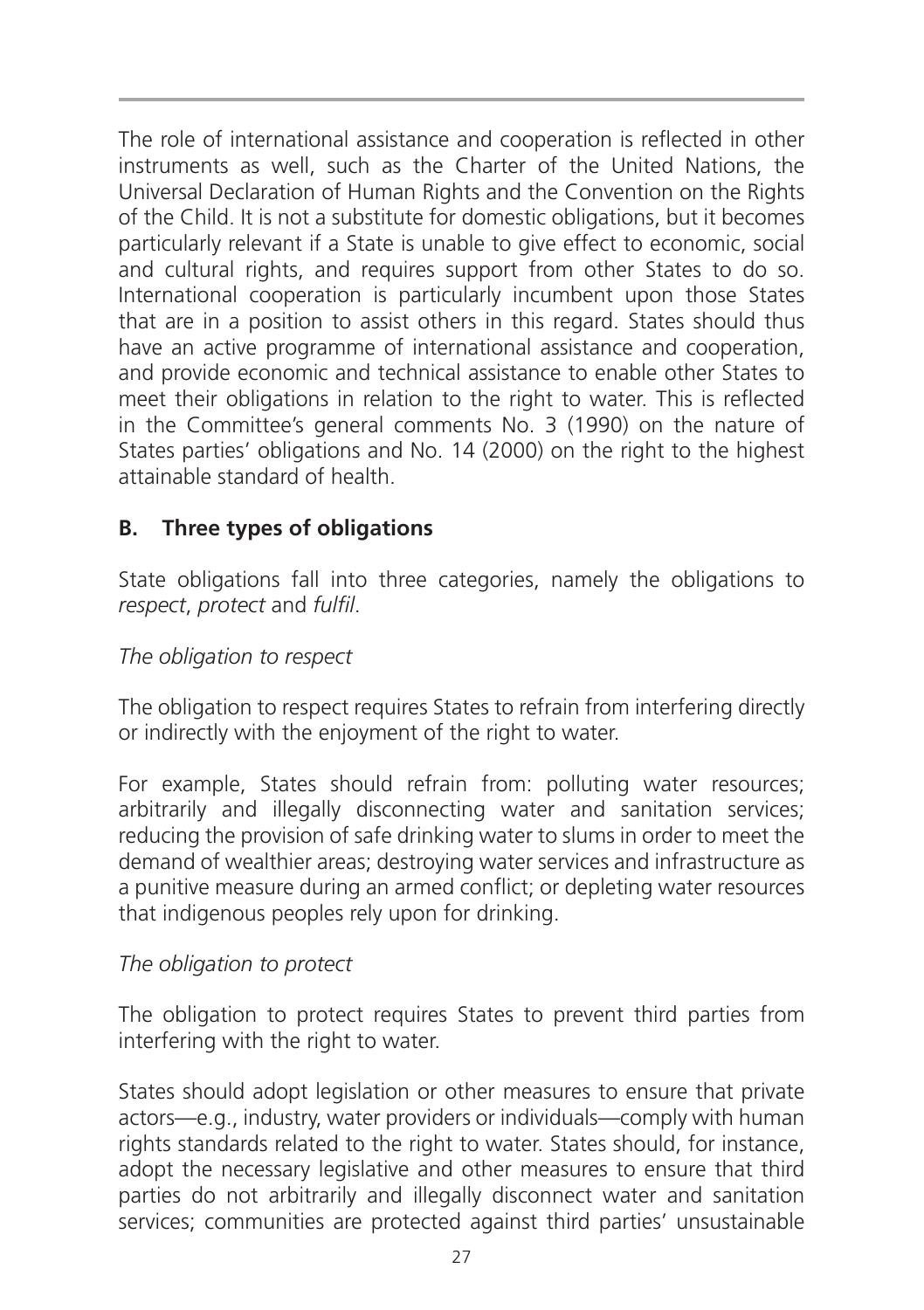extraction of the water resources they rely upon for drinking; the physical security of women and children is not at risk when they go to collect water or use sanitation facilities outside the home; landownership laws and practices do not prevent individuals and communities from accessing safe drinking water; the third parties controlling or operating water services do not compromise the equal, affordable and physical access to sufficient safe drinking water.

# *The obligation to fulfil*

The obligation to fulfil requires States to adopt appropriate legislative, administrative, budgetary, judicial, promotional and other measures to fully realize the right to water.

States must, among other things, adopt a national policy on water that: gives priority in water management to essential personal and domestic uses; defines the objectives for the extension of water services, with a focus on disadvantaged and marginalized groups; identifies the resources available to meet these goals; specifies the most cost-effective way of using them; outlines the responsibilities and time frame for implementing the necessary measures; monitors results and outcomes, including ensuring adequate remedies for violations.

Under the obligation to fulfil, States must also, progressively and to the extent allowed by their available resources, extend water and sanitation services to vulnerable and marginalized groups; make water and sanitation services more affordable; ensure that there is appropriate education about the proper use of water and sanitation, protection of water sources and methods to minimize waste.

# **C. The responsibilities of others**

The obligation on States to protect human rights includes ensuring that non-State actors do not infringe upon the right to water. This is the obligation to protect described above. In addition, there is an increasing debate about the extent to which other actors in society—individuals, intergovernmental and non-governmental organizations (NGOs), and business—have responsibilities with regard to the promotion and protection of human rights.

This section explores the role of United Nations agencies and of the private sector.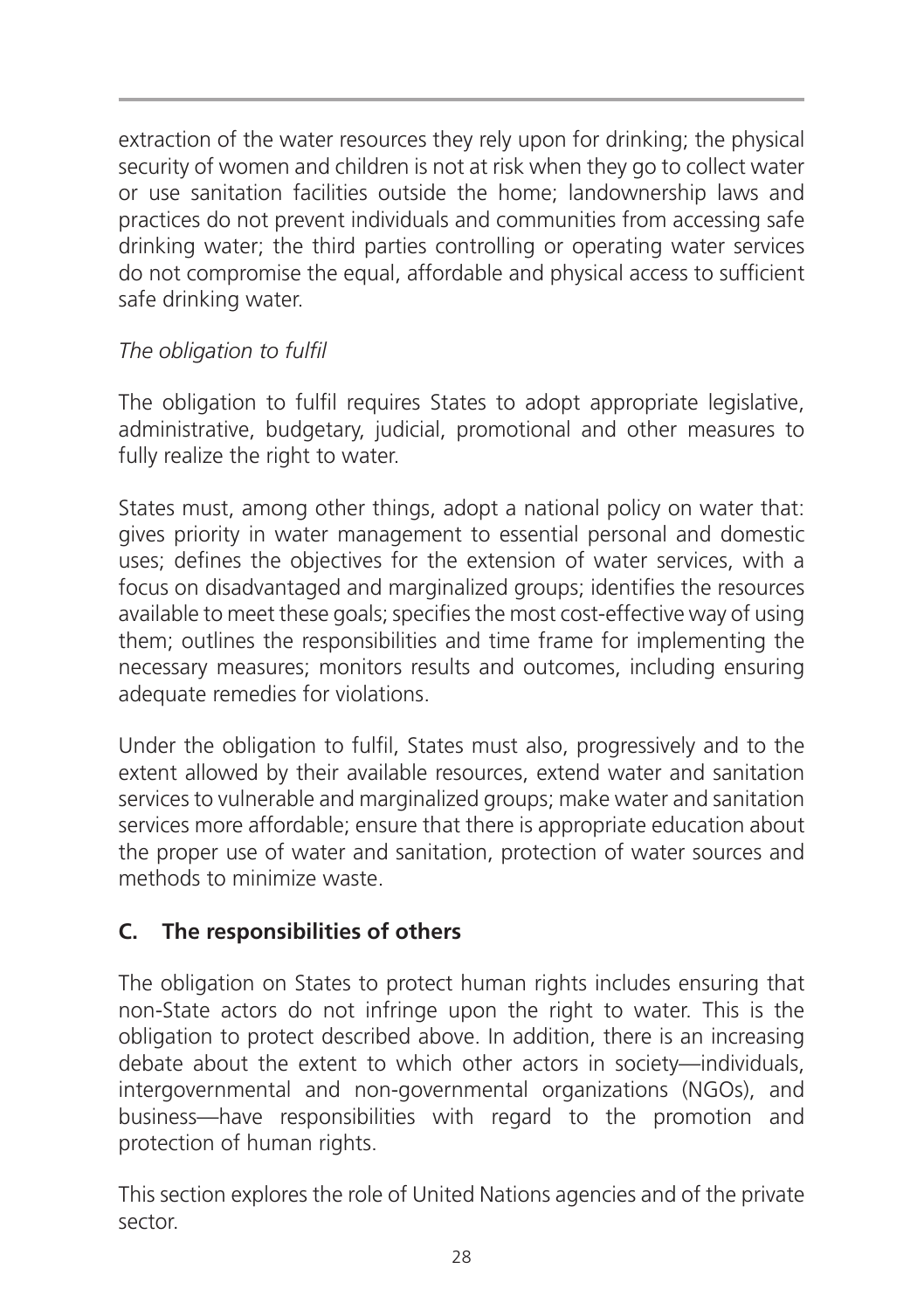# *United Nations agencies*

According to the Charter of the United Nations, one of the purposes of the United Nations is to promote respect for human rights. International human rights treaties also envisage a particular role for United Nations agencies in their implementation. In general comment No. 2 (1990) on international technical assistance measures, the Committee on Economic, Social and Cultural Rights also underlined that all United Nations organs and agencies involved in any aspect of international development cooperation should ensure that the rights contained in the Covenant are fully taken into account at each phase of a development project.

In recent years, reforms of the United Nations by the Secretary-General (in 1997, 2002 and 2005) have highlighted the role and responsibilities of United Nations agencies and international financial institutions with respect to human rights. In 2003, United Nations agencies, in a common understanding, affirmed that all development programmes and assistance should realize human rights and be guided by human rights principles and standards.

United Nations agencies working on water and sanitation, such as the United Nations Human Settlements Programme (UN-Habitat),<sup>19</sup> UNDP, the United Nations Children's Fund (UNICEF) and WHO, are increasingly referring to the human rights framework to address the current water and sanitation crisis. In 2003, the High-level Committee on Programmes established UN-Water as the inter-agency mechanism to promote coherence in, and coordination of, the United Nations system's actions to implement the water and sanitation agenda defined by the Millennium Declaration and the World Summit on Sustainable Development.

#### **Millennium Development Goals related to water and sanitation**

In September 2000, world leaders made wide-ranging commitments in the Millennium Declaration. The topics included peace, security, human rights and the environment, and a number of time-bound development targets were set. Those targets were later configured into eight Millennium Development Goals (MDGs). Goal 7 is to halve, by 2015, the proportion of the population without sustainable access to safe drinking water and basic sanitation.

While the content of the MDGs partly resembles some aspects of human rights, a systematic human rights-based approach to understanding and achieving the MDGs remains an unmet challenge. Human rights have not yet played a significant role in supporting and influencing MDG-related activities. In addition, human rights standards require States to ensure that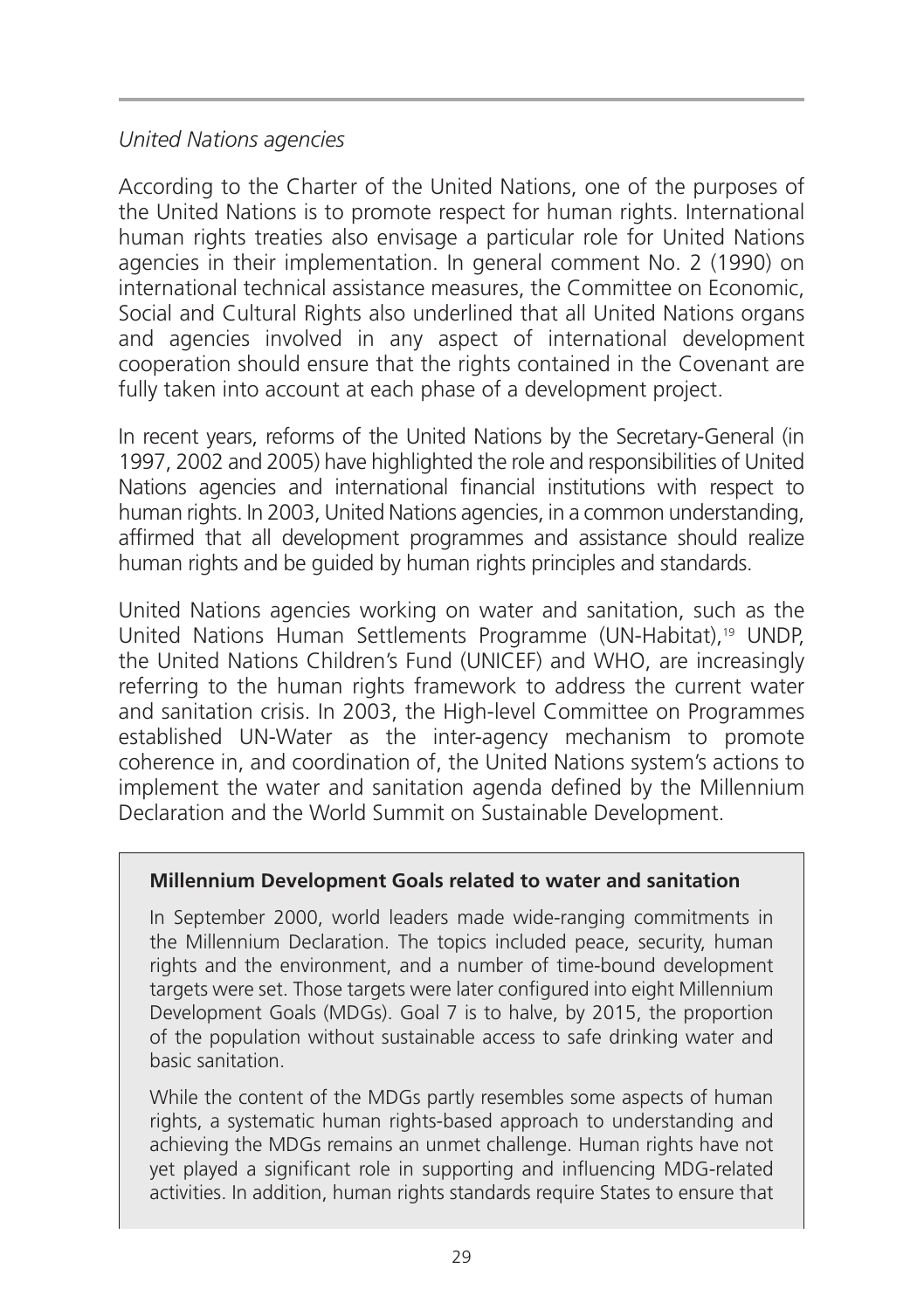all persons have access without discrimination to safe drinking water and sanitation.

Even if the MDG targets were to be achieved in full, it is important to note that there would still be more than 800 million people without safe drinking water and 1.8 billion people without basic sanitation in 2015.

The United Nations Millennium Project's Task Force on Water and Sanitation has affirmed that access to safe drinking water is a human right and highlighted its importance for achieving the majority of MDGs.

For more information, see *Claiming the Millennium Development Goals: A human rights approach* (United Nations publication, Sales No. E.08.XIV.6) and Millennium Project, *Health, dignity, and development: what will it take?* (London, Earthscan, 2005), pp. 15–27.

#### *The private sector*

Businesses and the private sector are important players, too. The private sector, in particular water service providers (from large companies operating piped water networks and sewage systems to individuals running water tankers), is directly involved in the provision of water.

The private sector, notably large-scale agricultural producers and industry, is also an important user of water. Irrigation remains the largest user of water but projections indicate that industry will account for most of the increase in water use to 2025. In such a context, there are risks that the interests of the poor might be pushed aside by large agricultural producers and industry, two constituencies with a strong political voice.<sup>20</sup>

#### **The CEO Water Mandate**

In July 2007, the United Nations Secretary-General, in partnership with international business leaders, launched the CEO Water Mandate under the auspices of the United Nations Global Compact. This initiative came about because of the understanding that the private sector, through the production of goods and services, has an impact on water resources. Endorsing chief executive officers (CEOs) acknowledge that in order to operate in a sustainable manner, and contribute to the vision of the Global Compact and the realization of the Millennium Development Goals, they have a responsibility to make water-resources management a priority, and to work with Governments, United Nations agencies, NGOs and other stakeholders to address this challenge.

For more information about the CEO Water Mandate, see www. unglobalcompact.org.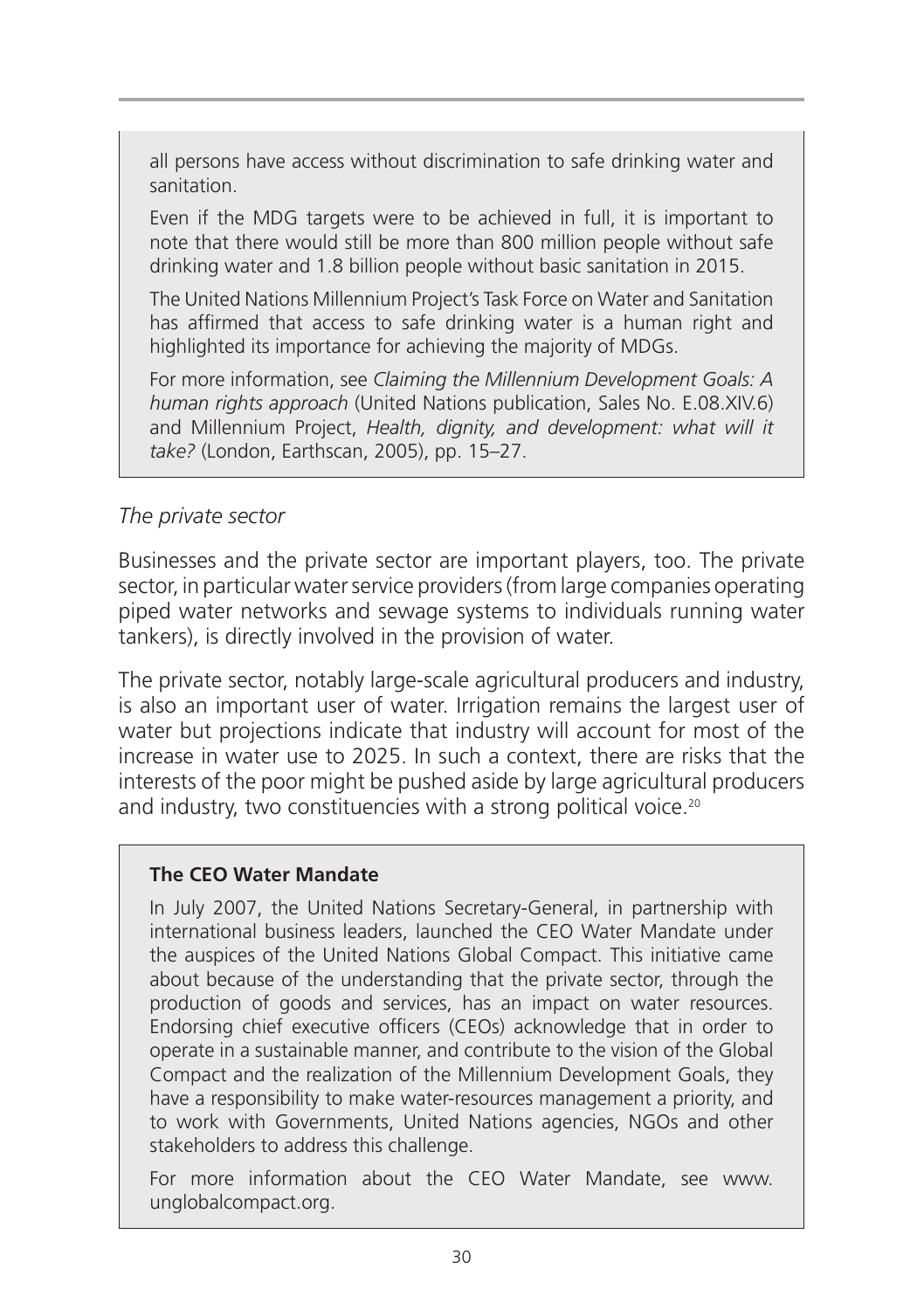While business can contribute positively to the enjoyment of human rights, the opposite is also true, for instance through pollution, over-extraction or encroachment upon water resources that communities rely upon for drinking. Where water services are operated by the private sector, concerns have been raised about arbitrary and illegal disconnections, the affordability of water and sanitation services, as well as about the extension of these services to vulnerable and marginalized groups.

The private sector can also have an impact on the enjoyment of the right to water at the workplace. ILO Convention No. 161 concerning Occupational Health Services (1985) underlines the responsibility of employers for the health and safety of their workers, which includes access to safe drinking water and sanitation. Several voluntary, collective initiatives endorsed by companies also recognize that it is their responsibility to provide safe drinking water and sanitation at the workplace.<sup>21</sup>

If housing is provided by the employer, ILO Recommendation No. 115 concerning Workers' Housing underlines that the employer should ensure access to adequate sanitation facilities, as well as to safe drinking water in such ample quantities as to provide for all personal and household uses.

While States retain the primary responsibility for ensuring that private actors respect human rights, according to the Special Representative of the United Nations Secretary-General on business and human rights, business enterprises have a responsibility to respect all human rights, including the right to water (A/HRC/8/5). This responsibility is the basic expectation society has of business and it is recognized in a broad range of soft law instruments. It is also invoked by global business organizations and individual companies worldwide.

While corporations do not have direct obligations under international human rights law in relation to the right to water, they will often have duties under national water use and access laws which have been implemented to reflect Governments' international obligations. Irrespective of any legal requirements in their countries of operation, corporations face increasing societal expectations that their actions and operations should respect human rights and do no harm to the enjoyment of these rights by individuals. These expectations manifest themselves through the growing trend of adopting corporate social responsibility as part of responsible business and social performance, including in some cases at the instigation of investors and shareholders.

Many corporations have also made voluntary commitments to respect and support human rights, including the right to water, notably by signing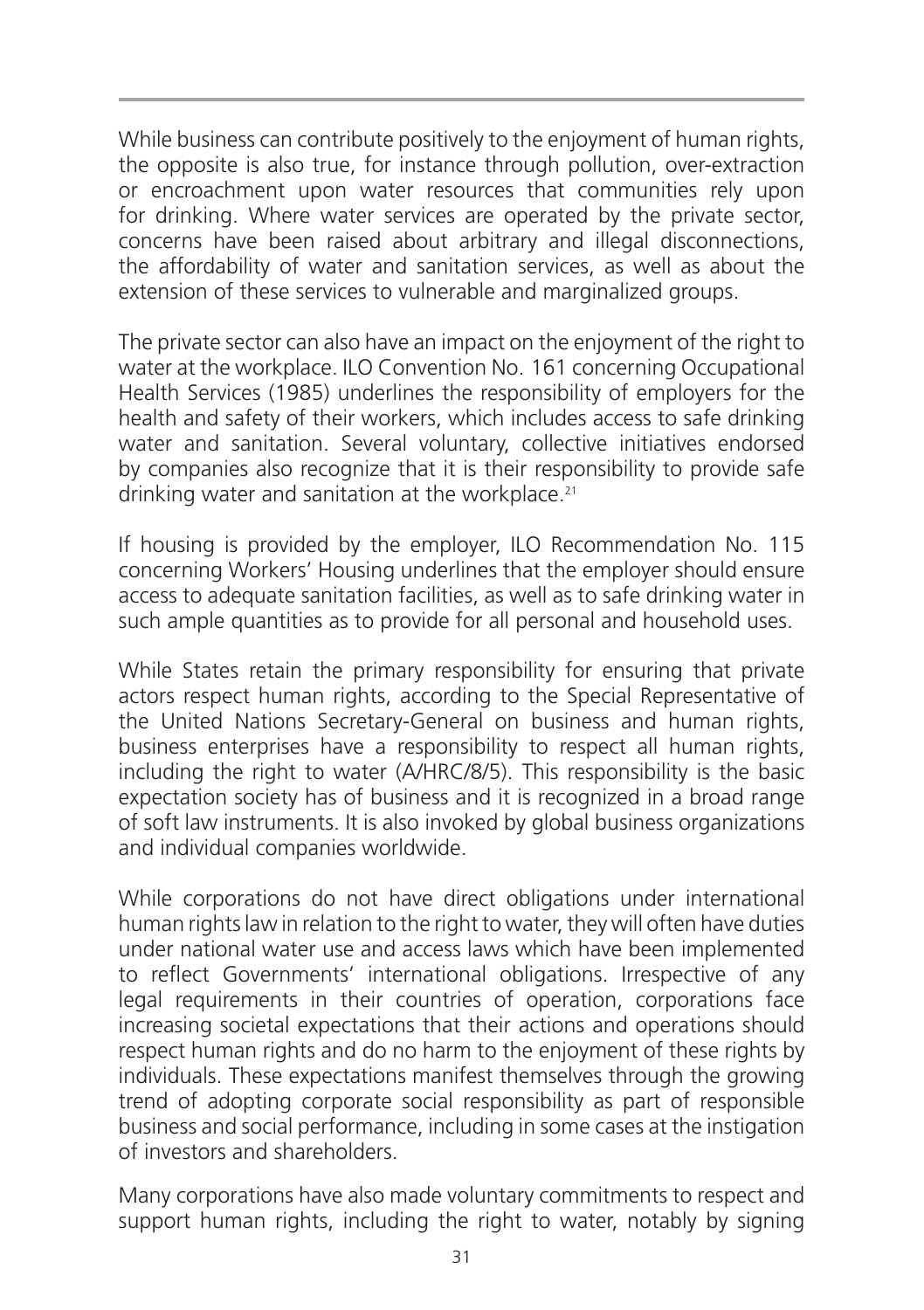up to the United Nations Global Compact.<sup>22</sup> which defines 10 principles related to human rights, labour standards, environment and anticorruption that signatory companies pledge to respect. Some companies have also developed their own human rights policies, programmes and tools to incorporate human rights, including the right to water, into their business operations.

Veolia Water is a private operator which provides water to 110 million people in 59 countries. It recognizes that the right to water is a basic human right and has made corporate commitments in this respect. For instance, it will:

- Not respond to calls for tenders if it deems the specifications incompatible with the population's interest and ability to pay;
- Foster the greater involvement of populations in water management, and promote dialogue with consumers and their representatives.

*Source*: Contribution from Veolia Water to the OHCHR consultation on human rights and access to safe drinking water and sanitation, 13 April 2007. Available from www.ohchr.org.

# **D. Obligations and responsibilities in specific situations**

# • **What are the obligations of the local authorities?**

Local authorities are often responsible for the supply of safe drinking water and sanitation. As decentralization—the transfer of powers and responsibilities from the central State to intermediate and local levels of government—is taking place in some 80 per cent of all developing countries and in countries in transition, local governments are playing an increasing role in the realization of the right to water. Human rights obligations arising from the right to water apply to local authorities because they are part of government or because the national Government has delegated power to them. In both cases, the primary obligation for promoting and protecting the right to water rests with the national Government, which is responsible for monitoring local authorities' performance and enabling them to perform their duties by providing them with adequate powers and resources.23

In its general comment No. 15, the Committee underlined that, where the provision of water has been delegated to regional or local authorities, the State should ensure that these authorities do not discriminate and have sufficient resources to maintain and extend the supply and quality of their water services.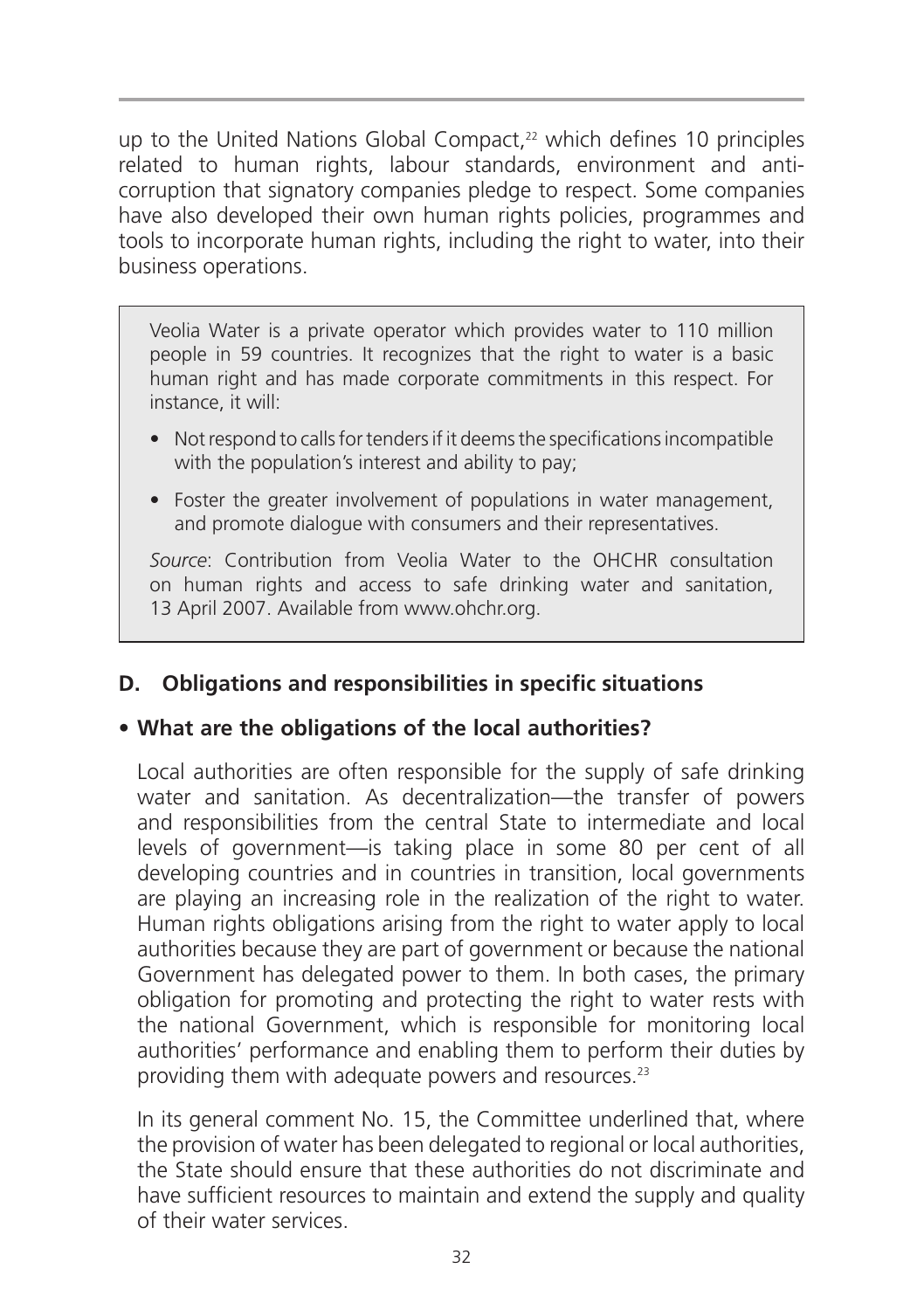#### **Argentine court orders State to stop pollution and improve access to water services**

Water pollution and the lack of access to safe drinking water, and the links between the two, in poor neighbourhoods of the city of Córdoba was at the centre of the *Marchisio José Bautista y Otros* case. As they had no connection to public water distribution networks, these neighbourhoods relied on groundwater wells that were heavily polluted with faecal substances and other contaminants. Furthermore, nearby a water treatment plant had been built upstream on the river, but because of its insufficient capacity, the plant spilt untreated sewage into the river daily. In its ruling, the District Court ordered the municipal authorities to take urgent measures to address the situation and minimize the environmental impact of the plant until a permanent solution for its operation was found. It also ordered them to provide 200 litres of safe drinking water per household per day until full access to the public water services could be ensured.

# • **What steps need to be taken in respect of policy formulation?**

The principles of participation and inclusion are extremely relevant for ensuring that all stakeholders participate in policy formulation. Participatory policy formulation can be achieved by providing information. To respond to local water and sanitation needs, States are required to focus on extending access to populations and areas that remain underserved or unserved through, for instance, legislation, policies and strategies. According to the Sub-Commission's guidelines for the realization of the right to drinking water and sanitation, "States should at all levels of government… give priority in water and sanitation policies and programmes to the persons without any basic access".

In Kenya, UN-Habitat and COHRE facilitated community meetings with and made recommendations based on human rights standards to the Nairobi City Water and Sewerage Company (owned by the City Council). As a result, the company adopted a policy to extend water supply to informal settlements.

*Source*: Submission to the United Nations Committee on Economic, Social and Economic Rights by COHRE and Hakijamii Trust (November 2007).

General comment No. 15 states that "existing legislation, strategies and policies should be reviewed to ensure that they are compatible with obligations arising from the right to water, and should be repealed, amended or changed if inconsistent with Covenant requirements."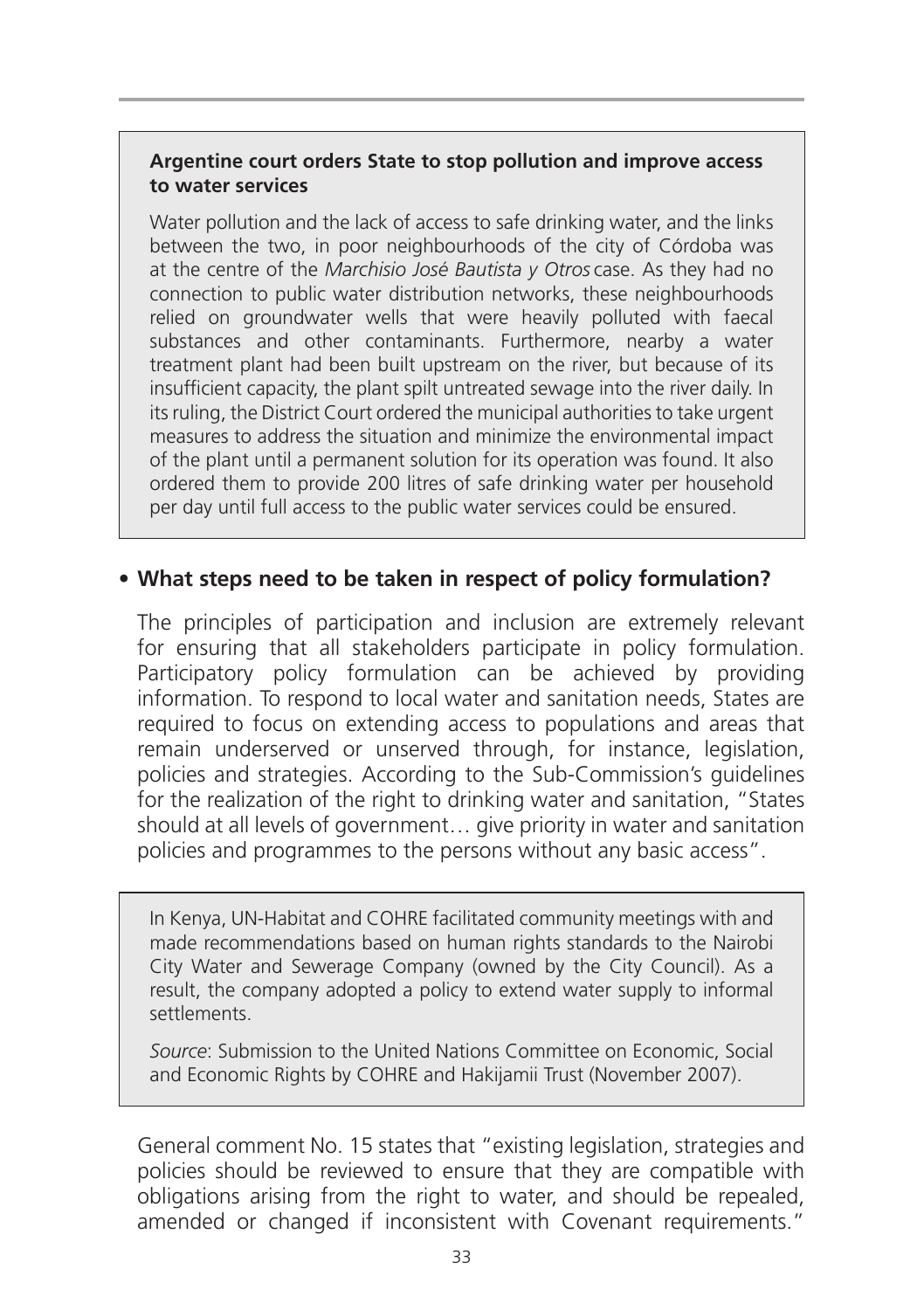This can include action to formulate new and responsive policies that are consistent with the right to water or to amend or review existing legislation. The development of national policies, strategies and programmes is best achieved through coordination with and the participation of all relevant stakeholders, including the general public and civil society organizations, particularly those representing communities with vulnerable and marginalized members.

It is also important to recall that physical accessibility concerns not only present generations, but also future ones. Ensuring such accessibility for future generations depends on the sustainable use of water. Therefore, water should be distributed equitably, giving priority to water for human consumption.

# • **Is it permissible to disconnect water services?**

Disconnection can be defined as the interruption of the delivery of water services. Disconnections from water services can happen for a variety of reasons, including non-payment, pollution of water resources or emergencies. Disconnections are also sometimes used as a way to evict households or to stop irregular connections to the water network.

While the right to water does not prohibit disconnections from water services, it puts limits and conditions on these actions. Overall, disconnections must be performed in a manner warranted by law and must be compatible with the Covenant. Those affected must be provided with effective procedural guarantees, including:

- $\triangleright$  An opportunity for genuine consultation;
- $\triangleright$  Timely and full disclosure of information on the proposed measures;
- $\triangleright$  Reasonable notice of proposed actions;
- Eegal recourse and remedies;
- $\triangleright$  Legal assistance for obtaining legal remedies.

General comment No. 15 furthermore underlines that an individual shall under no circumstances be deprived of the minimum essential level of water. Accordingly, the quantity of safe drinking water a person can access may be reduced, but full disconnection may be permissible only if there is access to an alternative source which can provide a minimum quantity of safe drinking water needed to prevent disease. In this respect, there is a strong presumption that disconnections of institutions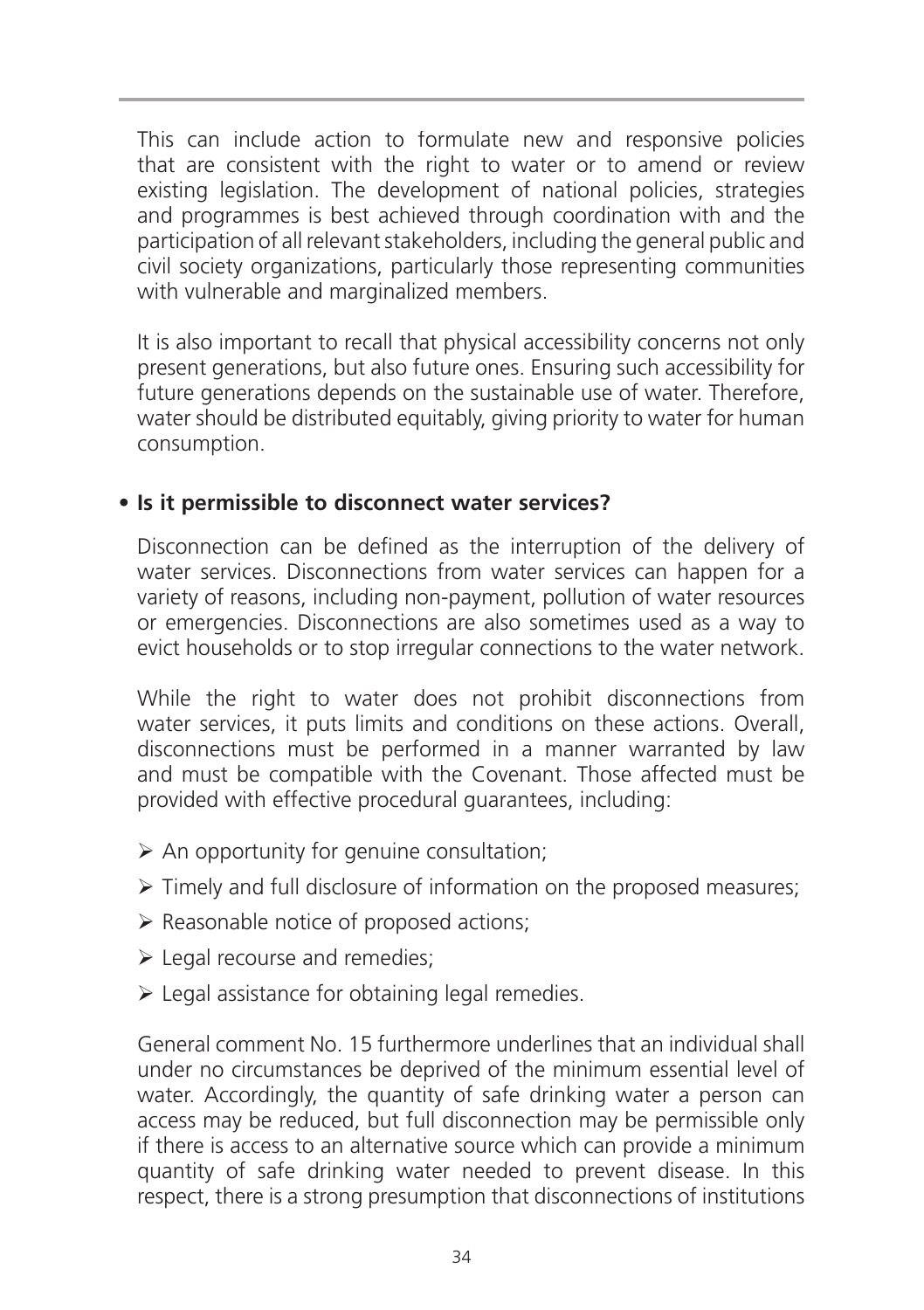serving vulnerable groups such as schools, hospitals and refugee or IDP camps are prohibited.

If the disconnection relates to non-payment, general comment No. 15 states that a person's capacity to pay must be taken into account before the actual disconnection takes place. Read in conjunction with the affordability criteria (see chap. I), this requirement implies that, in certain instances, when individuals are unable to pay for water, the authorities might have to provide it for free. In this respect, a number of national laws restrict disconnections of water services, in particular those that occur as a result of the user's inability, rather than unwillingness, to pay.

#### **Judicial intervention on disconnection for non-payment in Colombia**

As a result of chronic kidney failure and the related medical treatment, Ms. Jimenez de Correa was unable to work and could not afford to pay for the services provided by the Medellin Public Enterprises. The company consequently cut off her power and water supply. The District Court held that public services were inherent to the social purpose of the State and acknowledged the duty to ensure their efficient delivery to all inhabitants of the country. On appeal, the Constitutional Court confirmed the District Court's decision and ordered the immediate reconnection of electricity and water to Ms. Jimenez as a public service, referring inter alia to international standards and the general comments of the Committee on Economic, Social and Cultural Rights in its decision.

# • **What are the regulatory obligations of the State when delegating the provision of safe drinking water to public or private providers?**

International human rights law does not prescribe whether water services should be delivered by public or private providers or by a combination of the two. Nevertheless, the human rights framework requires States to ensure that any form of service provision guarantees equal access to affordable, sufficient, safe and acceptable water.

Consequently, general comment No. 15 spells out that, if water services are operated or controlled by third parties, States must put in place an effective regulatory framework which includes independent monitoring, genuine public participation and penalties for non-compliance. It is implicit in this duty to regulate that the State should put this framework in place before delegating the provision of safe drinking water and sanitation.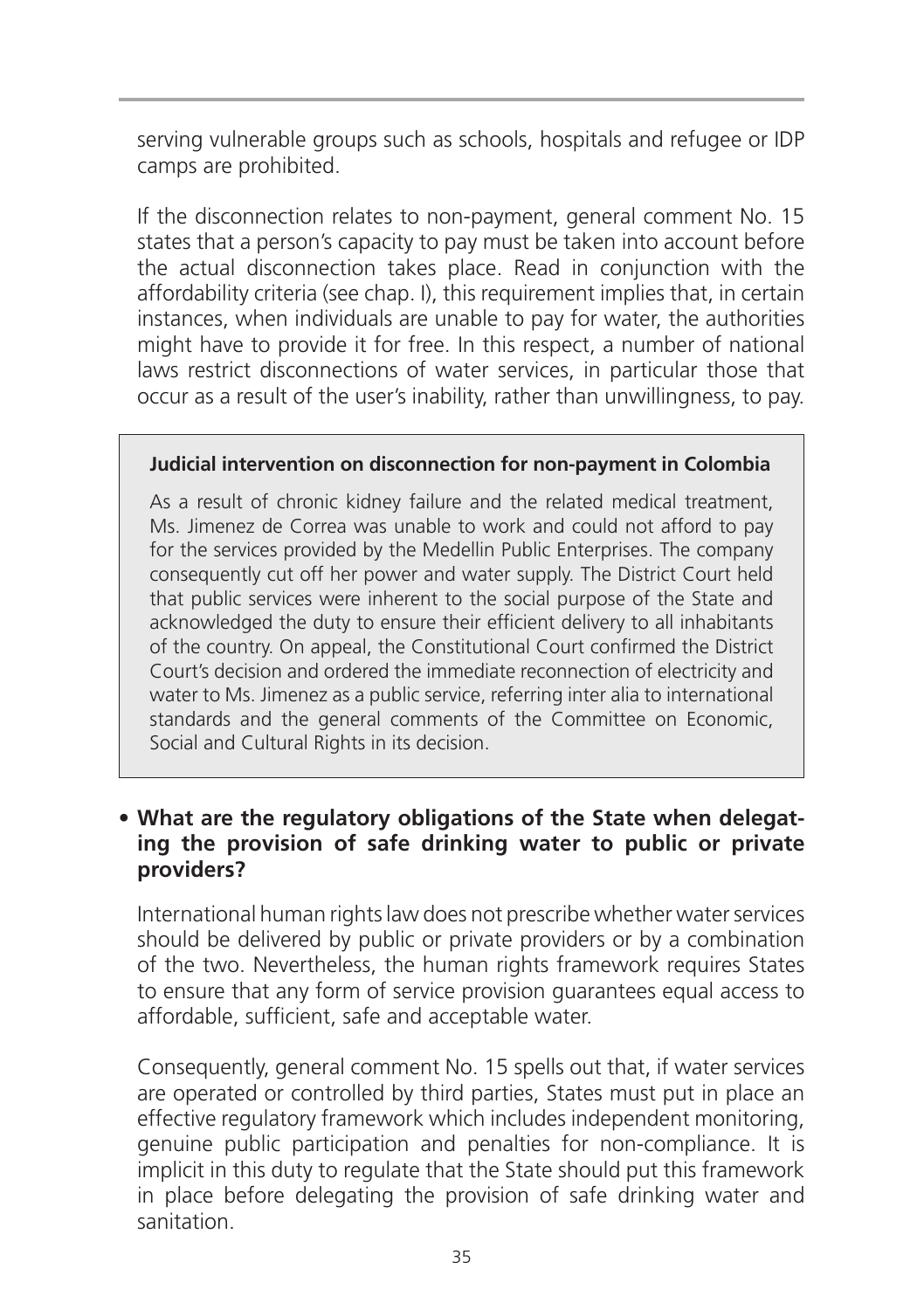#### **Several national water laws provide for State regulation of water service providers**

For instance, in New Zealand, the Local Government Act stipulates that a local authority considering a partnership with the private sector must develop a formal policy to address how it will assess, monitor and report on the extent to which community outcomes are furthered by the partnership. Any contracting-out of water services to the private sector may not be for more than 15 years, and the local government must retain control over pricing, the management of water services and the development of policy related to their delivery.

*Source*: See COHRE, *Legal Resources for the Right to Water: International and National Standards*, Sources 8 (2003), p. 56.

# • **How can the right to water be protected in situations of water scarcity and water stress?**<sup>24</sup>

It is estimated that by 2025 about two thirds of the world's population roughly 5.5 billion people—could be living in areas facing moderate to severe water stress. For 25 per cent of Africa's population, chronic water stress is high: 13 per cent experience drought-related water stress once in a generation and 17 per cent are without a renewable supply of water.

*Source*: www.un.org/waterforlifedecade/.

Water scarcity currently affects four out of every ten people in the world. The situation is worsening owing to population growth, urbanization, pollution of water resources and the impact of climate change. However, water scarcity is not inevitable; it is heavily influenced by human behaviour, social customs and institutions, and government policies. In fact, much of what passes for scarcity is a policy-induced consequence of mismanaging water resources, according to the UNDP *Human Development Report 2006*.

The right to water carries a clear obligation for States to prioritize personal and domestic uses—covering drinking, personal sanitation, washing clothes, food preparation, and personal and household hygiene—in their water management and allocation. In doing so, the authorities should ensure that those who do not have access, especially vulnerable and marginalized groups, have priority over those who already have access.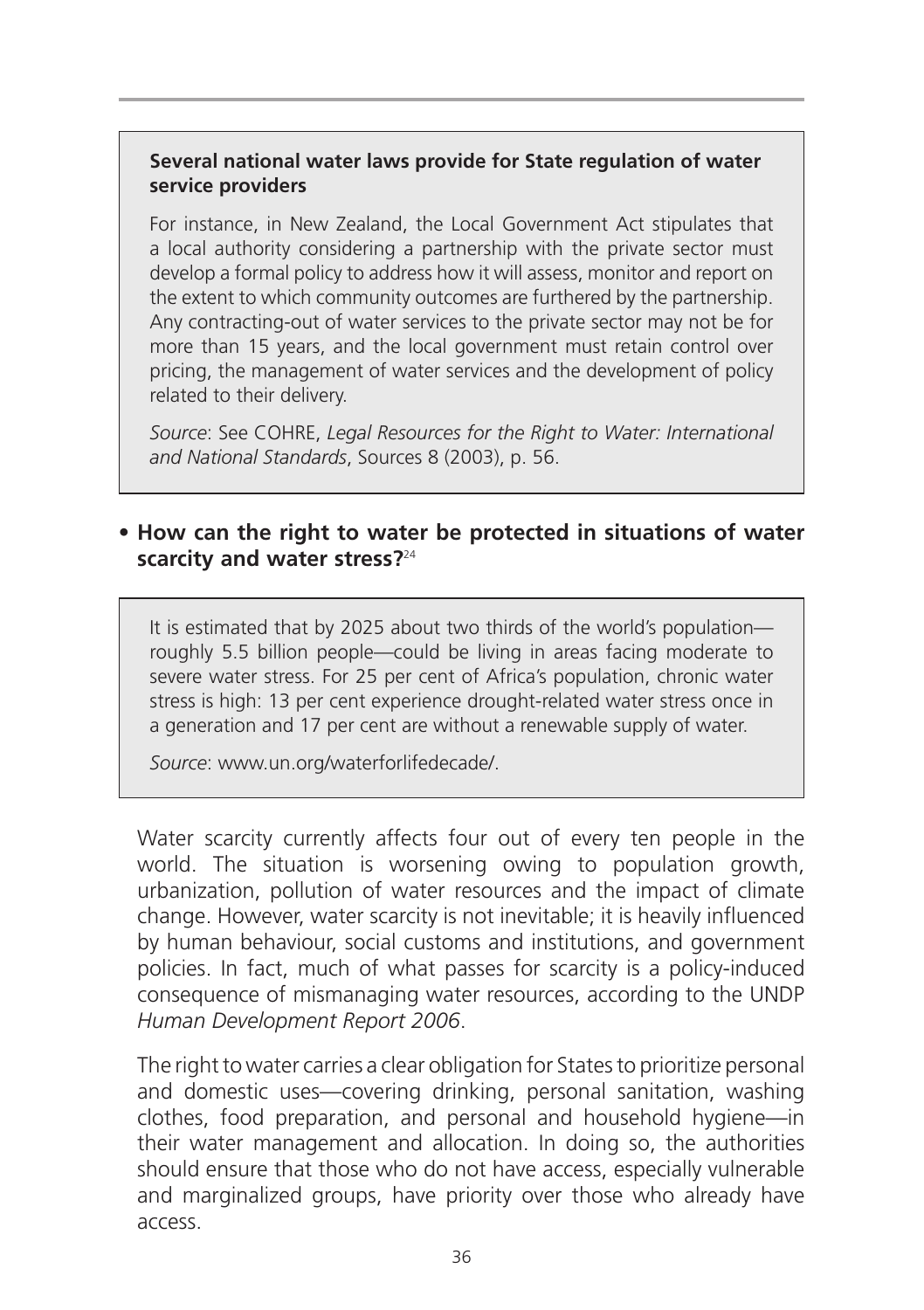This obligation remains in situations of water scarcity and water stress, during which the State should, at a minimum, ensure everyone's equal access to sufficient and safe water to prevent disease. In this respect, it was specified at the International Conference on Freshwater (Bonn, 2001) that "water should be equitably and sustainably allocated, firstly to basic human needs and then to the functioning of ecosystems and different economic uses including food security".

Several national legislations already prioritize essential personal and domestic uses over other water uses, including in times of water stress and water scarcity.

#### **National laws prioritizing water for essential personal and domestic uses over other uses**

The Water Code in Benin provides that the first priority in the allocation of water is for human consumption, followed by water for agriculture, industry, municipal uses and leisure.

In Chad, Law 016/PR governing water underlines that priority should be given to ensuring the population's access to safe drinking water.

In France, the Government modified the water bill affirming the priority of drinking water over other water uses (Environmental Code L 211.1).

In Morocco, article 85 of Law 10-95 on water stipulates that, in the event of water scarcity, priority should notably be given to water for personal and domestic uses.

In Niger, article 9 of Law No. 98-041 governing water underlines that, during droughts, the local authorities may prohibit the use of water that is not directly related to human consumption, including water for gardening, swimming pools or washing cars.

In South Africa, section 5 of the Water Services Act underlines that "if the water services provided by a water services institution are unable to meet the requirements of all existing consumers, it must give preference to the provision of basic water supply and basic sanitation to them."

#### • **How can the right to water be protected during emergencies?**

In its general comment No. 15, the Committee noted that, during armed conflicts, emergencies and natural disasters, the obligations of States encompass the right to water and the provisions of international humanitarian law relating to water. This includes protecting objects indispensable for the survival of the civilian population, including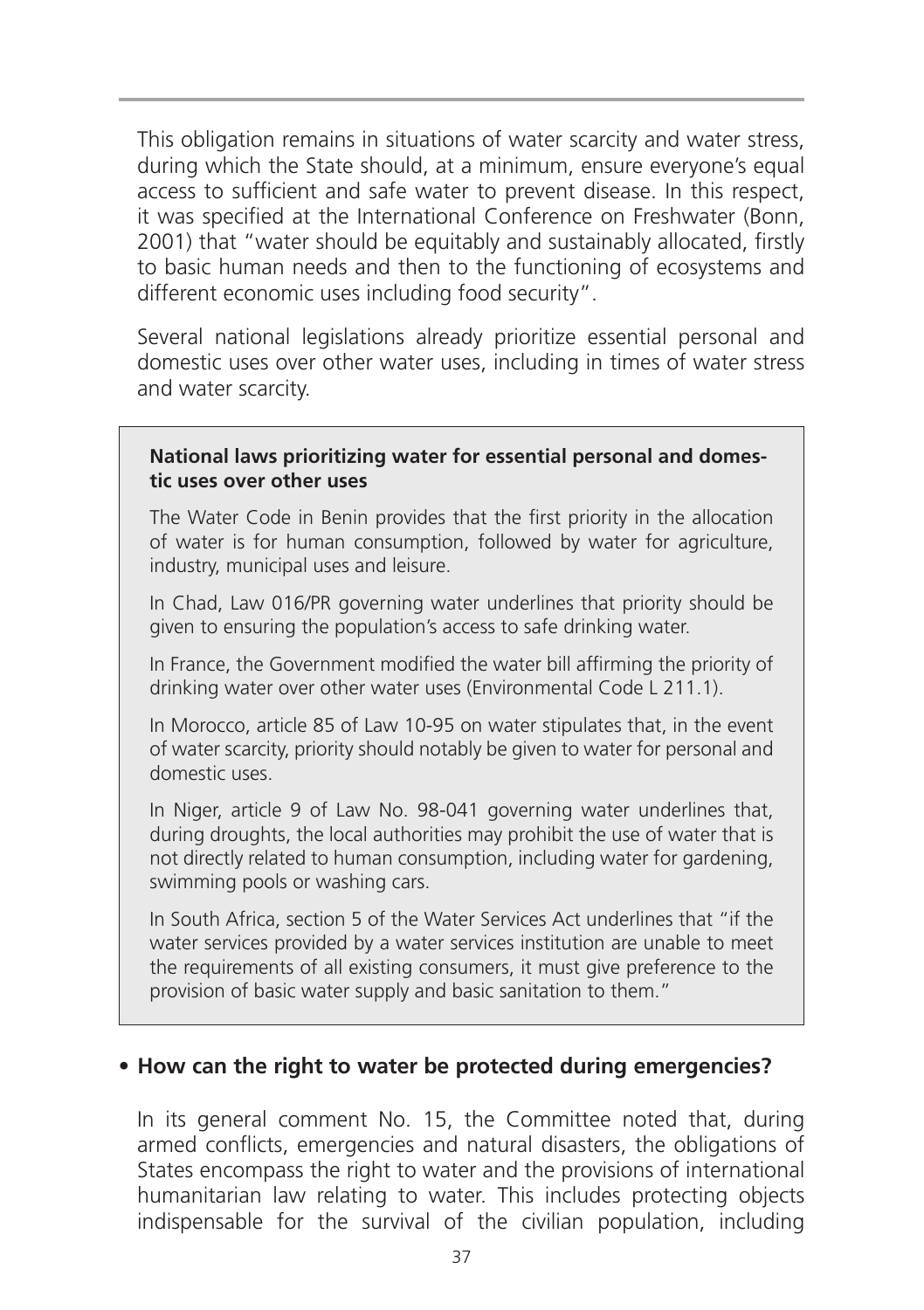drinking-water installations and supplies, and ensuring that civilians, internees, prisoners and returnees have access to adequate water. It should also be recalled that the Covenant contains no derogation clause, which means that States are not allowed to suspend their obligations in a public emergency.

The Guiding Principles on Internal Displacement also stipulate that the competent authorities shall provide drinking water and sanitation to all IDPs, regardless of the circumstances and without discrimination (see also chap. II).

The Inter-Agency Standing Committee's Operational Guidelines on Human Rights and Natural Disasters can help humanitarian actors implement a rights-based approach in the context of natural disasters, including in relation to the provision of safe drinking water and sanitation.

In emergencies—such as natural disasters, conflicts or post-conflict situations—a basic provision of 7.5 to 15 litres minimum per person per day has been suggested, as there may not be enough water to cover all personal and domestic uses.25

# **IV. MONITORING THE RIGHT TO WATER AND HOLDING STATES ACCOUNTABLE**

Mechanisms of accountability are crucial for ensuring that States respect their obligations in relation to the right to water. Monitoring takes place at national, regional and international levels, and involves a variety of actors, such as the State itself, civil society, national human rights institutions (NHRIs) and international human rights mechanisms.

# **A. National accountability and monitoring**

Accountability compels a State to explain what it is doing and why, and how it is moving towards the realization of the right to water for all, as expeditiously and effectively as possible. International human rights law does not prescribe an exact formula for domestic mechanisms of redress and accountability. At a minimum, all accountability mechanisms must be accessible, impartial, transparent and effective.

#### *Administrative, policy and political mechanisms*

Administrative and political mechanisms are complementary or parallel means to judicial mechanisms of accountability. For instance, the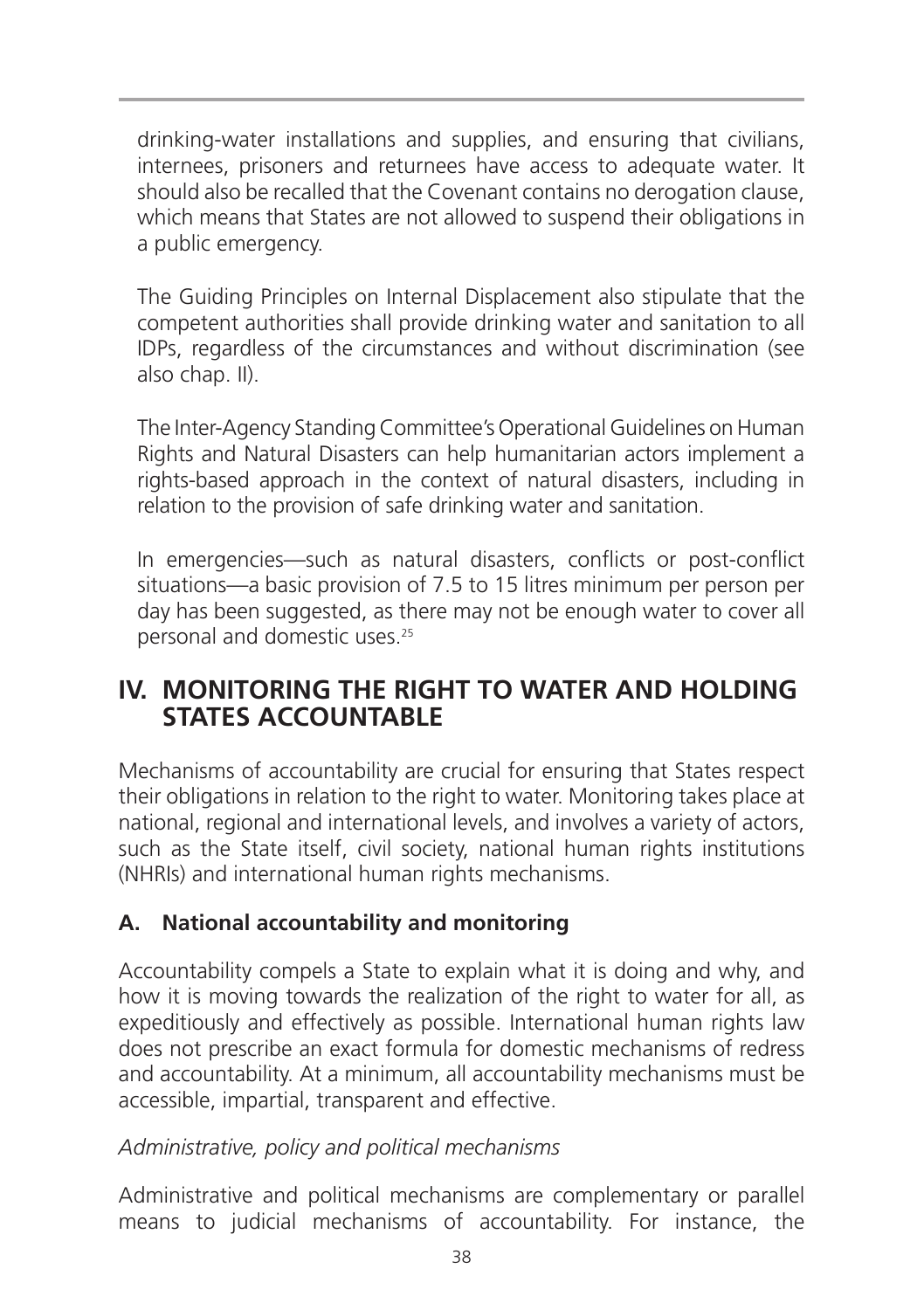development of a national water and sanitation policy or strategy, linked to workplans and participatory budgets, plays an important role in ensuring Government accountability. Human rights-based indicators support the effective monitoring of key water and sanitation outcomes and some of the processes to achieve them. Furthermore, assessments of various kinds, such as human rights impact assessments, offer a way for policymakers to anticipate the likely impact of a projected policy and later to review its actual impact on the enjoyment of the right to water.

Several national water laws also provide for administrative remedies that allow water users to lodge complaints. For instance, the Australian Utilities Act provides for a consumer council that would protect users' rights and seek to ensure that utility services continue to be provided to persons suffering financial hardship. In this respect, the Consumer Council may direct a water utility not to withdraw services or instruct it to reconnect services within 24 hours. Finland's Water Service Act grants jurisdiction to a consumer ombudsman to ensure compliance with the law and guarantee compensation to customers if damage is caused by an error in water services<sup>26</sup>

Political mechanisms, such as democratic processes, and monitoring and advocacy by independent actors also contribute to accountability. Civil society organizations and others are increasingly using monitoring methods based on indicators, benchmarks, impact assessments and budgetary analysis to hold Governments accountable in relation to the right to water. Indicators, especially when disaggregated by prohibited grounds of discrimination, provide useful information on how the right to water is realized in a particular national context.

The Public Affairs Centre, an NGO in Bangalore, India, has pioneered a new approach to the regulatory oversight of public service provision. It conducted a large social audit of perceptions about the public services provided by the municipal authorities. This "citizens' report card" highlighted deficiencies in the provision of water and sanitation, and led to a process of structured consultations between the State Government, the municipal authorities and local citizens' groups and residents' associations. Gradually, the social audit began to register real improvements, with poor households reporting a sharp reduction in bribes for connections and improvements in efficiency.

*Source*: www.pacindia.org.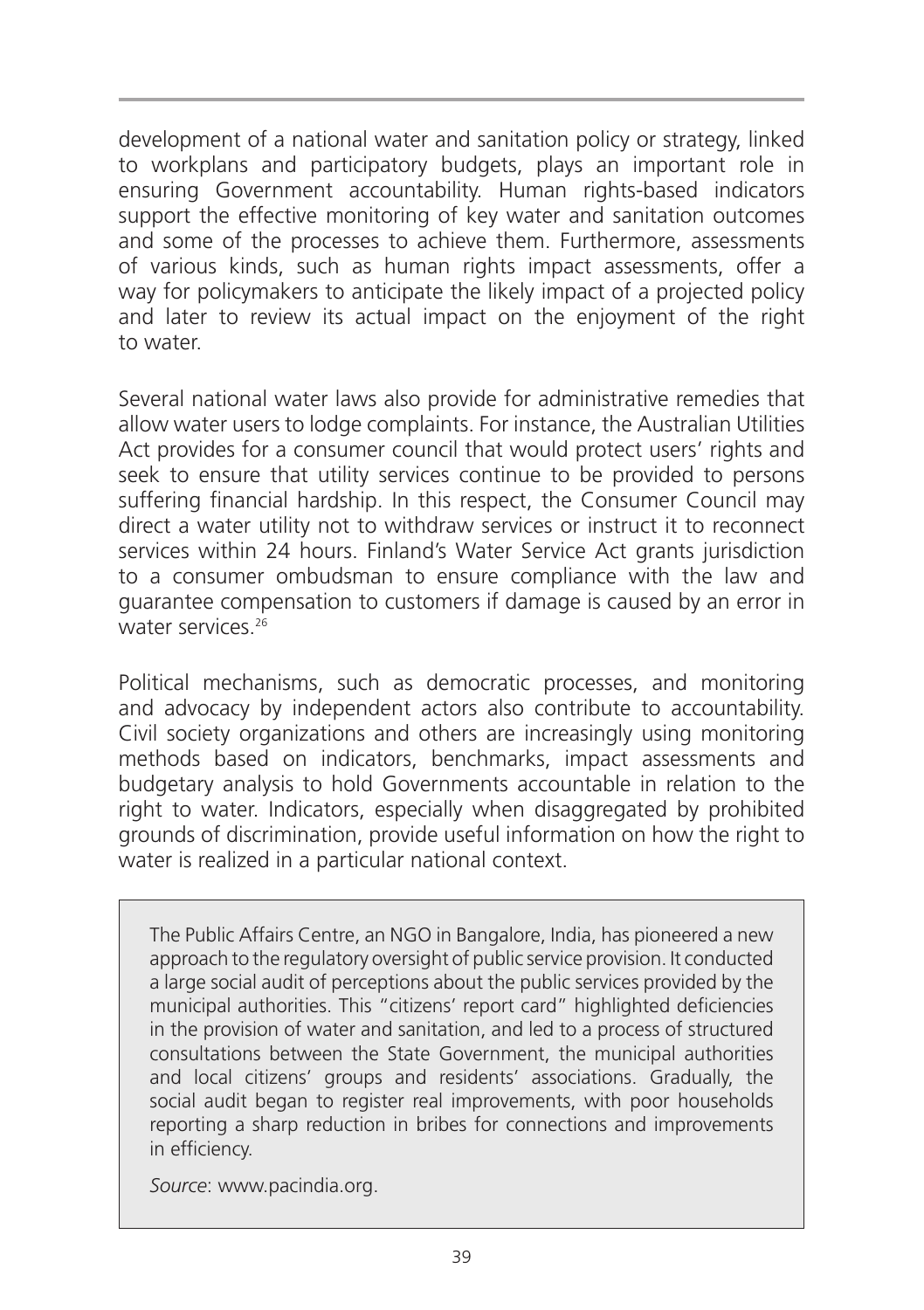# *Judicial mechanisms*

Judicial mechanisms are a crucial component of domestic enforcement measures, providing adequate remedies to individuals if their right to water is violated.

The incorporation in domestic laws of international instruments recognizing the right to water can significantly broaden and improve remedial measures. It enables courts to adjudicate violations by direct reference to the International Covenant on Economic, Social and Cultural Rights, the constitution or specific laws recognizing or incorporating elements of the right to water.

A number of courts have adjudicated cases related to the promotion and protection of the right to water, notably in relation to the pollution of water resources and disconnections from water services. Domestic courts have also increasingly heard cases relating to access to safe drinking water and sanitation under the protection of the rights to life, health and adequate housing or the right to a healthy environment.

For instance, in the case of *Residents of Bon Vista Mansions* v. *Southern Metropolitan Local Council*, the South African High Court found that disconnecting a water supply represented a prima facie breach of the State's constitutional duty to respect the right to water. In *Subhash Kumar*  v. *State of Bihar*, the Supreme Court of India held that the right to life was a fundamental right under article 21 of the Constitution, and it included the right to enjoy pollution-free water for the full enjoyment of life.

#### **The case of prepaid water meters in South Africa**

In *Mazibuko* v. *City of Johannesburg*, the applicants challenged the legality and constitutionality of the City's policy of imposing prepayment water meters, as well as the provision of a free basic water supply of 25 litres per person per day or 6,000 litres per household per month.

The prepayment meters in Phiri, a township in Soweto, were designed to supply the free basic water supply of 25 litres per person per day or 6,000 litres per household per month. Once this allocation was reached, the meters automatically shut off the supply. For the applicants, this meant that they went without water for the last 15 days of each month.

In its judgement, the High Court ruled that the City of Johannesburg's forced prepayment water meters scheme in Phiri with automatic shut-off mechanisms was unlawful, unreasonable and unconstitutional, as it did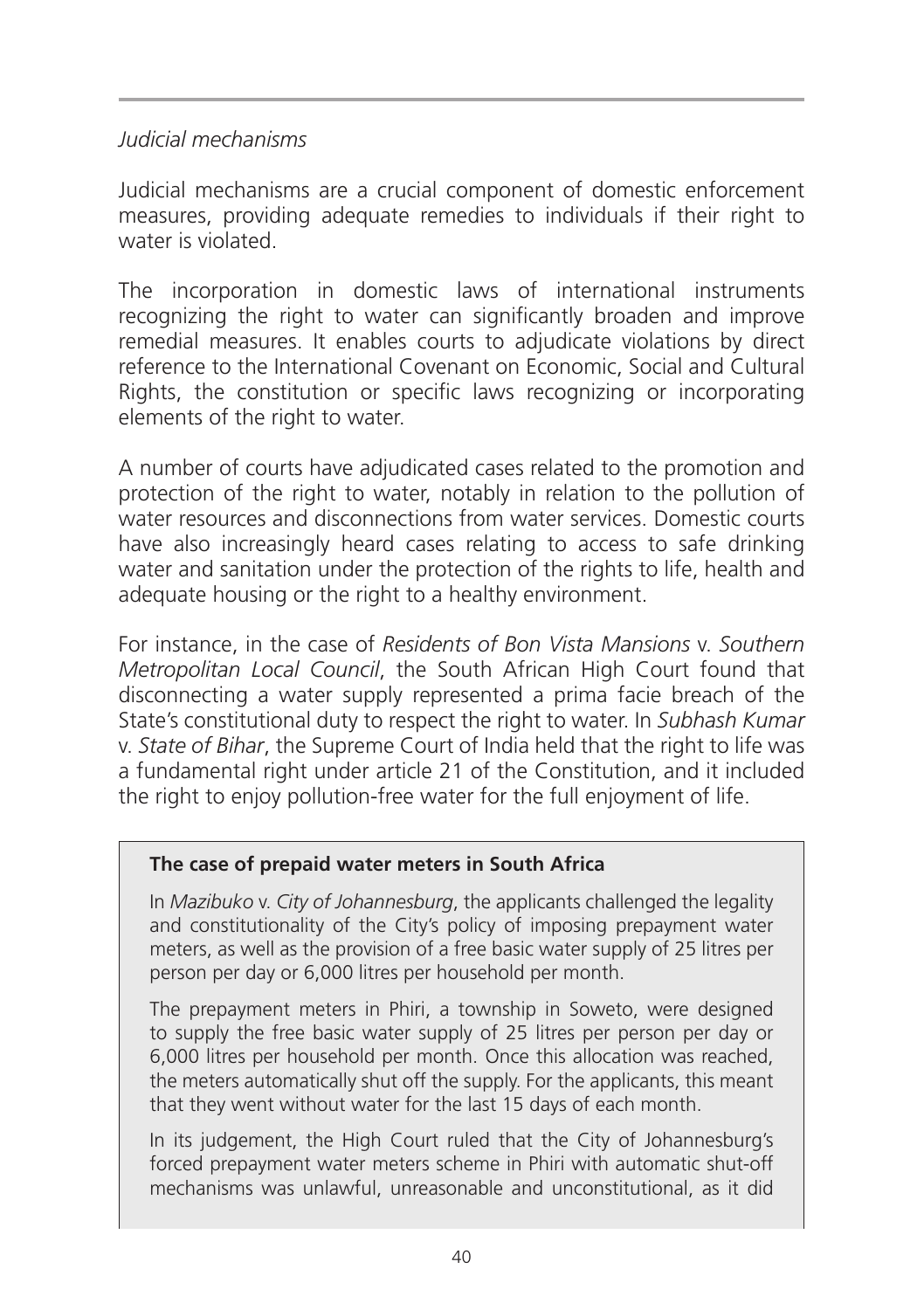not give reasonable notice to enable representation to be made before any cut-off of water. The Court also noted that the introduction of prepaid water meters could inhibit the right of access to water as it did not take into account the inability to pay or the specific needs of users. The City was therefore directed to provide Phiri residents with the option of a normal metered water supply.

The judgement also held that Johannesburg's water policy was discriminatory. While people in low-income, historically black townships were required to pay for water in advance, those in wealthy, historically white suburbs were entitled to water on credit and to negotiate payment with the City.

The Court also ordered the City to provide Phiri residents with 50 litres of free water per person per day. This was an increase from the previous allocation whereby each household (on average containing 16 persons) was provided with 200 litres per day. The Court noted that 25 litres per person was insufficient, especially for people living with HIV/AIDS. The Court noted that the City had the water and the financial resources to provide 50 litres per person per day, including through funds provided by the national Government for water provision that the City had chosen thus far not to use for the benefit of the poor.

In examining the process by which the prepayment water meters had been introduced, the High Court concluded that it had been procedurally unfair, lacking consultation, adequate notice, advice on legal rights and information on available remedies.

The City of Johannesburg appealed against this judgement to the Supreme Court of Appeal. It upheld the appeal and ordered that 42 litres of water per Phiri resident per day would constitute sufficient water instead of the 50 litres ordered by the High Court.

Contradicting the findings of both the High Court and the Supreme Court of Appeal, the Constitutional Court found that the free basic water policy adopted by the City of 25 litres per person per day was reasonable with regard to the Constitution and that the use of prepaid water meters was lawful.

The Constitutional Court also recognized how social and economic rights entrenched in the Constitution contributed to the deepening of democracy by, inter alia, enabling "citizens to hold Government accountable not only through the ballot box but also, in a different way, through litigation." The Court stated that during the litigation, and perhaps because of it, the City has repeatedly reviewed and revised its policies to ensure that they did promote the progressive achievement of the right of access to sufficient water.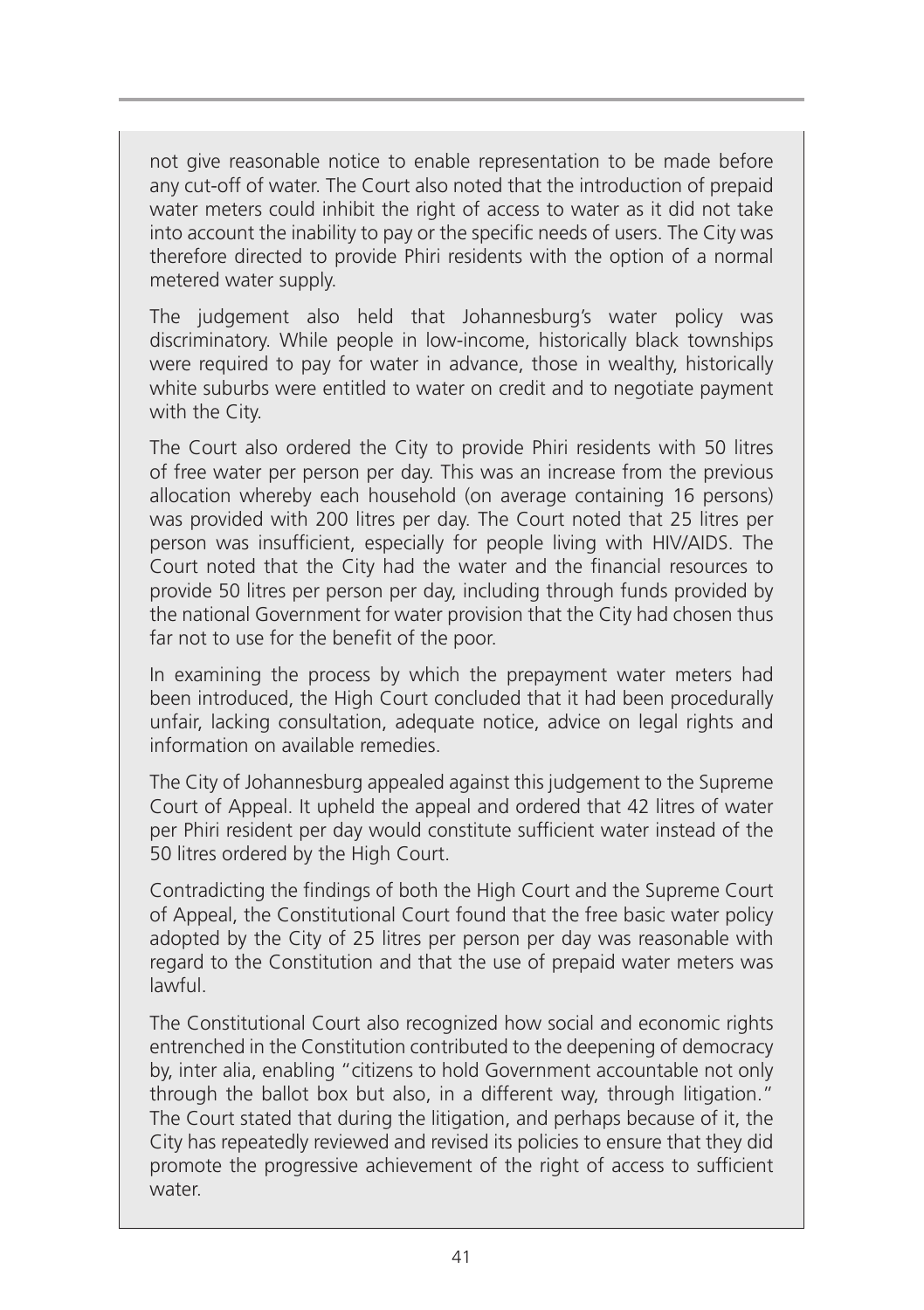To ensure that judicial remedies are effective, an independent and functioning judiciary is vital. Judges and lawyers must be able to conduct their work impartially, on the basis of facts and in accordance with the law, without any improper influences, threats or interference. Members of the judiciary, lawyers and other legal professionals must be competent to perform their role and accountable for their performance.

#### **Legal aid and access to remedies**

Victims of violations of the right to water often belong to the most marginalized and discriminated groups, such as the urban and rural poor, racial or ethnic minorities, indigenous peoples, irregular migrants, internally displaced persons or women. Providing legal aid can ensure that victims have access to remedies in cases related to access to safe drinking water and sanitation. Otherwise, they might, for instance, have to choose between paying court fees and sending their children to school.

# *National human rights institutions (NHRIs)*

NHRIs advise the Government and recommend policy or legislative changes, handle complaints, undertake investigations, ensure the ratification and implementation of international human rights treaties, and provide training and public education.27 NHRIs sometimes have quasi-judicial functions and a mandate allowing them to contribute to the development of legislation. Most institutions are called commissions or ombudsmen.

In some countries, NHRIs are increasingly focusing their work on ensuring protection of economic, social and cultural rights. As such, they can provide another avenue for the protection of the right to water.

#### **National human rights commissions and the right to water**

The Kenya National Commission on Human Rights has a specific programme to monitor the realization of economic, social and cultural rights; promote them; address violations of these rights; and conduct research and produce reports on issues related to their enjoyment. As part of this focus, the Commission notably assessed the implementation of the right to water in Kenya in one of its annual reports. In its monitoring work, the Commission has also been looking at the promotion and protection of the right to water. In a public inquiry into alleged human rights violations by salt-manufacturing firms, the Commission found that these firms were responsible for polluting water resources that surrounding communities relied upon for human consumption.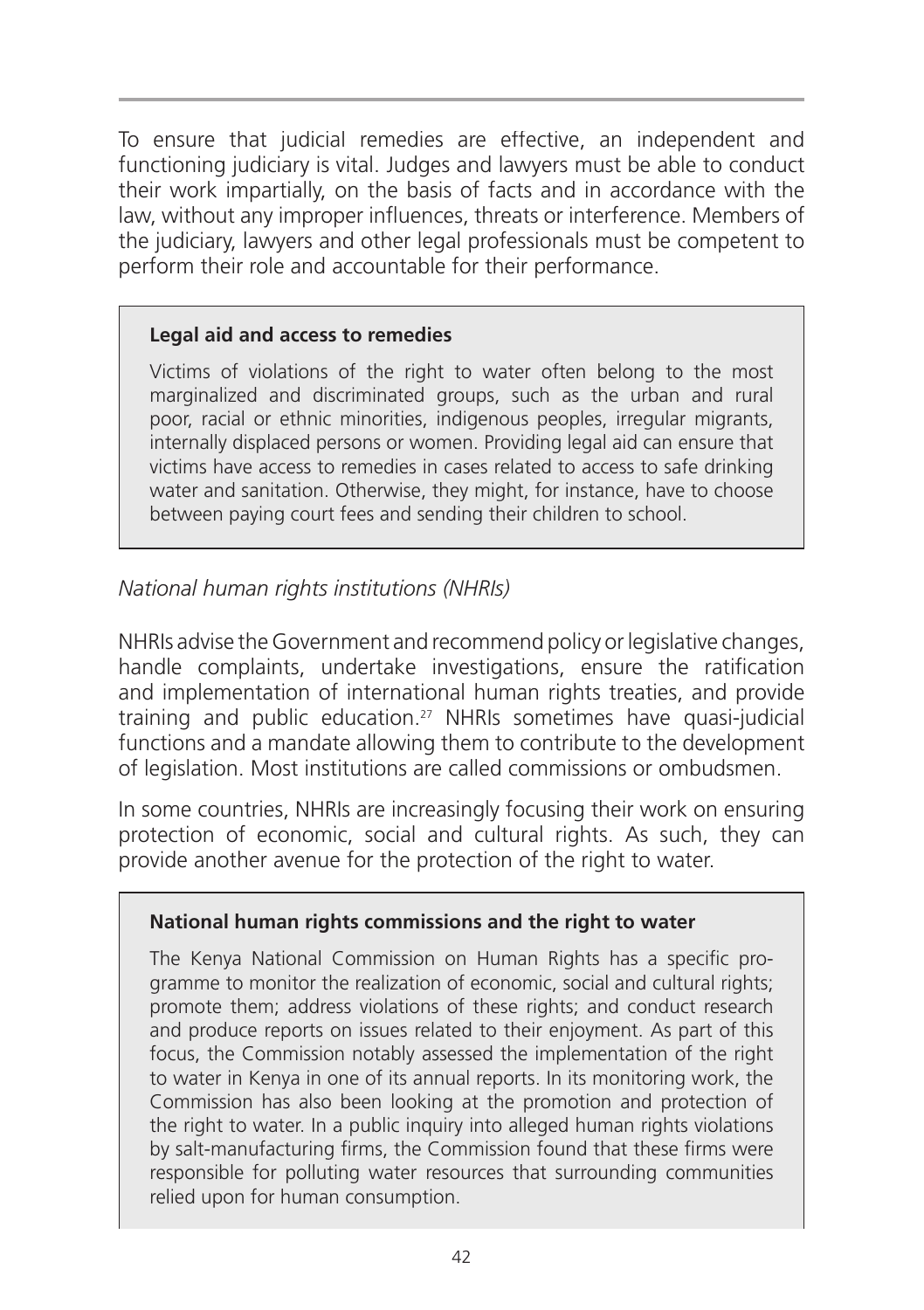The Peruvian NHRI (Defensoría del Pueblo) published a report on the right to water, "Ciudadanos sin Agua: Análisis de un Derecho Vulnerado" ("Citizens without water: analysis of a rights violation"), which analyses its protection in the Constitution, national laws and policies, and its implementation. It concludes that a large part of both the rural and urban population lack safe drinking water and sanitation, and formulates recommendations to the State as well as to water service providers to improve access throughout the country.

# **B. Regional accountability**

Judicial or quasi-judicial regional human rights mechanisms, in particular the African Commission on Human and Peoples' Rights, the Inter-American Commission on Human Rights, the Inter-American Court of Human Rights, and the European Committee of Social Rights, have also addressed and developed specific jurisprudence related to the promotion and protection of the right to water.

The African Commission on Human and Peoples' Rights found that the failure of a Government to provide basic services, including safe drinking water, to its population constituted a violation of the right to health.<sup>28</sup> The European Committee of Social Rights has been looking at access to safe drinking water and sanitation in the context of the enjoyment of the right to adequate housing.<sup>29</sup>

#### **Inter-American Court of Human Rights: lack of access to safe drinking water and sanitation as a violation of the right to life**

In the case of the *Sawhoyamaxa Indigenous Community* v. *Paraguay*, the Inter-American Court considered that the living conditions of the Sawhoyamaxa indigenous peoples, and the death of several of their members as a consequence of these conditions, amounted to a violation of their right to life.

Barred from their ancestral lands, the Sawhoyamaxa indigenous community had been living by the roadside, without any basic services, such as health care, safe drinking water or sanitation. Their most reliable source of drinking water was rainwater, which was very scarce because of inadequate storing facilities. Although the authorities supplied them with two 5,000-litre fibreglass reservoirs, the water supplied was not drinkable. In the end one broken tank was never replaced while the other ended up not being used as the water had not been supplied for several months. There was no sanitation and community members had to defecate in the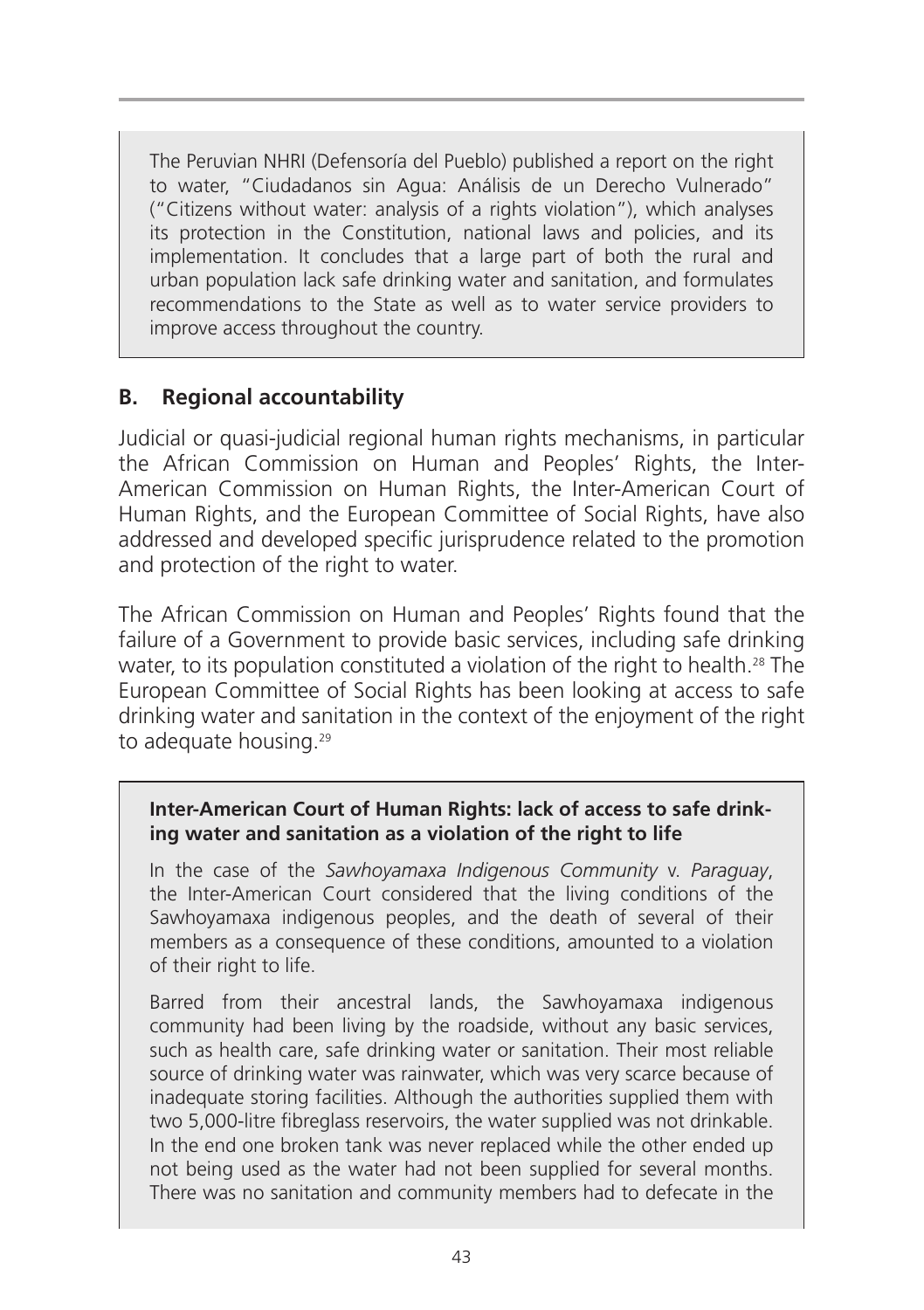open. When it rained, the stagnant water covered the floor of the huts with excrement, raising serious health concerns. In this respect, 50 per cent of the population examined suffered from parasite infection. Within this context, many members of the community, particularly children and the elderly, died from dehydration.

In its judgement, the Court also ordered the Government to immediately, regularly and permanently adopt measures to supply sufficient drinking water for consumption and personal hygiene to the members of the community and to set up latrines or other types of sanitation facilities in the settlements of the community. The Court underlined that these services should be provided until the traditional lands are effectively made over to the Sawhoyamaxa indigenous community.

# **C. International monitoring**

# *United Nations treaty bodies*

Implementation of the United Nations core human rights treaties is monitored by committees composed of independent experts, often referred to as *treaty bodies,* such as the Committee on Economic, Social and Cultural Rights. These committees issue both *concluding observations*  on the regular reports of States parties, as well as thematic *general comments.* Several committees, including the Committee on Economic, Social and Cultural Rights, have issued concluding observations that address human rights obligations to provide access to safe drinking water and sanitation.

In its review of State party reports, the Committee on Economic, Social and Cultural Rights has looked at, and formulated specific recommendations on, the lack of access to safe drinking water and sanitation in slums, lower standards for minorities, restrictions regarding access, the situation of IDPs, water pollution, environmental problems and their impact on access to water, imbalances in water and sanitation supply between urban and rural areas, the failure of the State to ensure the supply of safe drinking water to vulnerable groups; the need for schools to provide drinking water, as well as separate, private and safe sanitation facilities for girls, and cases where large segments of the population are left without safe drinking water.

The Committee on the Elimination of Discrimination against Women has considered the effect of poisoned water on rural women and their access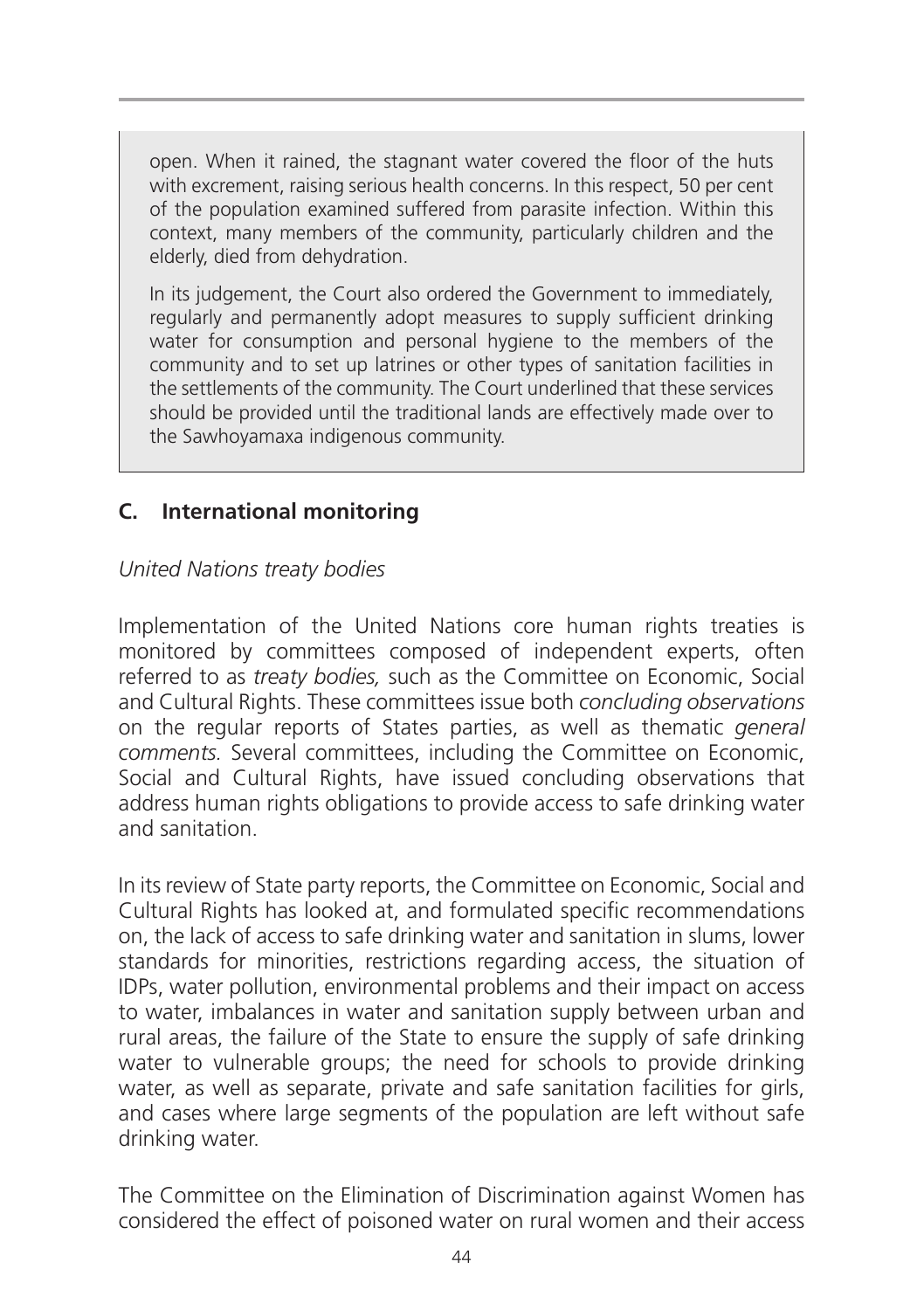to water and sanitation, among other things. The Committee against Torture and the Human Rights Committee have considered that a lack of access to safe drinking water and adequate sanitation forms part of the conditions of detention and can constitute inhuman or poor conditions of detention. The Committee on the Rights of the Child has addressed children's access to safe drinking water and sanitation, notably as part of the rights to an adequate standard of living and to health. In doing so, it stressed the need for States parties to adopt a national policy on safe drinking water and sanitation; monitor the level of access to safe drinking water and sanitation; address the pollution and contamination of water and improve access to sanitation; and give priority to vulnerable groups and those without access. It also expressed concern about children being recruited to clean sewers and latrines manually, as well as about the lack of separate toilets in schools, preventing the full participation of girls.

In addition, the Human Rights Committee, the Committee against Torture, the Committee on the Elimination of Discrimination against Women, the Committee on the Elimination of Racial Discrimination, the Committee on Migrant Workers, the Committee on the Rights of Persons with Disabilities have *individual complaints mechanisms*, as will the Committee on Enforced Disappearances. In December 2008, the General Assembly adopted the Optional Protocol to the International Covenant on Economic, Social and Cultural Rights, which offers an additional avenue for individuals to submit complaints related to the right to adequate housing. The Optional Protocol will enter into force once it has been ratified by 10 States.

# *United Nations special procedures*

"Special procedures" is the general name given to the mechanisms of the Human Rights Council to address issues of concern in all parts of the world. Although their mandates vary, they usually monitor, examine and report publicly on human rights situations in either specific countries or on major human rights themes worldwide.

In its resolution 7/22, the Human Rights Council created the mandate of the Independent Expert on the issue of human rights obligations related to access to safe drinking water and sanitation. Catarina de Albuquerque was appointed as the first Independent Expert in 2008.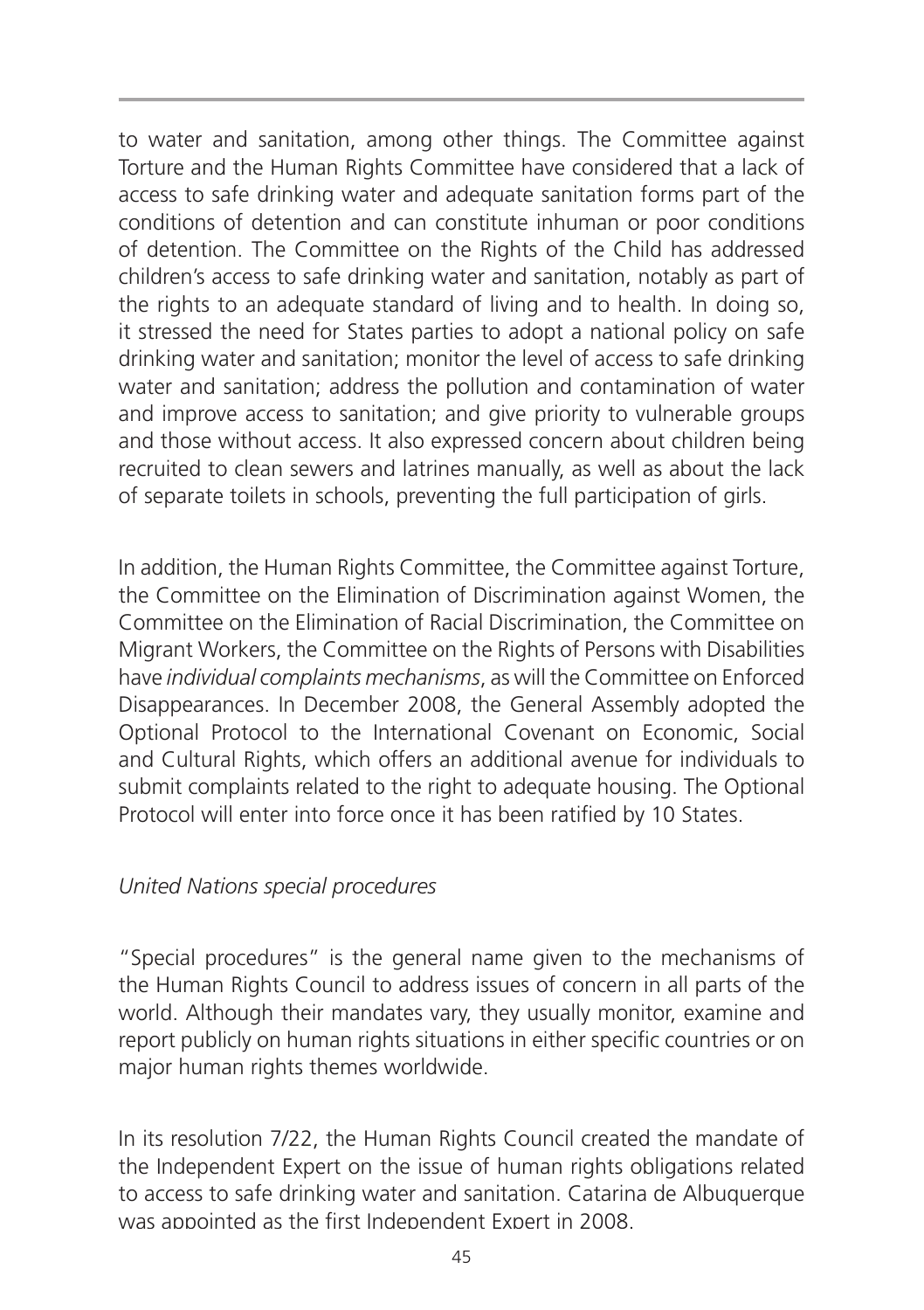#### **Mandate of the Independent Expert on the issue of human rights obligations related to access to safe drinking water and sanitation:**

- Identify, promote and exchange views on best practices related to access to safe drinking water and sanitation
- Prepare a compendium of best practices
- Clarify the content of human rights obligations in relation to access to safe drinking water and sanitation
- Make recommendations that could help the realization of the Millennium Development Goals, in particular Goal 7
- Apply a gender perspective, including through the identification of gender-specific vulnerabilities

#### **Contact details:**

OHCHR-UNOG 8–14 avenue de la Paix CH–1211 Geneva 10 Switzerland

E-mail: iewater@ohchr.org

Several other special procedures have also looked at the relevance of access to safe drinking water and sanitation to their specific mandates. In particular, the Special Rapporteurs on the rights to food, adequate housing and health have paid attention to it during their country visits and in individual reports and interaction with States on specific situations. In 2001, the Commission on Human Rights, in its resolution 2001/25, asked the Special Rapporteur on the right to food to pay attention in his reports to drinking water and its interdependence with the right to food. The Special Rapporteur on the right to health has considered safe drinking water and sanitation as determinants of the right to health, while the Special Rapporteur on adequate housing as a component of the right to an adequate standard of living has analysed these issues within the context of the availability of infrastructure and services attached to housing.30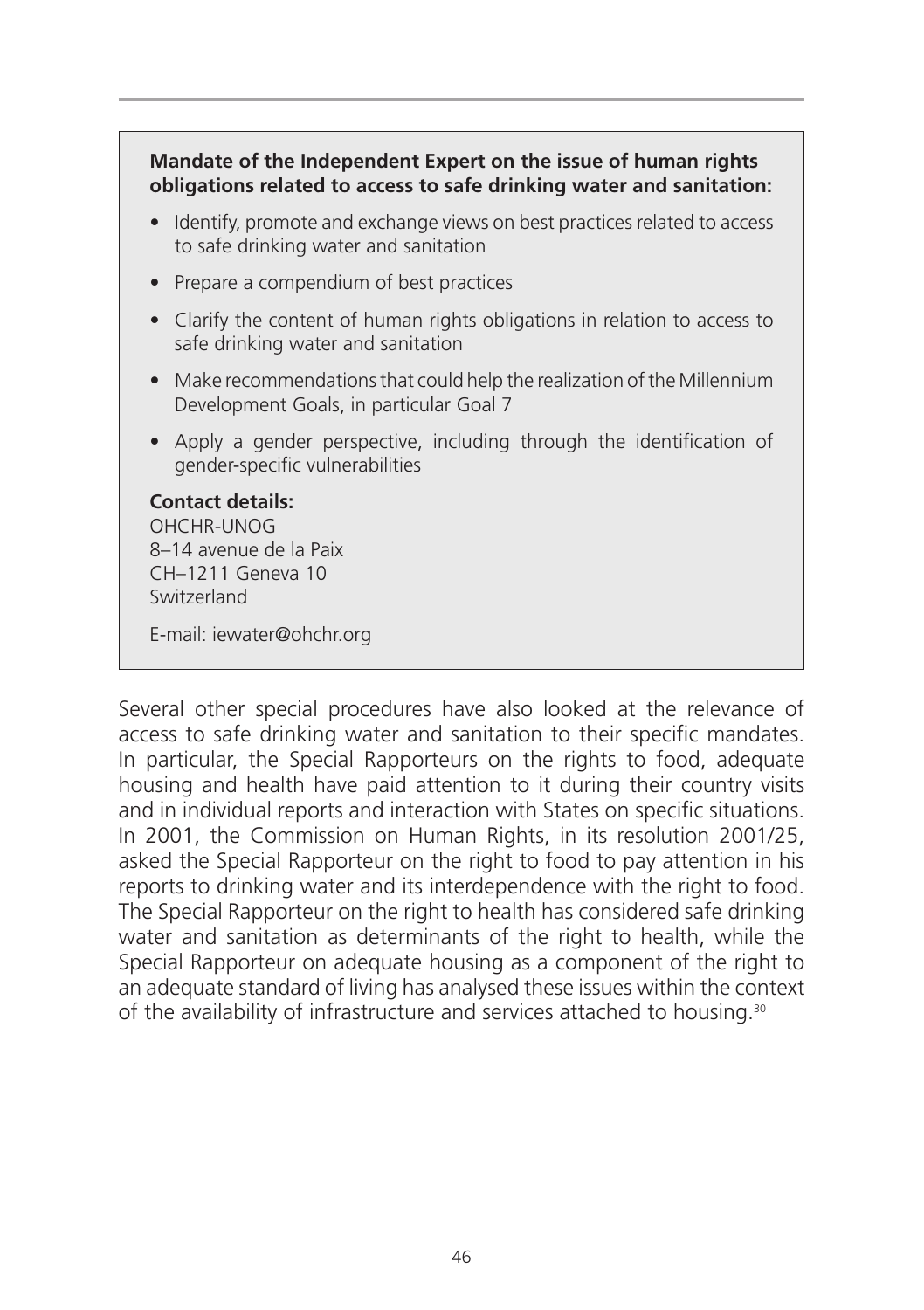# **NOTES**

- <sup>1</sup> See United Nations Children's Fund and World Health Organization, *Progress on Drinking Water and Sanitation: Special Focus on Sanitation* (2008). Improved drinking water sources include those that are protected from outside contamination, particularly faecal matter. However, "improved" does not necessarily mean that the water is actually safe. Improved sanitation facilities are facilities that ensure hygienic separation of excreta from human contact.
- <sup>2</sup> United Nations Development Programme, *Human Development Report 2006: Beyond Scarcity–Power, poverty and the Global Water Crisis* (Basingstoke, United Kingdom, Palgrave Macmillan, 2006).
- <sup>3</sup> Recommendation Rec(2001)14 of the Committee of Ministers to member States on the European Charter on Water Resources.
- <sup>4</sup> Message from Beppu, 1st Asia-Pacific Water Summit, Beppu, Japan, 3-4 December 2007.
- <sup>5</sup> General comments provide an authoritative interpretation by an expert body on provisions under various international covenants, including the International Covenant on Economic, Social and Cultural Rights.
- <sup>6</sup> E/CN.4/Sub.2/2005/25. The guidelines are intended to assist Government policymakers, international agencies and members of civil society to implement the right to drinking water and sanitation.
- <sup>7</sup> Standard Minimum Rules for the Treatment of Prisoners; United Nations Rules for the Protection of Juveniles Deprived of their Liberty; United Nations Principles for Older Persons; Guiding Principles on Internal Displacement; ILO Recommendation No. 115 concerning Workers' Housing; Voluntary Guidelines to support the progressive realization of the right to adequate food in the context of national security of the Food and Agriculture Organization of the United Nations; United Nations Declaration on the Rights of Indigenous Peoples.
- <sup>8</sup> See, for instance, the constitutions of Cambodia, Colombia, Eritrea, Ethiopia, Gambia, Iran (Islamic Republic of), Mexico, Nigeria, Panama, Philippines, Portugal and Zambia.
- <sup>9</sup> G. Howard and J. Bartram, "Domestic water quantity, service level and health" (World Health Organization, 2003), p. 22.
- <sup>10</sup> Third edition (2008) available from www.who.int.
- 11Howard and Bartram, "Domestic water quantity", pp. 22–26.
- 12UN-Water, "Sanitation contributes to dignity and social development", factsheet No. 3 (2009).
- <sup>13</sup> See general comment No. 20 (2009) on non-discrimination in economic, social and cultural rights.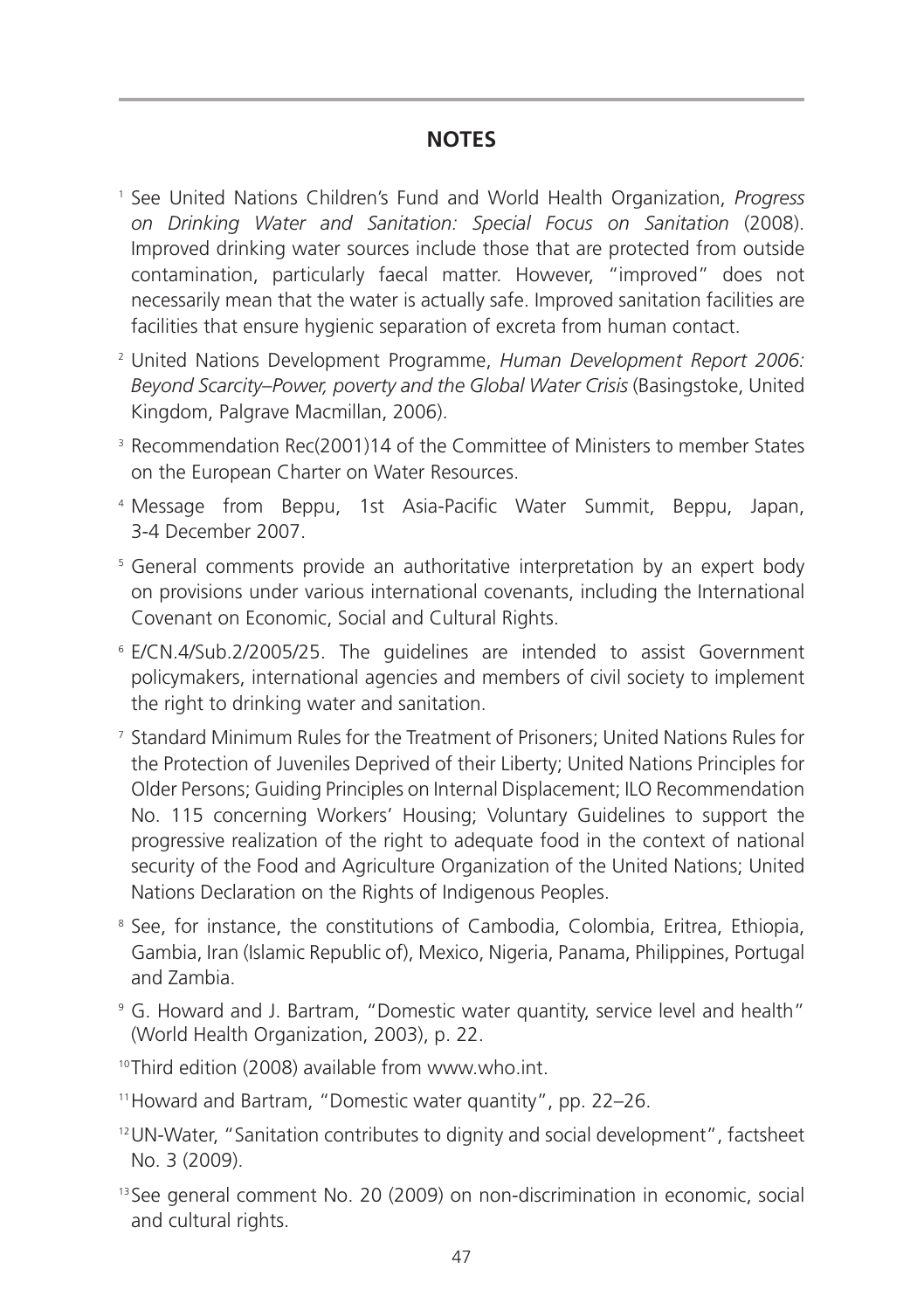- 14UNICEF, "Children and Water, Sanitation and Hygiene: The Evidence", occasional paper for the *Human Development Report 2006*.
- 15WaterAid, "'Global cause' and effect: How the aid system is undermining the Millennium Development Goals" (2007).
- <sup>16</sup> For some interesting examples and good practices, see www.make-developmentinclusive.org/toolsen/Includingwatsan.pdf (accessed 28 April 2010) and "Technical Issue Note: Access to water and sanitation for persons with disability", available from www.danidadevforum.um.dk
- 17Global WASH Cluster, *The Human Right to Water and Sanitation in Emergency Situations: The Legal Framework and a Guide to Advocacy* (2009).
- <sup>18</sup> See, for example, The Sphere Project, *Humanitarian Charter and Minimum Standards in Disaster Response* (2004), p. 56 and, generally, chapter 4.
- <sup>19</sup> See, for instance, *Manual on the Right to Water and Sanitation* (2007) and *Sanitation: A Human Rights Imperative* (2008).
- 20UNDP, *Human Development Report 2006*, pp. 14–15.

<sup>21</sup> A/HRC/4/35/Add 4

22www.unglobalcompact.org.

- <sup>23</sup> International Council on Human Rights Policy, *Local Government and Human Rights: Doing Good Service*, 2005, pp. 11 and 20.
- <sup>24</sup>Water stress occurs when the demand for water exceeds the available amount during a certain period or when poor quality restricts its use.
- <sup>25</sup> See, for instance, the Sphere Project (www.sphereproject.org/).
- 26COHRE, *Legal Resources for the Right to Water*, p. 55.
- <sup>27</sup> See General Assembly resolution 48/134 on national institutions for the protection and promotion of human rights ("Paris Principles").
- <sup>28</sup> *Free Legal Assistance Group and others* v. *Zaire*, Communications 25/89, 47/90, 56/91 and 100/93.
- <sup>29</sup> See, for instance, Complaint No. 27/2004, *European Roma Rights Centre* v. *Italy*.
- <sup>30</sup> For a list of all special procedures, and information on their mandates and contact details, see www.ohchr.org.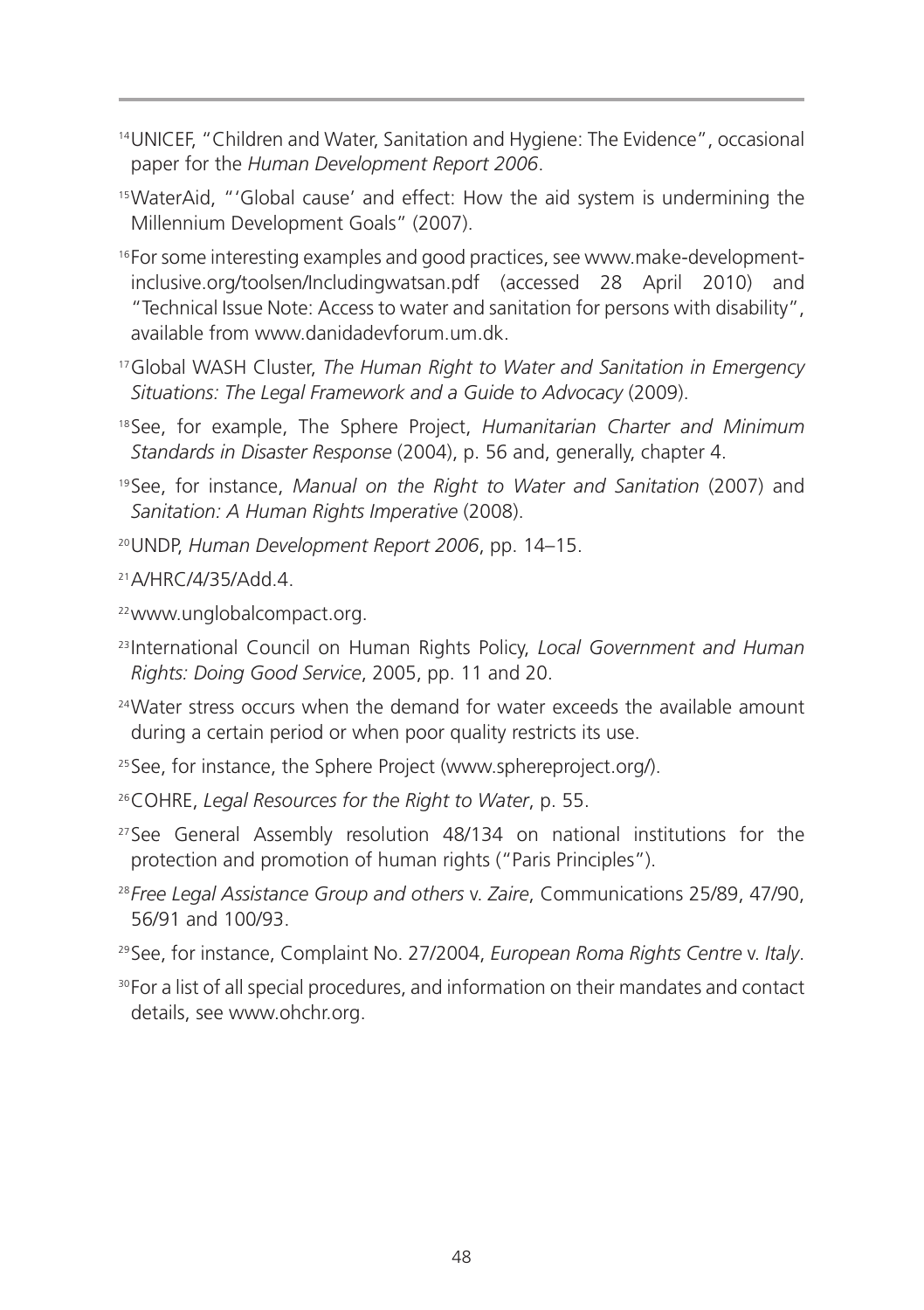# **ANNEX**

# *Selected international instruments and other documents related to the right to water*

# **International treaties**

Charter of the United Nations (1945)

International Covenant on Economic, Social and Cultural Rights (1966) and its Optional Protocol (2008)

International Covenant on Civil and Political Rights (1966) and its first Optional Protocol (1966)

Convention on the Elimination of All Forms of Discrimination against Women (1979) and its Optional Protocol (1999)

Convention against Torture and Other Cruel, Inhuman or Degrading Treatment or Punishment (1984) and its Optional Protocol (2002)

ILO Convention No. 161 on Occupational Health Services (1985)

Convention on the Rights of the Child (1989)

International Convention on the Rights of Persons with Disabilities (2006) and its Optional Protocol (2006)

Geneva Convention (III) relative to the Treatment of Prisoners of War (1949)

Geneva Convention (IV) relative to the Protection of Civilian Persons in Time of War (1949)

Protocol Additional to the Geneva Conventions of 12 August 1949, and relating to the Protection of Victims of International Armed Conflicts (Protocol I) (1977)

Protocol Additional to the Geneva Conventions of 12 August 1949, and relating to the Protection of Victims of Non-International Armed Conflicts (Protocol II) (1977)

# **Regional treaties**

African Charter on Human and Peoples' Rights (1981)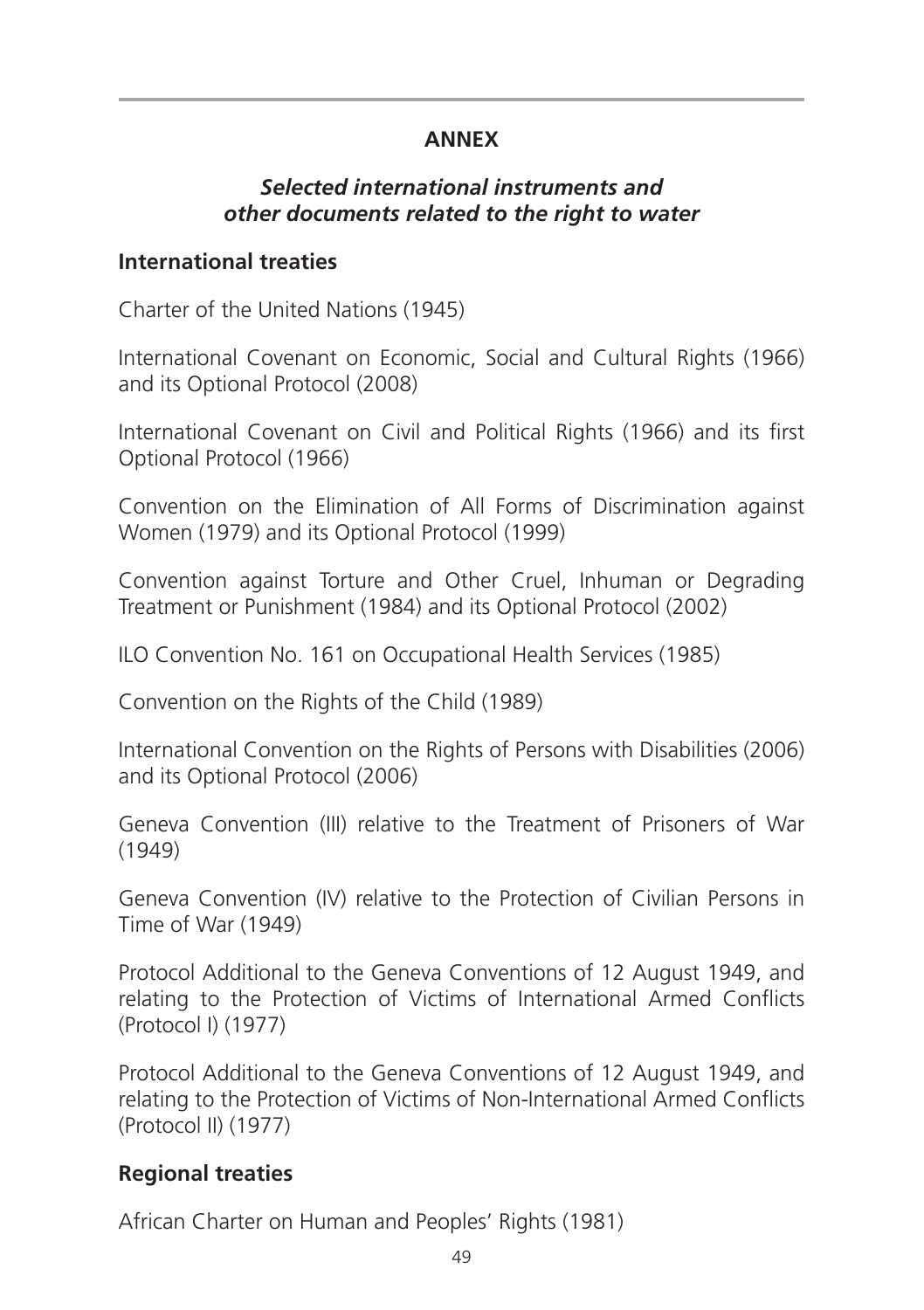African Charter on the Rights and Welfare of the Child (1990)

Protocol to the African Charter on Human and Peoples' Rights on the Rights of Women in Africa (2003)

The African Convention on the Conservation of Nature and Natural Resources (2003)

European Convention for the Protection of Human Rights and Fundamental Freedoms (1950)

European Social Charter (1961)

Revised European Social Charter (1996)

Protocol on Water and Health to the 1992 Convention on the Protection and Use of Transboundary Watercourses and International Lakes (1999)

American Convention on Human Rights (1969)

Additional Protocol to the American Convention on Human Rights in the Area of Economic, Social and Cultural Rights (1988)

# **International declarations and other instruments**

Universal Declaration of Human Rights (1948)

United Nations Standard Minimum Rules for the Treatment of Prisoners (1977)

United Nations Rules for the Protection of Juveniles Deprived of their Liberty (1990)

United Nations Principles for Old Persons, General Assembly resolution 46/91 (1991)

Guiding Principles on Internal Displacement (E/CN.4/1998/53/Add.2)

ILO Recommendation No. 115 concerning Workers' Housing (1961)

United Nations Declaration on the Rights of Indigenous Peoples, General Assembly resolution 61/295 (2007)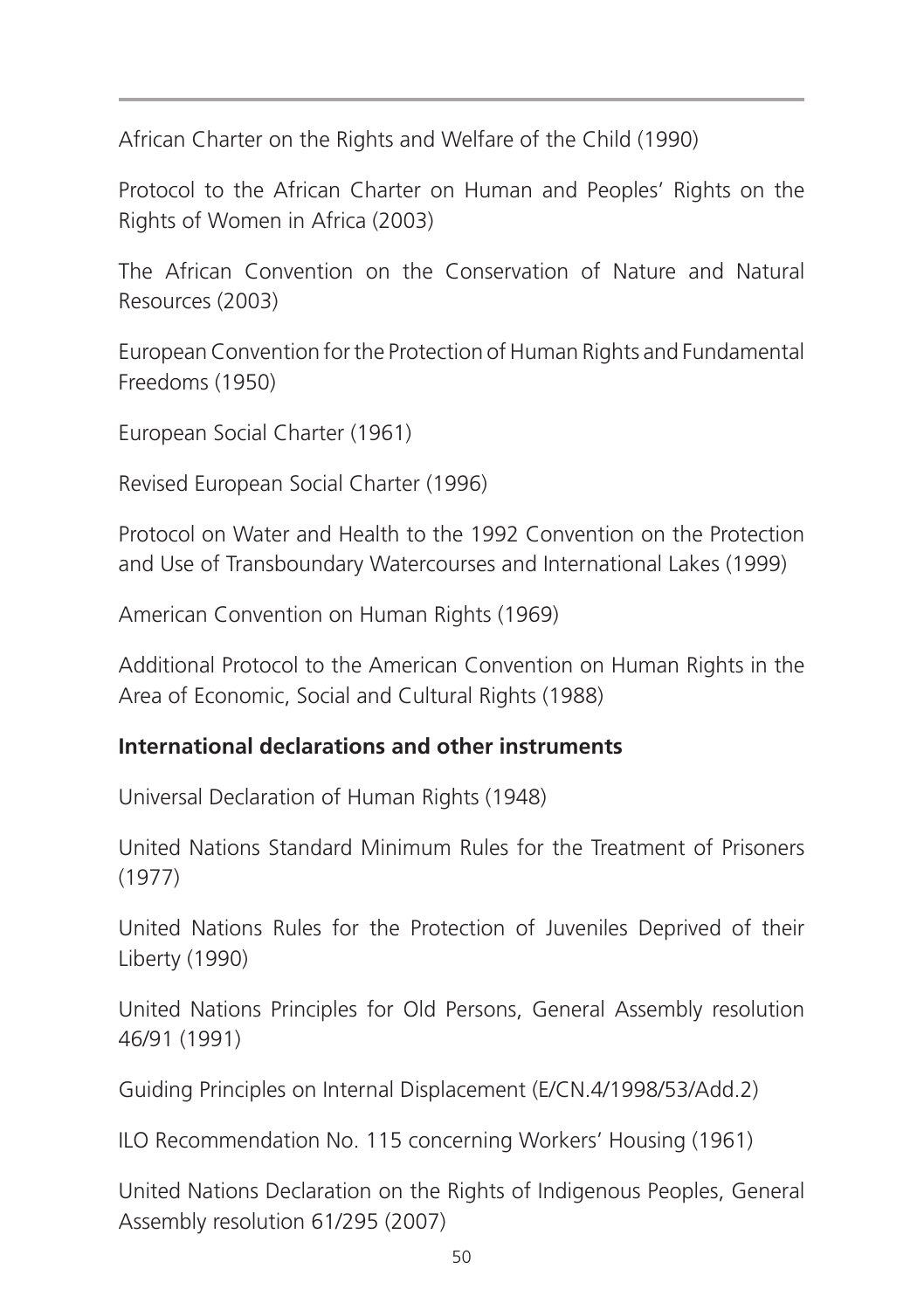# **Guidance by expert human rights mechanisms**

Committee on Economic, Social and Cultural Rights, general comment No. 3 (1990) on the nature of States parties' obligations

Committee on Economic, Social and Cultural Rights, general comment No. 4 (1991) on the right to adequate housing

Committee on Economic, Social and Cultural Rights, general comment No. 14 (2000) on the right to the highest attainable standard of health

Committee on Economic, Social and Cultural Rights, general comment No. 15 (2002) on the right to water

Committee on Economic, Social and Cultural Rights, general comment No. 20 (2009) on non-discrimination in economic, social and cultural rights

Human Rights Committee, general comment No. 6 (1982) on the right to life

# **Human Rights Council resolutions**

Resolution 7/22 on human rights and access to safe drinking water and sanitation

#### **International conference outcome documents**

Vancouver Declaration on Human Settlements (1976)

Mar del Plata Action Plan, United Nations Water Conference (1977)

Rio Declaration on Environment and Development and Agenda 21 of the United Nations Conference on Environment and Development (1992)

Vienna Declaration and Programme of Action adopted by the World Conference on Human Rights (1993)

Programme of Action of the International Conference on Population and Development (1994)

Habitat Agenda (1996)

United Nations Millennium Declaration, adopted by the United Nations General Assembly "Millennium Assembly of the United Nations" (2000)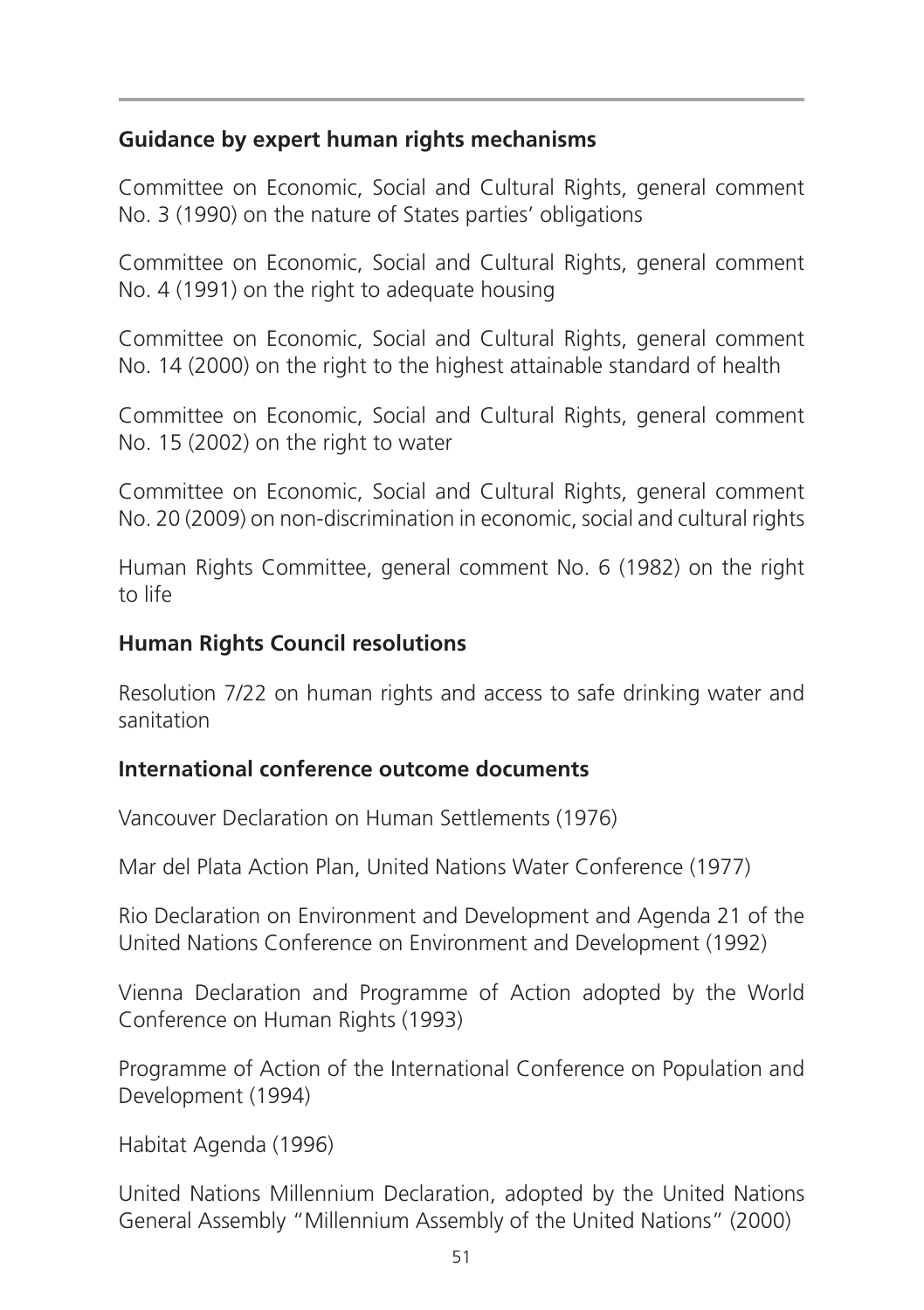# **Selected websites**

Office of the United Nations High Commissioner for Human Rights: www.ohchr.org

(This website contains general information and resources on economic, social and cultural, rights, and the web pages of the human rights treaty bodies and special procedures, including the Independent Expert on the issue of human rights obligations related to access to safe drinking water and sanitation.)

United Nations Human Settlements Programme: www.unhabitat.org (search for: water and sanitation)

World Health Organization: www.who.int (search for: health, sanitation and hygiene)

UN-Water: www.unwater.org

Center for Economic and Social Rights: www.cesr.org

Centre on Housing Rights and Evictions: www.cohre.org

WaterAid: www.wateraid.org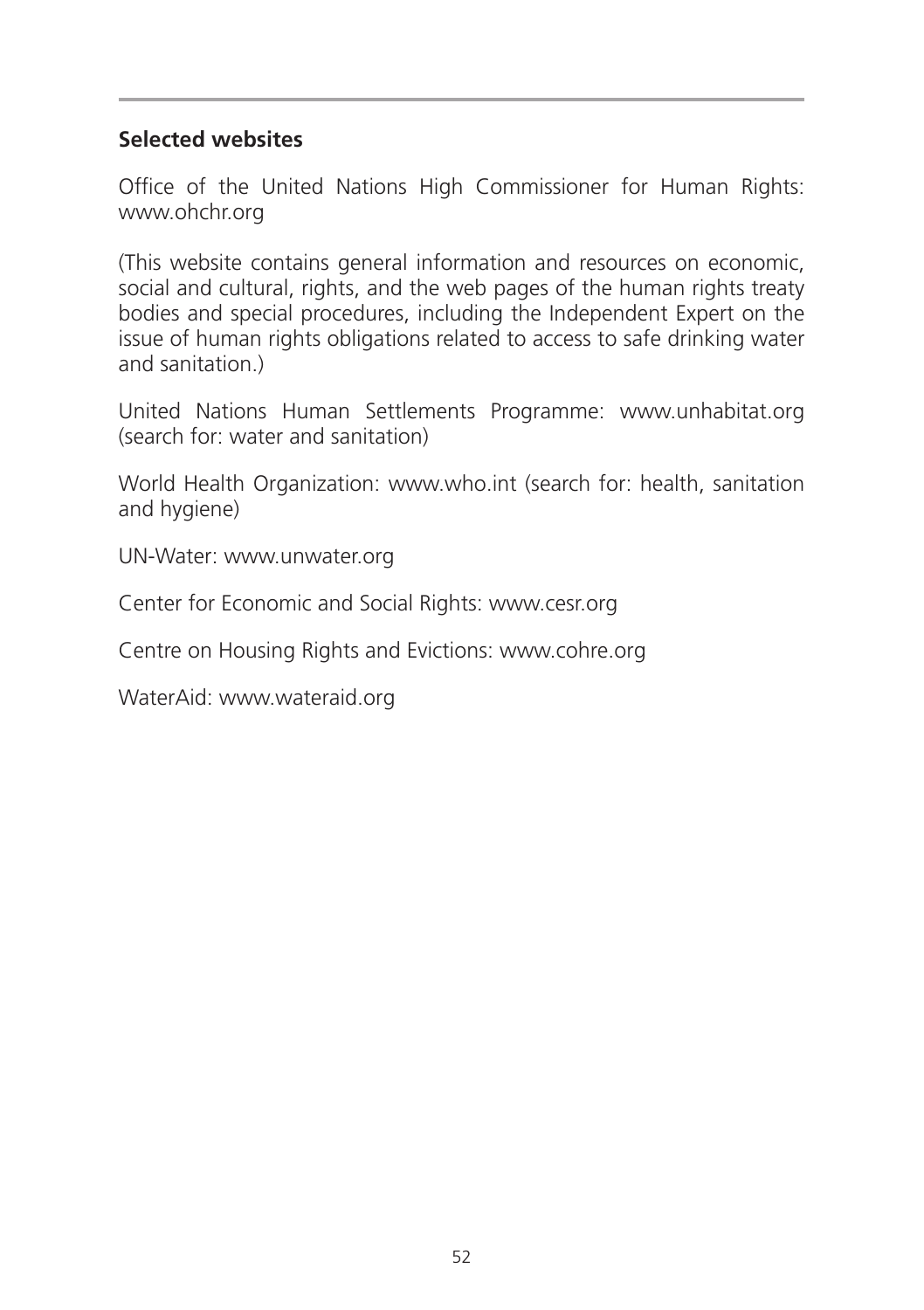# **Human Rights Fact Sheets:\***

| No. 2  | The International Bill of Human Rights (Rev.1)                                       |
|--------|--------------------------------------------------------------------------------------|
| No. 3  | Advisory Services and Technical Cooperation in the Field of<br>Human Rights (Rev. 1) |
| No. 4  | Combating Torture (Rev. 1)                                                           |
| No. 6  | Enforced or Involuntary Disappearances (Rev.3)                                       |
| No. 7  | Complaint Procedures (Rev.1)                                                         |
| No. 9  | The Rights of Indigenous Peoples (Rev.1)                                             |
| No. 10 | The Rights of the Child (Rev.1)                                                      |
| No. 11 | Extrajudicial, Summary or Arbitrary Executions (Rev.1)                               |
| No. 12 | The Committee on the Elimination of Racial Discrimination                            |
| No. 13 | International Humanitarian Law and Human Rights                                      |
| No. 14 | Contemporary Forms of Slavery                                                        |
| No. 15 | Civil and Political Rights: The Human Rights Committee (Rev.1)                       |
| No. 16 | The Committee on Economic, Social and Cultural Rights (Rev.1)                        |
| No. 17 | The Committee against Torture                                                        |
| No. 18 | Minority Rights (Rev.1)                                                              |
| No. 19 | National Institutions for the Promotion and Protection of<br>Human Rights            |
| No. 20 | Human Rights and Refugees                                                            |
| No. 21 | The Right to Adequate Housing (Rev.1)                                                |
| No. 22 | Discrimination against Women: The Convention and the<br>Committee                    |
| No. 23 | Harmful Traditional Practices Affecting the Health of Women<br>and Children          |
| No. 24 | The International Convention on Migrant Workers and its<br>Committee (Rev.1)         |
| No. 25 | Forced Evictions and Human Rights                                                    |
| No. 26 | The Working Group on Arbitrary Detention                                             |
| No. 27 | Seventeen Frequently Asked Questions about United Nations<br>Special Rapporteurs     |
| No. 28 | The Impact of Mercenary Activities on the Right of Peoples to<br>Self-determination  |
| No. 29 | Human Rights Defenders: Protecting the Right to Defend<br>Human Rights               |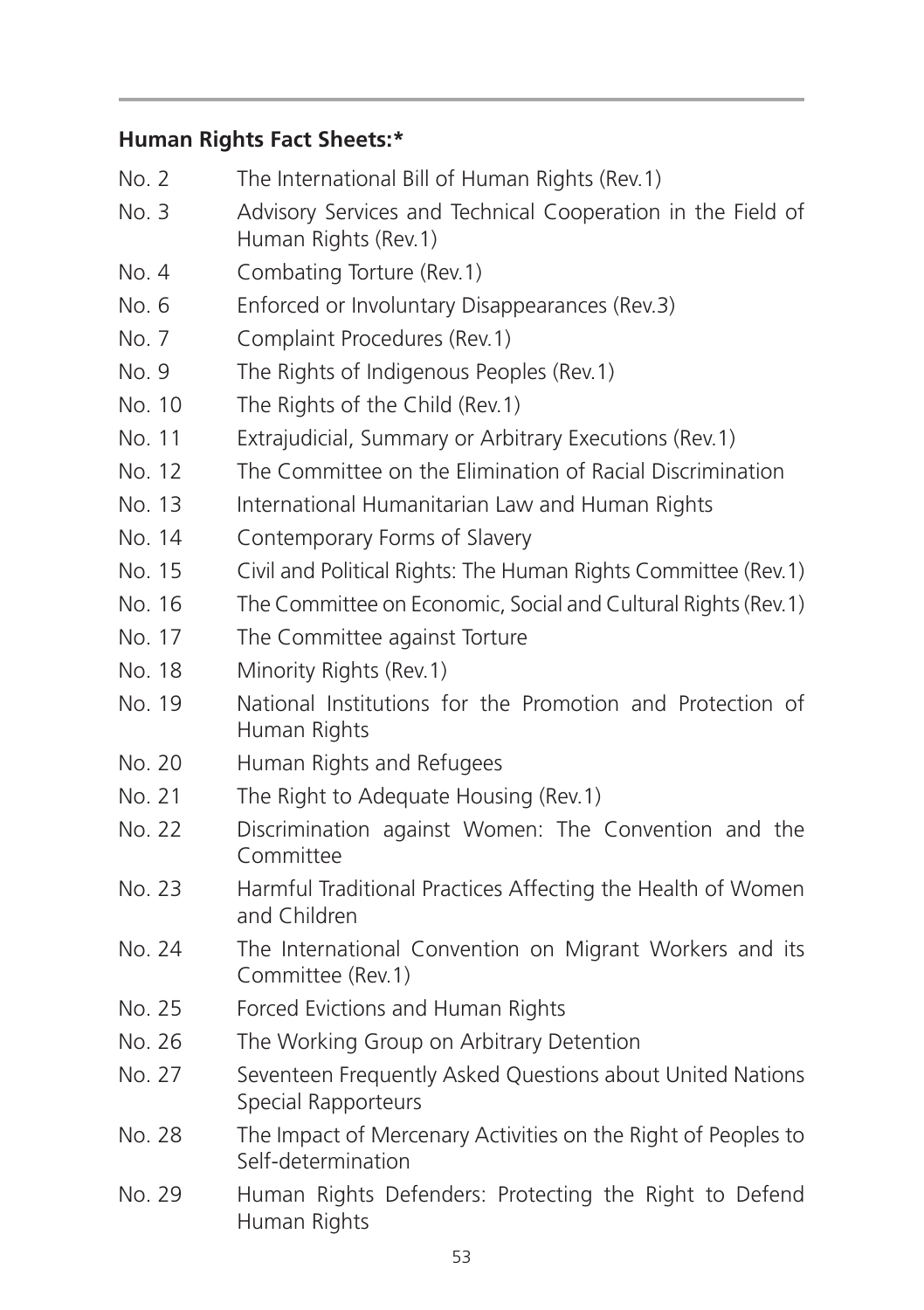- No. 30 The United Nations Human Rights Treaty System An Introduction to the Core Human Rights Treaties and the Treaty Bodies
- No. 31 The Right to Health
- No. 32 Human Rights, Terrorism and Counter-terrorism
- No. 33 Frequently Asked Questions on Economic, Social and Cultural Rights
- No. 34 The Right to Adequate Food
- No. 35 The Right to Water

*\* Fact sheets Nos. 1, 5 and 8 are no longer issued. All fact sheets are available online from www.ohchr.org.*